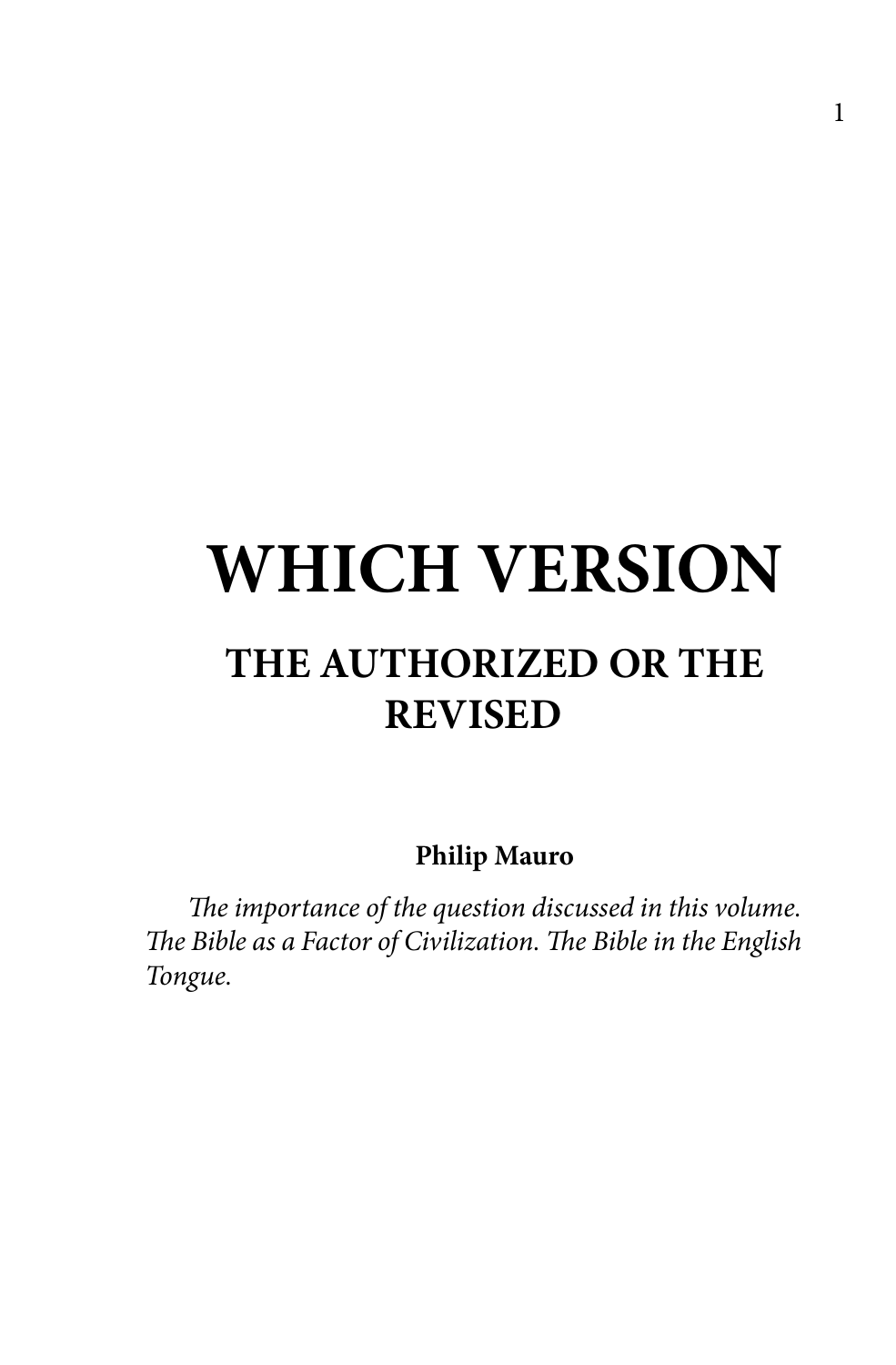| Published by Bierton Particular Baptists |
|------------------------------------------|
| 11 Hayling Close                         |
| Fareham                                  |
| Hampshire                                |
| PO143AE                                  |
| www.BiertonParticularBaptists.co.uk      |

# Contents

| WHICH VERSION                                      | $\mathbf{1}$ |
|----------------------------------------------------|--------------|
| THE AUTHORIZED OR THE REVISED                      | 1            |
| Philip Mauro                                       | $\mathbf{1}$ |
| This Raises Some Serious Questions.                | 6            |
| The Bible as a Factor of Civilization              | 7            |
| The Bible in English                               | 8            |
| Chapter I                                          | 9            |
| The Occasion For The R.V.                          | 11           |
| The Present Situation                              | 12           |
| The Original Text                                  | 14           |
| The Revision Committee Not Instructed to Fashion?- |              |
| a New Greek Text                                   | 16           |
| As Regards the Work of Translation                 | 16           |
| The Hebrew Text of the Old Testament               | 16           |
| Chapter II                                         | 17           |
| The Various Greek Texts                            | 17           |
| Stephens (A. D. 1550)                              | 17           |
| Elzevir or "Textus Receptus" (1624)                | 18           |
| Geiesbaoh's Edition (1805)                         | 19           |
| Lachmann (1842-1850)                               | 20           |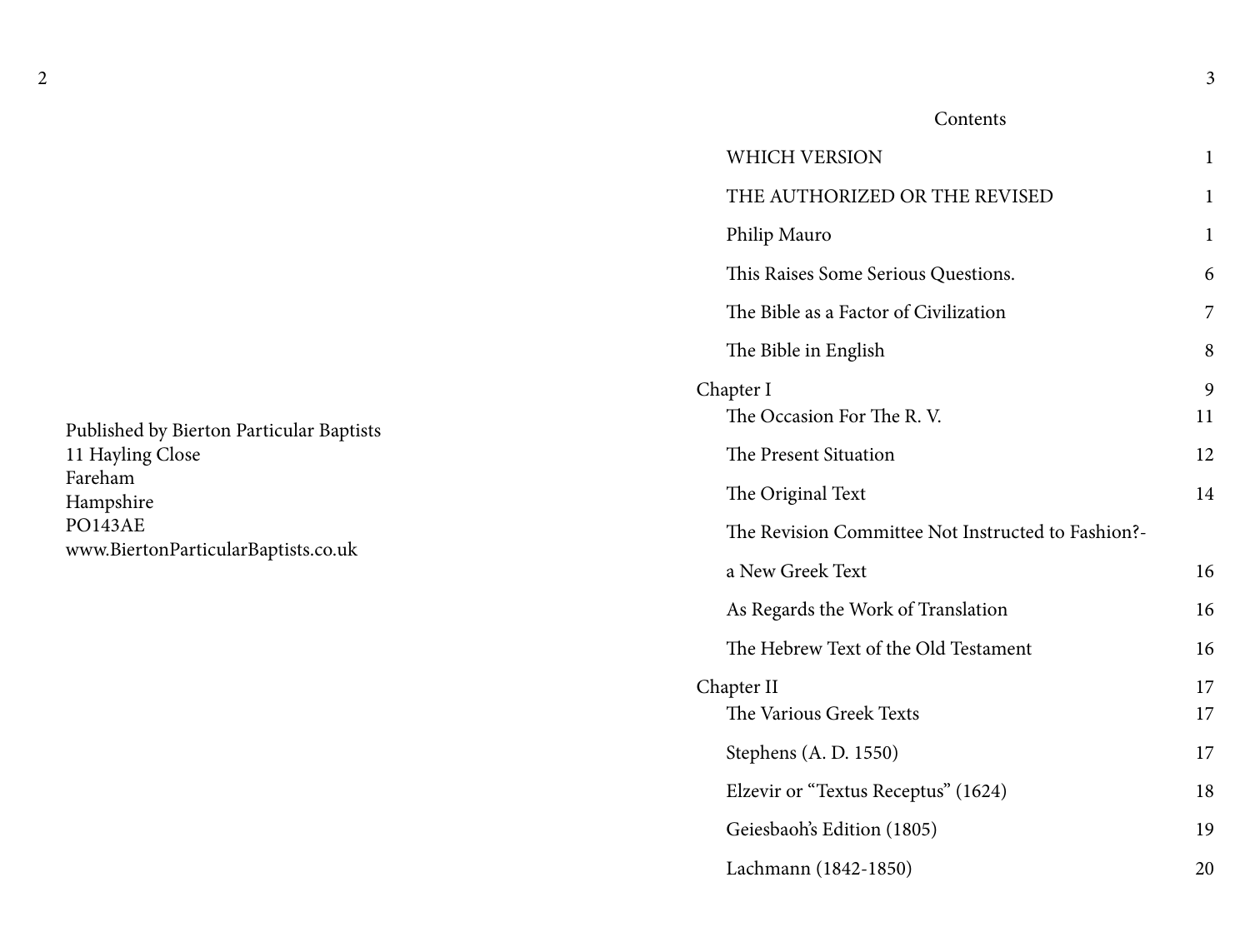| 4<br><b>TISCHENDORF (1865-1872)</b>                                                       | 22       | Specific Examples of Textual Corruption       | 5<br>51 |
|-------------------------------------------------------------------------------------------|----------|-----------------------------------------------|---------|
| Tregelles                                                                                 | 22       | The Last Twelve Verses of Mark                | 52      |
| Alford                                                                                    | 23       | The Angelic Message (Luke 2:14)               | 52      |
| Chapter III                                                                               | 24       | The Lord's Agony in the Garden and His Prayer |         |
| The Ancient Codices. The Vatican Codex and the                                            |          | for His Murderers                             | 53      |
| Sinaitic                                                                                  | 24       | To Save That Which Was Lost                   | 53      |
| Chapter IV                                                                                | 27       | Peter Walking on the Sea                      | 54      |
| Characteristics of the Two Oldest Manuscripts<br>The Many Corrections of the Sinaitic Ms. | 28<br>29 | The Mystery of Godliness                      | 54      |
| The Work of an Incompetent Scribe                                                         | 31       | From that reply we extract the following:     | 55      |
| The Number and Kinds of Differences                                                       | 33       | The Omission of Mark 6:11                     | 55      |
| <b>SUMMARY</b>                                                                            | 35       | "Bless Them That Curse You" (Matt. 5:44)      | 56      |
| Chapter V                                                                                 | 36       | "Father Forgive Them"                         | 57      |
| The Principle of, "Ancient Evidence Only" Examined                                        | 36       | "And Am Known of Mine"                        | 57      |
| Divine Safe Guards to the Text                                                            | 38       | Chapter VIII                                  | 59      |
| The Value of Comparatively Late Mss.                                                      | 40       | Changes in Translation                        | 59      |
| A Test of the Principle of "Ancient Evidence"                                             | 42       | Dr. Alexander Carson                          | 61      |
| The Strength of the Case in Favor of The Received Text                                    | 44       | Examples of Changes in Translation            | 62      |
| Chapter VI                                                                                | 46       | Paul Before King Agrippa                      | 63      |
| The Procedure of the Revision Committee                                                   | 47       | Concerning 2 Timothy 3:16                     | 63      |
| The Procedure of the Revisionist Committee                                                | 49       | The Testimony of the Version of 1911          | 64      |
| Chapter VII                                                                               | 51       | Chapter IX                                    | 65      |
|                                                                                           |          |                                               |         |

| Specific Examples of Textual Corruption       | ◡<br>51 |
|-----------------------------------------------|---------|
| The Last Twelve Verses of Mark                | 52      |
| The Angelic Message (Luke 2: 14)              | 52      |
| The Lord's Agony in the Garden and His Prayer |         |
| for His Murderers                             | 53      |
| To Save That Which Was Lost                   | 53      |
| Peter Walking on the Sea                      | 54      |
| The Mystery of Godliness                      | 54      |
| From that reply we extract the following:     | 55      |
| The Omission of Mark 6:11                     | 55      |
| "Bless Them That Curse You" (Matt. 5:44)      | 56      |
| "Father Forgive Them"                         | 57      |
| "And Am Known of Mine"                        | 57      |
| Chapter VIII                                  | 59      |
| Changes in Translation                        | 59      |
| Dr. Alexander Carson                          | 61      |
| Examples of Changes in Translation            | 62      |
| Paul Before King Agrippa                      | 63      |
| Concerning 2 Timothy 3:16                     | 63      |
| The Testimony of the Version of 1911          | 64      |
| Chapter IX                                    | 65      |
| Examples of Vagaries in Marginal Notes        | 66      |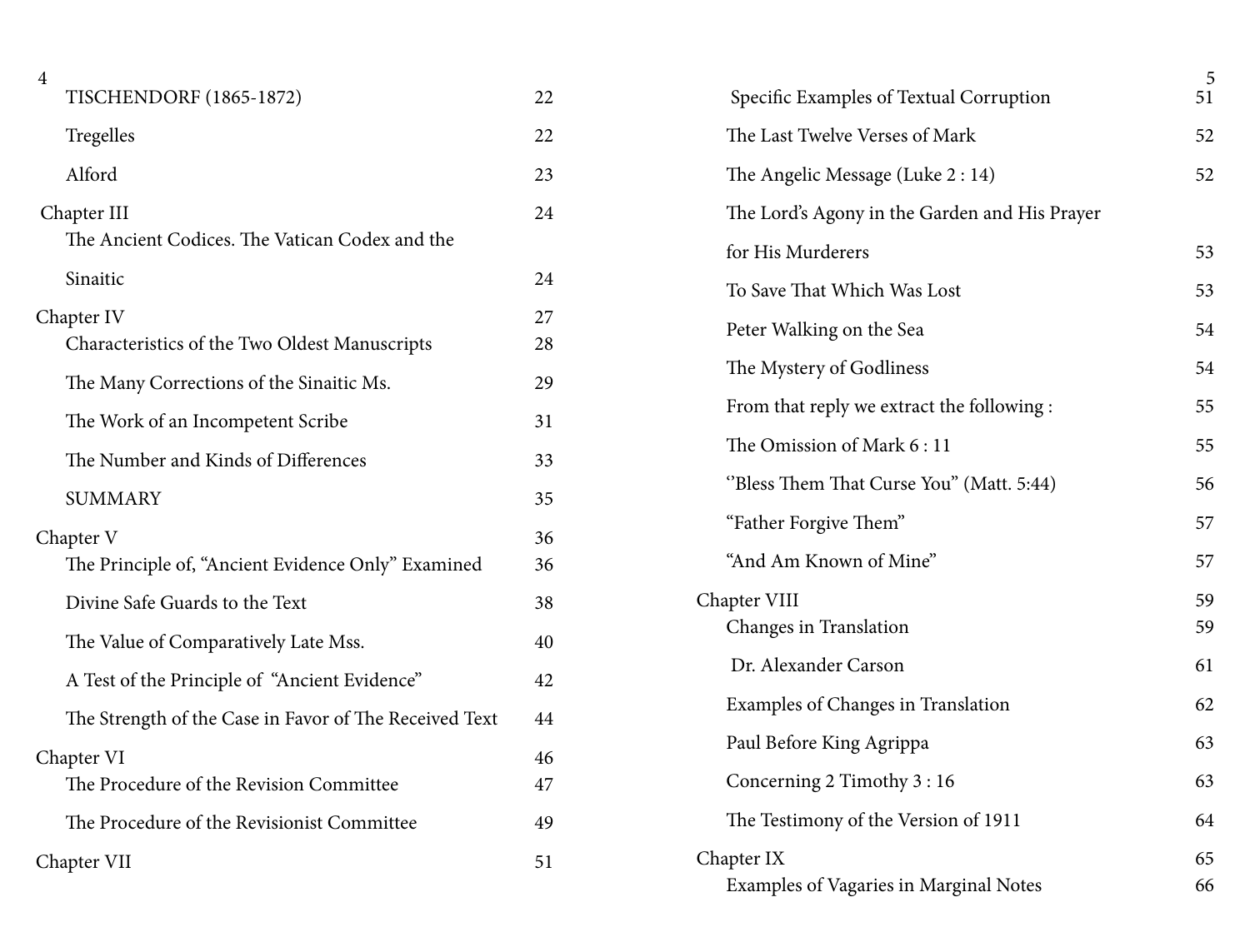| 6<br>"Thine is the Kingdom"                                              | 67       | The Cause of God And Truth, Part II                                    | 7<br>95 |
|--------------------------------------------------------------------------|----------|------------------------------------------------------------------------|---------|
| "The Son of God"                                                         | 67       | The Cause of God and Truth Part III                                    | 97      |
| "Where Their Worm Dieth Not"                                             | 67       | The Cause Of God And Truth, Part IV                                    | 99      |
| "Which is in Heaven"                                                     | 68       | The Certain Efficacy of The Death Of Christ, Asserted                  | 102     |
| "The Number of a Man"                                                    | 68       | The West And The Quran                                                 | 106     |
| The Island of Melita                                                     | 69       | Bierton Strict and Particular Baptists Including<br>The Bierton Crisis | 109     |
| Chapter X                                                                | 69       | By David Clarke (Author)                                               | 109     |
| The Theory of Westcott and Hort<br>Bishop Ellicott's Defence of the R.V. | 69<br>69 | Mary, Mary Quite Contrary                                              | 112     |
| The Conclusion of the Matter                                             | 70       | Trojan Warriors                                                        | 114     |
| <b>Bishop Ellicott in Defence</b>                                        | 75       | Difficulties Associated with Articles of Religion                      | 116     |
| A Comparison As To Style                                                 | 78       | Among Particular Baptists                                              | 116     |
| Conclusion                                                               | 79       | The City Of God:                                                       | 117     |
| The Vox Populi                                                           | 80       | The Confessions Of St. Augustine                                       | 119     |
| <b>FURTHER PUBLICATIONS</b><br>Body Of Doctrinal Divinity Book 1         | 80<br>80 | The Parousia 3nd Edition                                               |         |
| A Body of Doctrinal Divinity II, II, IV                                  | 83       |                                                                        |         |
| A Body of Doctrinal Divinity, V, VI                                      | 86       |                                                                        |         |
| A Body of Doctrinal Divinity, Book VII                                   | 88       |                                                                        |         |
| A Body Of Practical Divinity, Book I, II                                 | 89       |                                                                        |         |
| A Body of Practical Divinity, III, IV, V                                 | 91       |                                                                        |         |
| The Cause of God And Truth, Part 1                                       | 93       |                                                                        |         |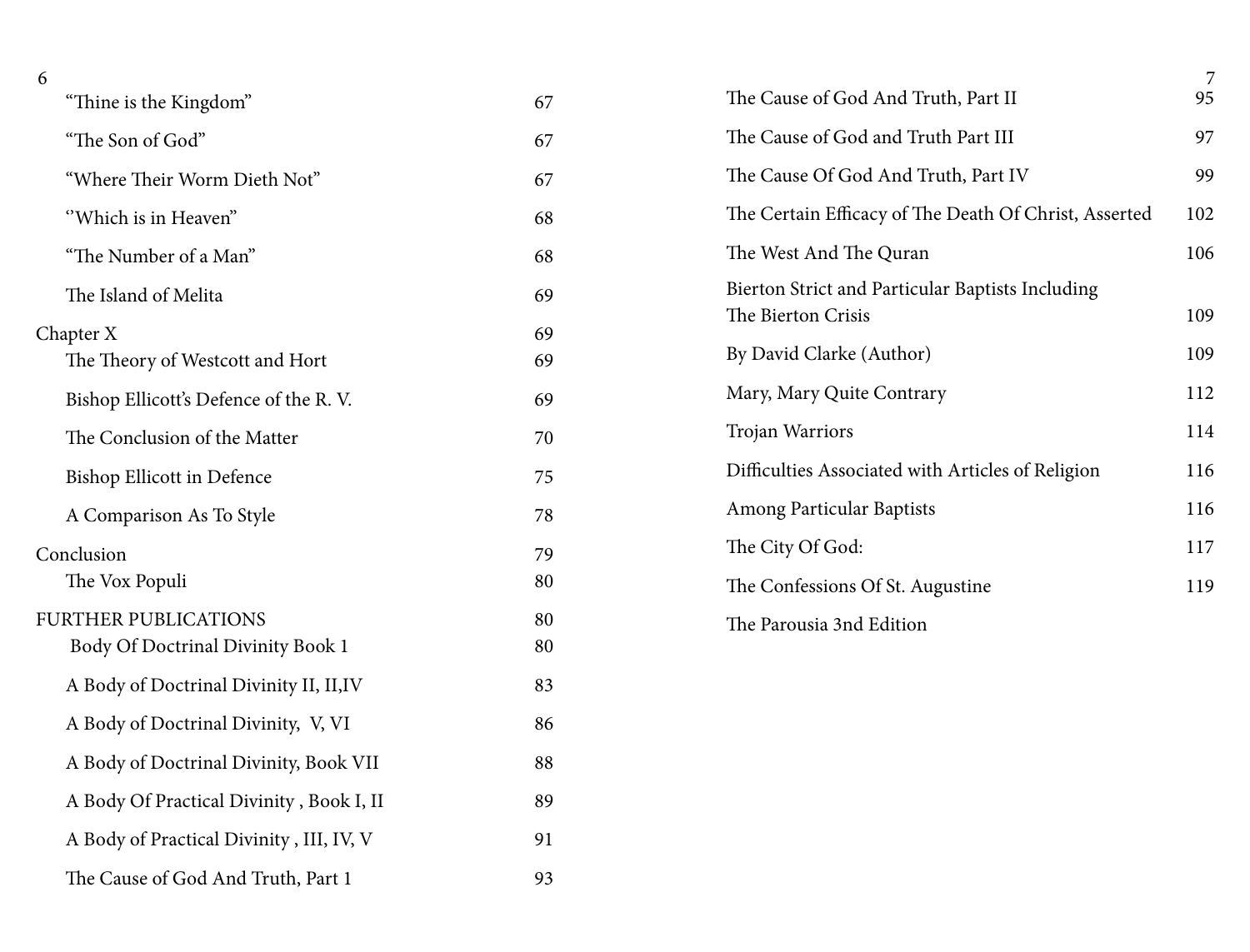### <span id="page-4-0"></span>8 CHAPTER I 9

THE purpose of this book is to set forth information concerning the Authorized and Revised Versions of the New Testament, information which should be shared by all Bible readers, but is in the possession of only a few in our day. Our present inquiry is in regard to the many differences, some of them quite serious, between the "Authorized" or King James Version, first published in 1611,' and the "Revised" Version of 1881. The total number of the departures of the latter from the former is over thirty-six thousand.

### **This Raises Some Serious Questions.**

Why was such an enormous number of changes made? On what authority? What is their general character and effect? Briefly, do they give us a better Version, that is, one that brings us nearer to the original autographs of the inspired Writings ? And is the Authorized Version so very defective as implied by such an enormous number of corrections ?

Not only is this a matter of the highest con sequence, but it is one as touching which the ordinary Bible reader would wish to have a well grounded opinion of his own. As a basis for such an opinion lie must have knowledge of the pertinent facts; for the experts, the textual critics, editors, and Greek scholars, differ and dispute among themselves; and their discussions and dissertations abound in matters so technical and abstruse that ordinary persons cannot follow them. Therefore the conflicting opinions of the experts serve only to becloud the subject for the common people.

The pertinent facts themselves are not difficult to understand ; but they are inaccessible to most Bible readers. Therefore we are writing these pages with the object mainly of setting forth such facts concerning the two rival Versions, the sources whence they were respectively derived, and the circumstances attending the coming into existence of the Revised Version, as have served as a basis for the writer's own judgment. Those facts are not only supremely important, but are also absorbingly interesting. So it is not to a dry or a tedious discussion that we invite the reader of this book, but to one of lively interest.

As to which is the better of the two Versions of the English Bible there is of course a differ ence of opinion. Those who favor the modern Version will point to the fact that, during the three hundred years that have elapsed since the A. V. was translated, much material has been discovered whereby additional light is thrown upon the Text. They also refer to the advancement in all departments of learning ; and to the fact tliat the R. V. was the result of the labors of eminent scholars, who spent ten years upon its production. All this is true ; and other general facts of like import could be mentioned, all of which served to prepare the minds of English speaking people everywhere to give a most favorable reception to the new Version. How comes it then that the King James Version has not only maintained its place of supremacy, but of late years has forged further and further ahead of its rival? This surely is a matter worthy of our thoughtful consideration.

But before we begin to inquire into it, we wish briefly to direct the reader's attention to facts of great importance touching the Holy Scriptures in general, and the English Bible in particular.

#### **The Bible as a Factor of Civilization**

Everything pertaining to the Bible, and particularly every change proposed in the Bible as we have had it in the English tongue, is a matter of high consequence to all men — whether they realize it or not. For it is beyond all question that the Bible has been the chief factor in the formation of our Western Civilization, and also the chief factor in conserving it. Its unique influence upon the lives of individuals, and the standards of justice and morality which it has held up before the people, are what have served to withstand the mighty disruptive forces of lawlessness and anarchy by which the very existence of society has been always menaced and more so just now than ever before.

The influence of the Bible has contributed, and still contrib-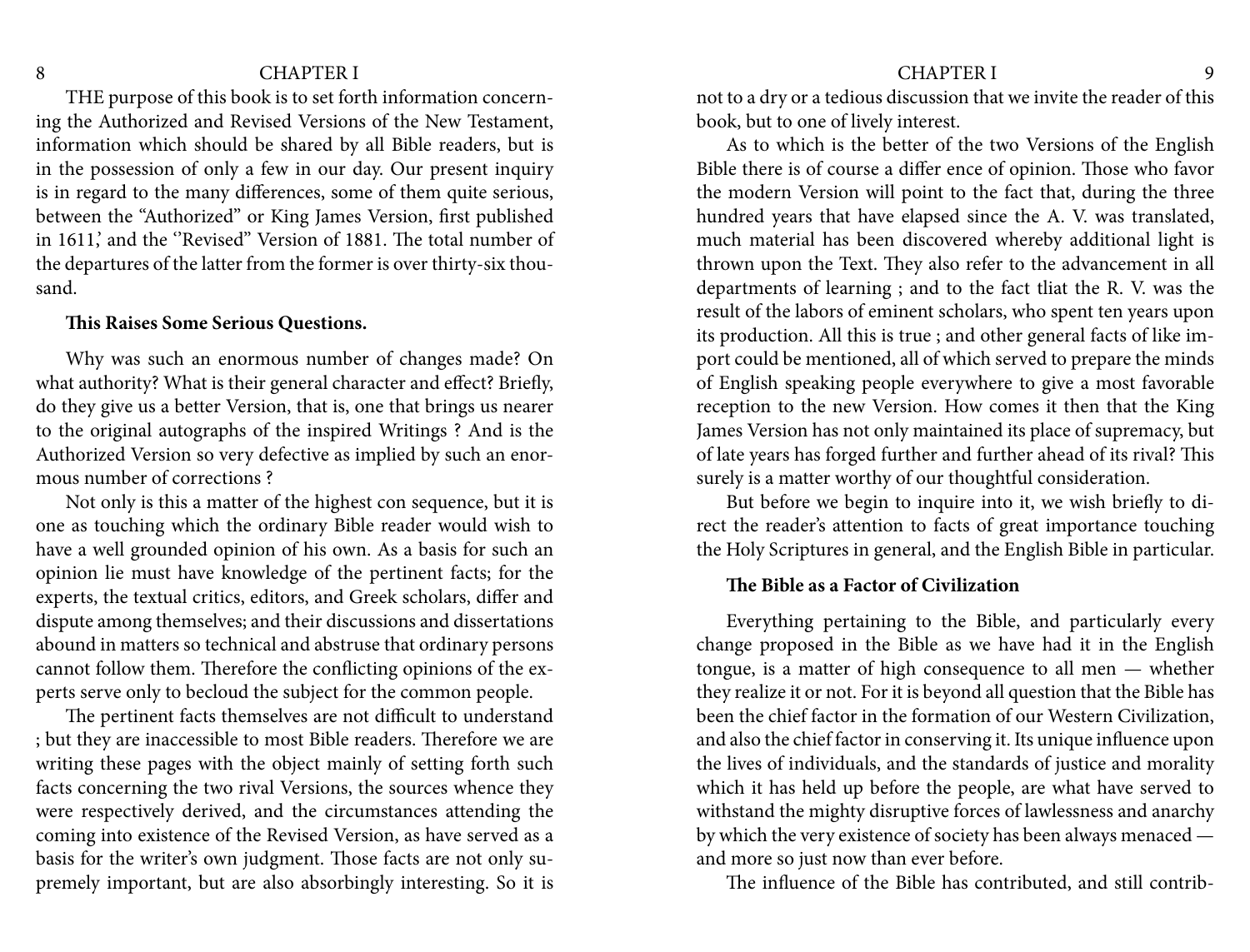utes, far beyond all other forces combined, to the maintenance of government, and of all the principles of law, customs, usages, standards of ethics, education, and family life, that make for the welfare of nations, communities, and individuals.

This we can assert without fear of contradiction. For even so great an enemy of Christianity as Mr. H. G. Wells acknowledges that civilization owes both its origin and its preservation to the Bible. He has recently declared in print that "the civilization we possess could not have come into existence, and could not have been sustained, without it." Again he admits that "It is the Book that has held together the fabric of Western civilization;" that it has "unified and kept together great masses of people ; "that it has been '"the hand book of life to countless millions of men and women, it has explained the world to the mass of our people, and has given them moral standards and a form into which their consciences could work." Here is testimony which is all the more valuable because it comes from one of the most prominent of the enemies of that faith which rests for its support upon the Bible; and we wonder how any man, who is capable of grasping the facts thus admitted by Mr. Wells, can fail to see that a Book which has, through centuries of time, accomplished results so great in magnitude and so excellent in character, must needs be of super-human origin. The facts, which Mr. Wells and other infidels are constrained to admit, concerning the influence of the Bible, and concerning the extent, duration, and above all the character of that influence among the peoples of the world, cannot he predicated, even in a small measure, of any other book. So here we have, in the outstanding facts which even the enemies of Christ are constrained to acknowledge, proof enough of the Divine authorship of the Holy Scriptures.

### **The Bible in English**

But what we wish specially to emphasize for our present purpose is that, when reference is made to the Bible and its influence, what is meant in most cases is the English Version thereof. For the

### 10 CHAPTER I CHAPTER I 11

undeniable fact is that the English Version of the Scriptures is the "Bible" to most of those who read or consult the Holy Scriptures ; and the English Version has been, moreover, the basis for the translation of the Scriptures into many other languages and dialects. From these facts, which are matters of common knowledge, it follows that whatever affects the English Version of the Bible is of highest consequence to all the people of the world, even if we limit ourselves to the consideration merely of their temporal concerns. Therefore it behooves all of us who have at heart the purposes for which God has given us His holy Word, to acquaint ourselves, so far as we can, with the merits of the several English Versions, in order that we may have an intelligently formed and well grounded opinion upon the question which of these Versions, as a whole, is best calculated to accomplish the purposes of God, and to secure the welfare of human beings, both for time and for eternity. For the thought of writing this book, and for some of the materials composing it, I am indebted to a pamphlet on ''The Revised Version," by L. E. B., published by Elliot Stock, London.

#### **Chapter I**

*The several English Versions. The occasion for the R. V. The widely recognized need for a Re vision. The demand was not for a new Version, but for a revision of the A. V. The state of the original Text. The many Greek Texts of the N. T. Only one Hebrew Text of the 0. T.* 

### **The Several Versions**

THE common Version of the Holy Bible in the English tongue is more than three hundred years old; for it first appeared in 1611. It is sometimes called the ''King James Version," but more commonly the ' 'Authorized Version." It is usually designated by the letters A. V. In the year 1881 a new Version of the Bible in English appeared; and a second and final edition thereof was issued in 1885. This Version was the result of the labors of a Revision

<span id="page-5-0"></span>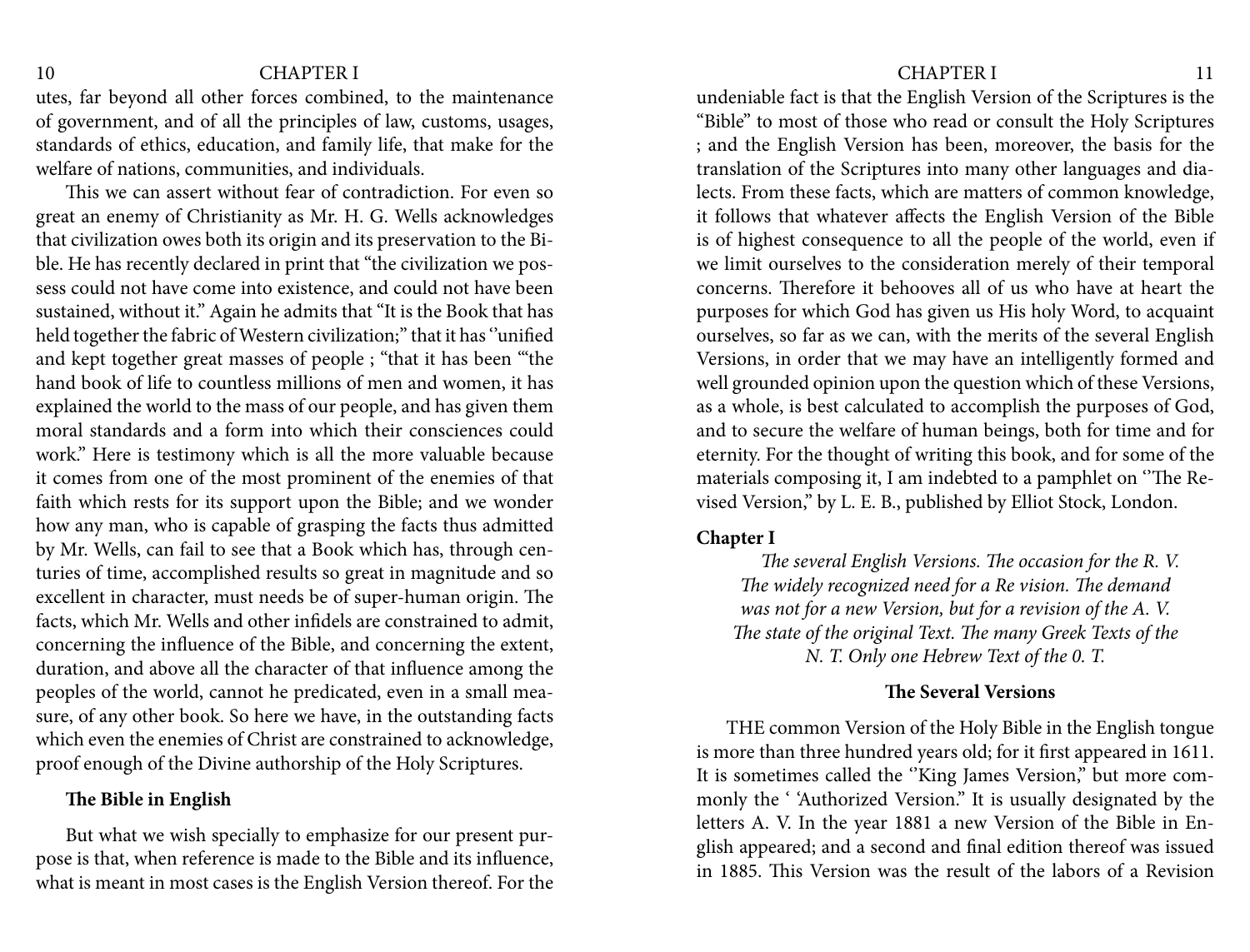#### <span id="page-6-0"></span>12 CHAPTER I CHAPTER I 13

Committee, composed of English and American scholars, well acquainted with the original languages. The labors of the Revision Committee extended over a period of ten years. This Version is usually designated by the letters B. V. Twenty years later (1901) another Version, embodying the readings preferred by the American members of the Revision Committee, was published in the United States. It is known as the "American Standard Version," and is designated by the letters A. S. V.

There are many differences between these two new Versions, both of which resulted from the labors of the Revision Committee.[1 ] For example, in the American Version the Name LORD is changed throughout the Old Testament to JEHOVAH, which is the recognized English equivalent of the Hebrew original. This change we regard as a great improvement. But we shall not discuss herein the differences between the two modern Versions. It should also be stated at the outset that our observations will be confined to the New Testament. The reason is that the differences of major importance which appear in the Revised Versions of the New Testament, and their importance is in some cases very great indeed, are not differences of translation, but are differences in the Greek text used as the basis of the translation, the text adopted by the Revisers of the 19th Century being different in many particulars from that which, three centuries previous, served as the basis of the A. V. In the case, however, of the Old Testament, the same Hebrew text served as the basis of both Versions. Therefore the changes made by the Revisers in the Old Testament are changes of translation only; and it is quite easy for any one, with the help of a Hebrew Concordance, to form an opinion between the several translations of a passage. When, however, the original text has been changed, he has no means of judging whether or not the

1 See "Preface to the Edition of 1885," and "Preface to the American Edition" ; also the Appendix to the former, in which the readings preferred by the American members of the Committee were given.

change was warranted.

#### **The Occasion For The R. V.**

The Bible is the one Book in the world which is constantly under scrutiny; and the scrutiny to which it is subject is of the most searching kind, and from the keenest and best equipped minds in the world — and this, by the way, is another strong, though indirect, proof that the Bible is not a human book. This continuous and microscopical examination of the Bible, and of all the circumstances and conditions connected with the origin of its various parts, has been carried on both by its friends, who value all the information they can gather concerning it, and also by its enemies, who are unremitting in their search for facts which might be used to discredit its statements or impugn its accuracy.

This unceasing scrutiny extends not only to every word of the original text, but to the more minute questions of prefix, termination, spelling, tense of verbs, and even to the very smallest matters, such as the placing of an accent. It would seem as if every generation of men was impelled, as by some strong but inscrutable influence, thus to recognize the importance of every "jot and tittle" of this Book of books.

As the result of this constant and painstaking study of the Scriptures during centuries following the appearance of the A. V., it became increasingly evident that, notwithstanding the excellencies of that great and admirable work, there were particulars wherein, for one cause or another, it admitted of (and indeed called for) correction. For those who translated it, though godly and scholarly, and though assisted, as we doubt not they were in large measure, by the Holy Spirit, were but human, and therefore compassed with infirmity. Moreover, in the course of the years following the completion of their labors, discoveries were made which affected the original text of the New Testament, and other discoveries which threw fresh light upon the meaning of obscure words and difficult passages. It was found also that corrections in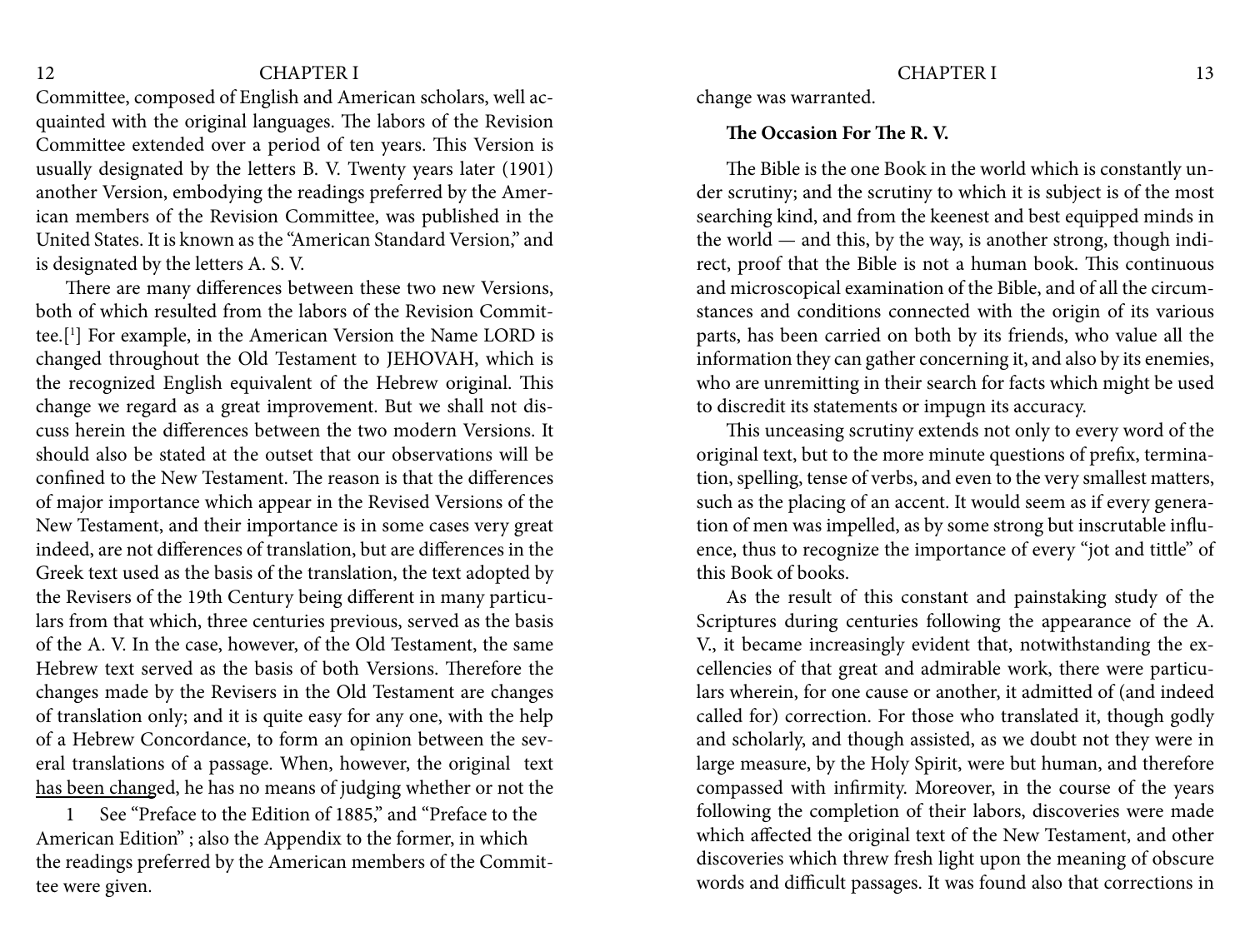### <span id="page-7-0"></span>14 CHAPTER I CHAPTER I 25

translation were demanded here and there, particularly in regard to the tenses of verbs.

And beside all that, we have to take into consideration the fact (for which the translators of the A. V. were in no wise responsible) that changes had meanwhile occurred in the meanings of not a few English words and expressions. For all these reasons it appeared desirable that our excellent and justly admired Authorized Version should have such a revision as that for which the Revision Committee was appointed in the year 1871. For it should be understood that what was contemplated by those who were responsible for the appointment of that Committee was simply a revision of the Version of 1611; and had the Committee confined themselves to the task actually entrusted to them, and kept within the limits of the instructions given to them, the results of their long labors would no doubt have been a gain and a blessing to all the English-speaking nations, and through them to all mankind. But instead of a Revised Version of the long accepted English Bible, the Committee brought forth (so far at least as the New Testament was concerned) a New Version. This fact was not disclosed by them. The Preface to the Edition of A. D. 1885" gives no indication of it; but through the vigilance of certain godly and scholarly men (Dean Burgon in particular) the important fact was discerned and brought to light that the Committee had produced, not a "Revised" Version (though that was the name given to it) but a New Version, which was a translation of a "New Greek Text." The importance of this fact will be made evident as we proceed. It will also be a matter of much interest to show the sources from which this "New Greek Text" was derived, and the means whereby its adoption by the Committee (as to which there was considerable mystery at the time) was brought about.

### **The Present Situation**

It is now more than forty years — the Scriptural period of full probation— since the R. V. appeared; and as we contemplate the

existing situation (in the year 1924) the most conspicuous fact that presents itself to our view is that the New Version (in either or both its forms) has not superseded the A. V., and that there is not the faintest indication that it will ever do so. Indeed it appears that the R. V. is declining, rather than gaining, in favor, and that with Bible users of all classes, from the most scholarly to the most unlearned.[2 ] This is a fact of much significance, and due consideration should be given to it in any attempt one might make to arrive at a just estimate of the relative values of the rival Versions. What is the explanation of this fact? It is not that the Old Version did not and does not admit of corrections and improvements. Nor is it that the Revisers did not make them; for it cannot be denied that the R. V. contains many improved readings. Yet for all that, as the experience of a whole generation has now conclusively demonstrated, the A. V. retains, and in all probability will continue to retain, its long undisputed place as the standard English Bible. This failure of the new Versions, or either of them, to displace the old, is attributed by some to the supposed conservatism of people in general, and to their assumed reluctance to accept changes of any sort. But we should say the truth in this regard is rather that people in our time are unduly ready, and even eager, to welcome every kind of a change. Radical innovations are the order of the day. On every hand we see the '"old " being discarded for the "new" and the "up-to-date;" and in no department of human affairs is this eagerness for change more manifest than in the field of literature (if that word may be properly applied to what people read now-a-days).

Moreover, the generation of those who had known only the A. V., and who therefore might have been disposed to cling to it for that reason alone, is now passed away; and the fact which confronts us is that whereas those living at that time (1881-1885) seemed quite ready and willing to welcome the E. V., fully expect-

2 See the Reports of Bible Societies on p. 117 of this volume.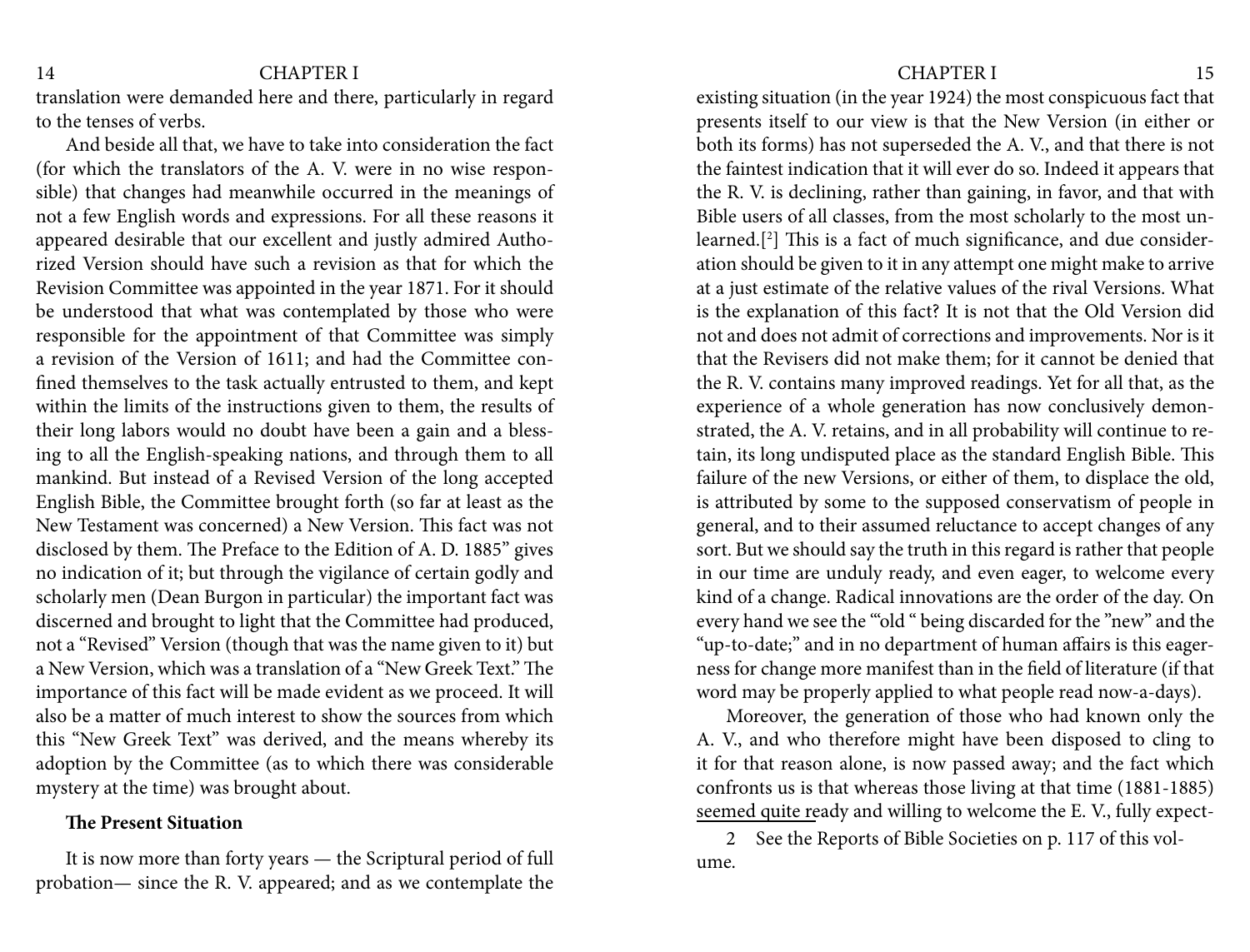### <span id="page-8-0"></span>16 CHAPTER I CHAPTER I 27

ing it to be a real improvement upon the older Version, the almost unanimous judgment of the next succeeding generation is that the older Version is to be preferred.

But, looking beyond and above the sphere of mere human judgment, and recognizing the superintendence of the Spirit of God in all that has to do with the Word of God, we feel warranted in concluding from the facts stated above that there are Divine reasons for the retention of the A. V. in the favor of the people of God. We will try, therefore, to point out some of those reasons.

### **The Original Text**

Very few of those who read the Scriptures have any idea how much depends upon the all- important matter of settling the Greek Text of the New Testament, or how many and how great the difficulties involved therein. Of those who give any thought at all to the matter the larger number seem to suppose that there exists some where an acknowledged original Text of the New Testament, and that the work of preparing an English Version is merely a matter of the correct translation of that Greek Text. But the case is far otherwise; for the first part of the work is to settle the Greek Text from which the translation is to be made ; and this is a matter of immense difficulty, for the reason that the original materials from which the Text must be constructed embrace upwards of a thousand manuscripts. Some of these contain the whole, or nearly the whole, of the New Testament ; and the rest contain a part, some more, some less, thereof. Of these manuscripts a few are supposedly as early as the fourth or fifth century, and others as late as the fourteenth. Then there are also certain ancient Versions, or Translations, as the Latin, Syriac and Coptic, whose testimony as to disputed passages must be considered, particularly for the reason that some of them are older than the earliest Greek manuscripts known to exist at the present time. The most noted of these is the Peschito, or Syriac Version, which dates from very early in the Christian era, probably from the second century.

The original materials for the making of a Greek Text embrace also numerous quotations of Scripture found in the copious writings of the "church fathers," which have survived to our day. This is an important source of information; for those quotations are so numerous, and they cover so much ground in the aggregate, that the greater part of the Text of the entire New Testament could be constituted from them alone.

But no two of these thousands of manuscripts are exactly alike ; and every discrepancy raises a distinct question requiring separate investigation and a separate decision. While, however, the precise reading of thousands of passages is affected by these differences, it must not be supposed that there is any uncertainty whatever as to the teaching and testimony of the New Testament in its entirety. For the consoling facts in that regard are:

(1) that the vast majority of the variant readings are so slight (a mere question of a single letter, or an accent, or a prefix, or a case ending) as not to raise any question at all concerning the true sense of the passage ; and

(2) that the sum of all the variant readings taken together does not give ground for the slightest doubt as to any of the fundamental points of faith and doctrine. In other words, the very worst Text that could be constructed from the abundant materials available would not disturb any of the great truths of the Christian faith.

It will be seen, therefore, that the making of a Greek Text, as the first step in producing an English Version, involves the immense labor of examining, for every disputed word and passage, the numerous manuscripts, ancient Versions, and quotations now known to exist, and also the making of a decision in each case where there is a conflict between the various witnesses. This is a highly complicated task; and for the proper performance of it *other qualities besides Greek and English scholarship are required.* For example, one must settle at the outset what degree of credibility is to be imputed to the respective manuscripts; and this is where, in our opinion, the compilers of the Greek Text used as the basis for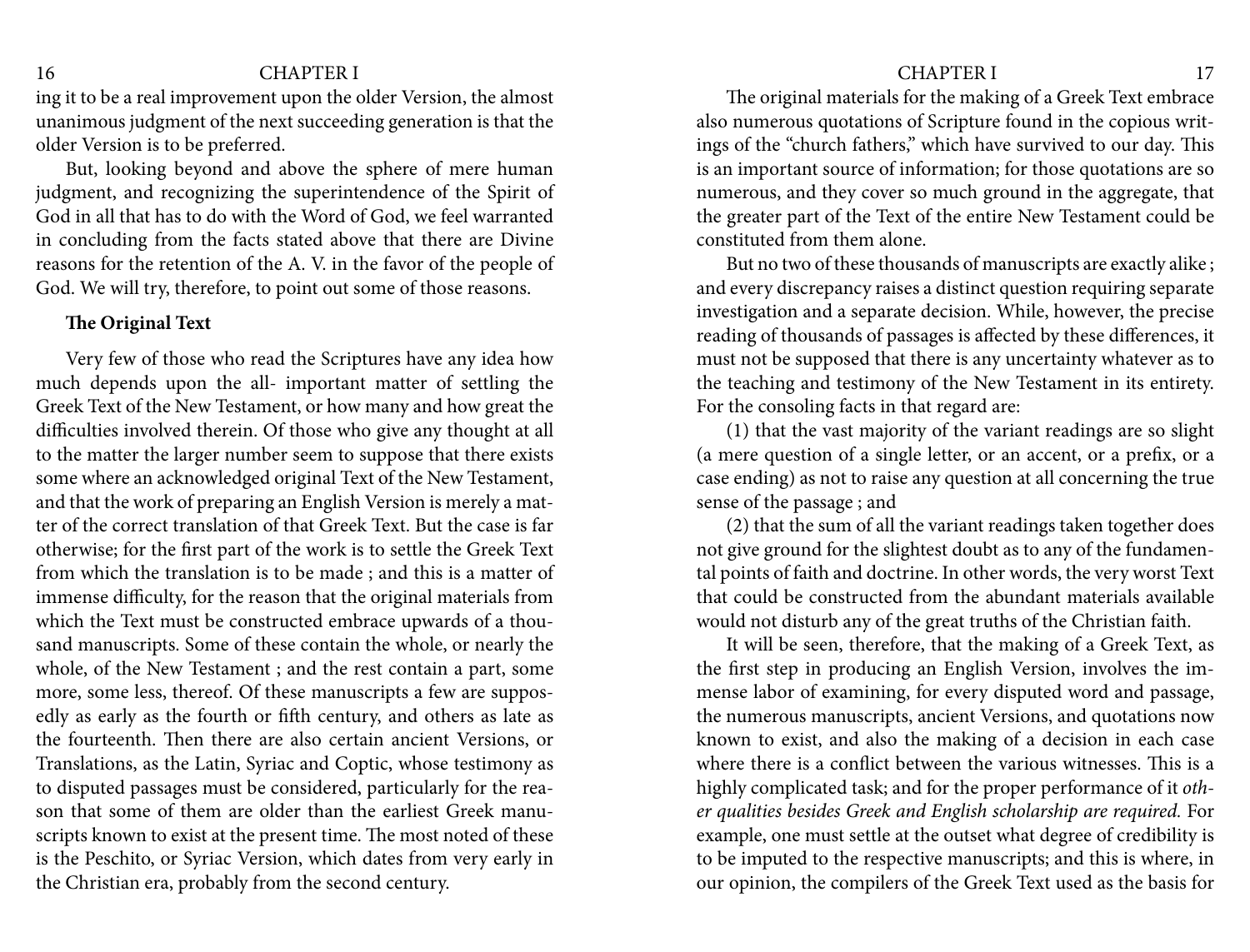the E. V. went far astray, with the result that the Text adopted by them was much inferior to that used in the translation of the A. V. Our reasons for this opinion, which will be given later on, are such as to be easily understood. In this connection it is important to observe that no amount of care in the work of translation will tend to cure defects in the original Text; but that, on the contrary, the more faithful the translation the more effectually will the errors of the Text be carried into the resulting Version.

# **The Revision Committee Not Instructed to Fashion?- a New Greek Text**

Moreover, it is to be noted in this connection that the instructions under which the Revisers acted did not contemplate the making of a New Greek Text ; nor did they have the qualifications needed for such a complicated task. The reader will be astonished, we venture to predict, when he comes to learn (as we propose to show later on) the mode of procedure whereby, in this case, that ''New Greek Text" was fashioned. But at this point we merely direct attention to the fact that the Committee was instructed to under take "A Revision of the Authorized Version," with a view to ''the removal of plain and clear errors," and that the first rule was "To intro duce as few alterations as possible into the text of the Authorized." This prompts us to ask, if 36,000 alterations were the fewest possible for the Revisers to introduce, what would they have done had a perfectly free hand been given them?

### **As Regards the Work of Translation**

Furthermore, we believe it can be clearly shown that the work of translation in the case of the R. V. is as a whole much inferior to that of the A. V. (notwithstanding the many improved readings given in the R. V.) insomuch that, as one competent authority has said, the later version is characterized by "bad English everywhere.''

#### <span id="page-9-0"></span>18 CHAPTER I CHAPTER I 29 **The Hebrew Text of the Old Testament**

As already stated, the diJ0S.culties attending the Greek text of the New Testament do not exist in connection with the Old Testament, the original of which is in the Hebrew tongue. For there is but a single Standard Hebrew text, the "Massoretic Text," which is recognized by both Jewish and Christian authorities as the true Text of the Hebrew Scriptures.

#### **Chapter II**

#### **The Various Greek Texts**

*The Various Editions of the Greek Text. That of Stephens of 1850. The Elzevir or Textus Receptus, Griesbach's Text. Lachmann led in a new direction, followed by Tischendorf and Tregelles. Tisehendorf and the Mt. Sinai Ms. The principle of "Ancient Evidence Only." Alford's Text.* 

WE HAVE spoken briefly of the difficulties that must be met by those who undertake to compile, from the scattered and diverse original ''sources," a Greek Text of the New Testament. That great task has, nevertheless, been undertaken by able scholars at different times, and, as the outcome of their labors, there are in existence at the present time several complete texts. We will now give a brief account of the most important of them.

#### **Stephens (A. D. 1550)**

The Text of Stephens is that which served as the basis of the A. V. In its production the compiler was guided in large measure, though not exclusively, by the comparatively recent manuscripts (ninth, tenth, and eleventh centuries) which had been in use in various churches of Europe, Asia and Africa.

It might be supposed that Stephens was at a disadvantage with respect to later compilers in that he did not have the benefit of the manuscripts, particularly the Vatican and Sinaitic, which were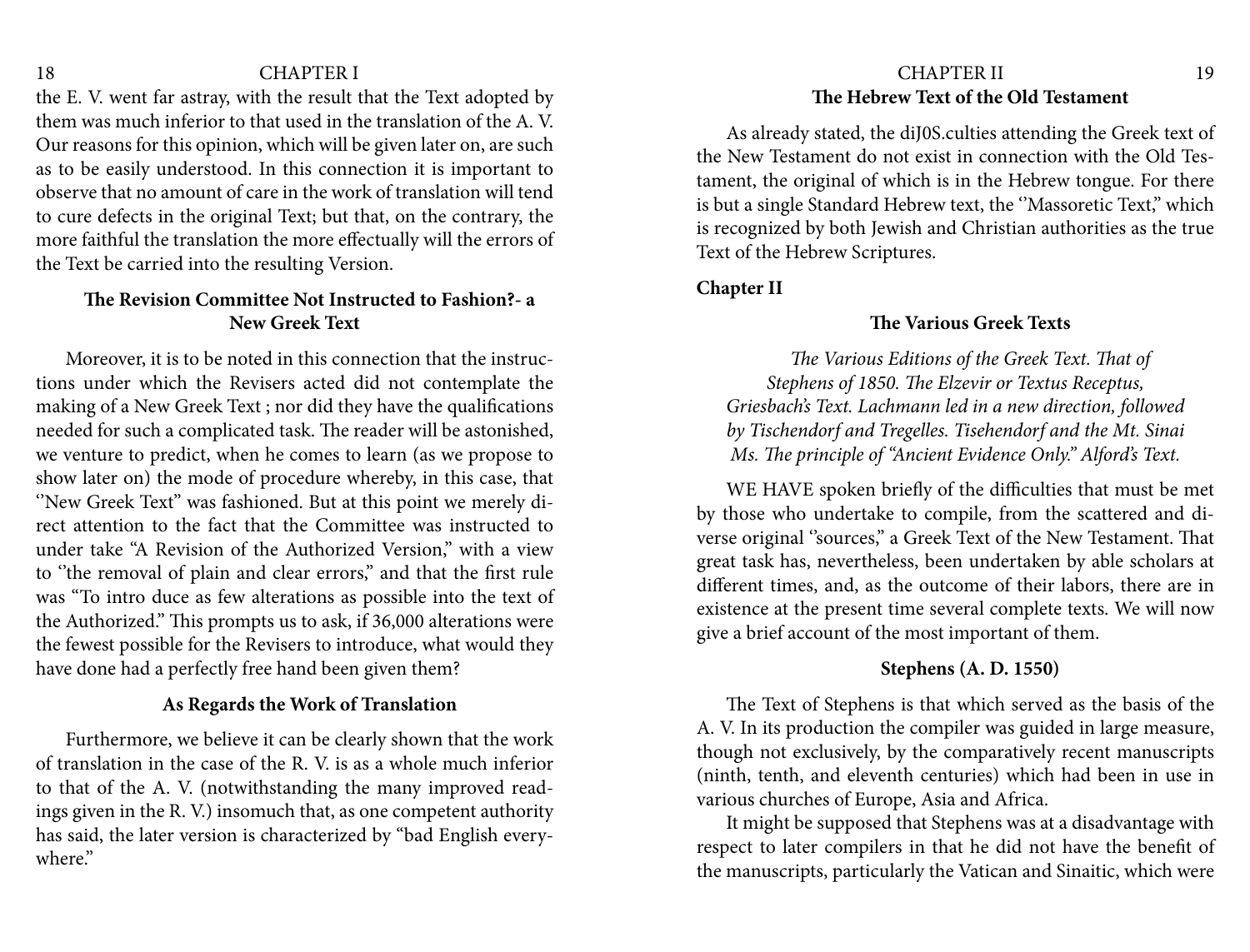available to later editors, as Tischendorf, Tregelles and Westcott and Hort. But the fact is, and this we hope to make quite plain, that the comparative excellence of the Text of Stephens (and the Elzevir or *Textus Receptus* — see next sub-heading below) is due in no small degree to the fact that in its composition the Vatican and Sinaitic Mss. were not consulted. The comparatively late Mss., from which the Stephens and Elzevir texts were mainly com piled, were, of course, copies of older ones, which were in time used up, and which them selves were copies of others still more ancient. In all this copying and re-copying, there would inevitably have crept in the various errors to which copyists are liable. Moreover, in some cases there were alterations purposely made, from one motive or another. When an error crept into a copy, or was purposely introduced, it would naturally be perpetuated in copies made from that one ; and thus variations from the original would tend to multiplication. There was, however, a check upon this tendency. For such was the reverence paid to the sacred Text, and such the desire that copies used in the churches should be pure, that every opportunity would be embraced for comparing one Text with another; and where differences were ob served there would be naturally an investigation for the purpose of establishing the true reading. Thus, by examination and comparison of a moderate number — say ten or twenty— comparatively late manuscripts from widely separated points, it would be possible to establish, almost to a certainty, the original reading of any disputed passage, or, if it were a passage whose authenticity as a whole was questioned, to decide whether it were genuine Scripture or not.

# **Elzevir or "Textus Receptus" (1624)**

This edition, with which the name and fame of the great Erasmus are associated, has been for centuries, and still is, the best known and most widely used of all the Greek Texts. While this justly famous edition is later by some years than the publication of the A. V., the differences between it and its immediate prede-

### <span id="page-10-0"></span>20 CHAPTER II CHAPTER II 21

cessor,- the Stephens edition, are so few and unimportant that the two may be regarded for all practical purposes as one and the same. Thus all the scholarship back of the Textus Receptus is an endorsement of the Text which served as the basis for the translation of our A. V.

It is apparent from what has been said already that if the Revisers of the 19th century had used the same Greek Text, either as it stood, or with such corrections as might seem justified by discoveries made subsequently to 1624, they would have given us a Version having *a comparatively small number of changed readings.* In fact it is within bounds to say that, if the Revisers had given us simply a *corrected translation* of the Textus Receptus, instead of a translation of an entirely "New Greek Text," we should not have more than a small fraction, say less than ten percent, of the changes found in the E. V. And what is more, not one of those changes which are regarded as serious, and against which such a storm of protest has been raised (and that from men of the highest scholarship and deepest piety) would have been made. In that case it is likely also that the changes would have commended themselves to the majority of discriminating Bible users.

Therefore we should take careful note of the principles that were adopted, and of the mate rials that were used in the compilation of later Greek Texts of the New Testament. Of the most important of these we shall proceed now to speak briefly.

#### **Geiesbaoh's Edition (1805)**

This Text appeared about 150 years after the Elzevir edition. In the meantime an enormous amount of new materials had been gathered and was available for whatever help it might afford in the effort to arrive at the true original reading. But the added mass of evidence made the task of examination the more laborious; and moreover, it raised again and again the difficult question of the *relative credibility of conflicting witnesses*. Griesbach, in the compilation of his text, proceeded upon a plan and principles of his own,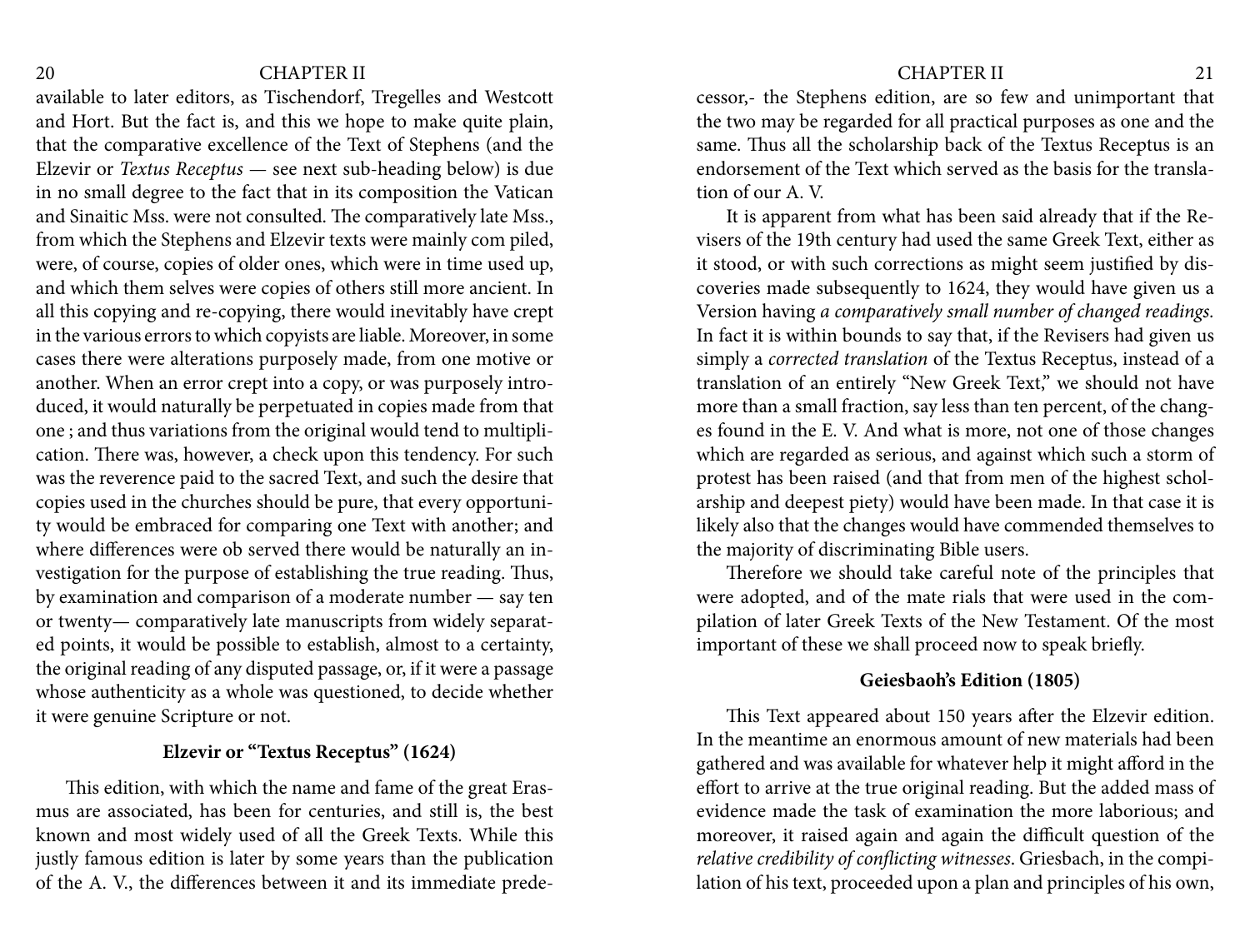### <span id="page-11-0"></span>22 CHAPTER II CHAPTER II 23

which need not be here described. In cases of doubt and difficulty he seemed to follow the Textus Receptus. Hence his departures were not serious; and in any case his Text is not regarded today as having any special authority.

### **Lachmann (1842-1850)**

This editor appears to have been the first to act upon the theory or principle that *the more ancient* the manuscript the more worthy of credence. The extent to which this idea has been allowed to control in the settling of disputed readings, without regard to other weighty considerations whereby the credibility of the contradictory witnesses should properly have been determined, is very extraordinary. This matter calls for special attention, not only because of the important part it played in settling the Text of the R. V., but because it seems to be quite generally taken for granted that the older the manuscript the more worthy to be believed where there is a conflict of testimony. We propose, therefore, to examine this rule of evidence with some care later on ; and in that connection we will endeavor to show why we believe that the principles which controlled in the compilation of the *Textus Receptus* are far more conformable to the sound rules of evidence, and hence more likely to lead to right conclusions, than that adopted by Lachmann and his successors.

Lachmann seems to have conceived a prejudicial dislike for the Received Text, and (as a good authority expresses it) to have "set to work to form a text independent of that, right or wrong. He started with the theory of *ancient evidence only*, thus sweeping away many copies and much evidence, because they dated below his fixed period." In fact he did not seek to arrive at the original inspired Writings, but merely ''to recover the Text as it was in the fourth century." This principle, first adopted by Lachmann, and followed with well-nigh calamitous results by his successors, including Drs. Westcott and Hort (who were responsible for the Text which underlies the R. V.) is based upon the tacit assumption that

there existed in the fourth century a Greek Text which was generally accepted, and which was also virtually pure. But it is now recognized that the very worst corruptions of the original Writings are those which occurred prior thereto.

And not only so, but, at the time of the appearance of the R. V. Drs. Westcott and Hort put forth an elaborate explanation of the principles adopted by them in the making of their ''New Greek Text" (which up to that time had been privately circulated among the Revision ists, and under injunctions of strictest secrecy) and in it they admitted that the Textus Receptus is substantially identical with the Text used in the Churches of Syria and elsewhere *in and prior to the fourth century*. To this important feature of the case we will refer more in detail later on; for it proves that the authors of the Text adopted by the Revisers, while appealing to the principle of "ancient evidence" as the reason for their departures from the Received Text, have made admissions which show that they in fact acted directly contrary to that principle.

Now, as to the assumption that because a given Text or Ms. dated from the fourth century it would be purer than one of later date, we quote the following statement of one who was generally regarded as the ablest textual critic of those days. Dr. Frederick H. A. Scrivener, who, in his "*Introduction* to the Text of the N. T." (3d ed. p. 511) says : "It is no less true to fact than paradoxical in sound that the worst corruptions to which the New Testament has ever been subjected originated within a hundred years after it was composed; that Irenanus and the African Fathers, and the whole Western church, with a portion of the Syrian, had far inferior manuscripts to those employed by Stunica, or Erasmus, or Stephens, thirteen centuries later, when moulding the *Textus Receptus*." But Lachmann proceeded in disregard of this fact, and no doubt because ignorant of it. He thus set a bad example; and unfortunately his example has been followed by editors who came after him, men of great learning unquestionably, and having accurate knowledge of early Greek, but apparently knowing little of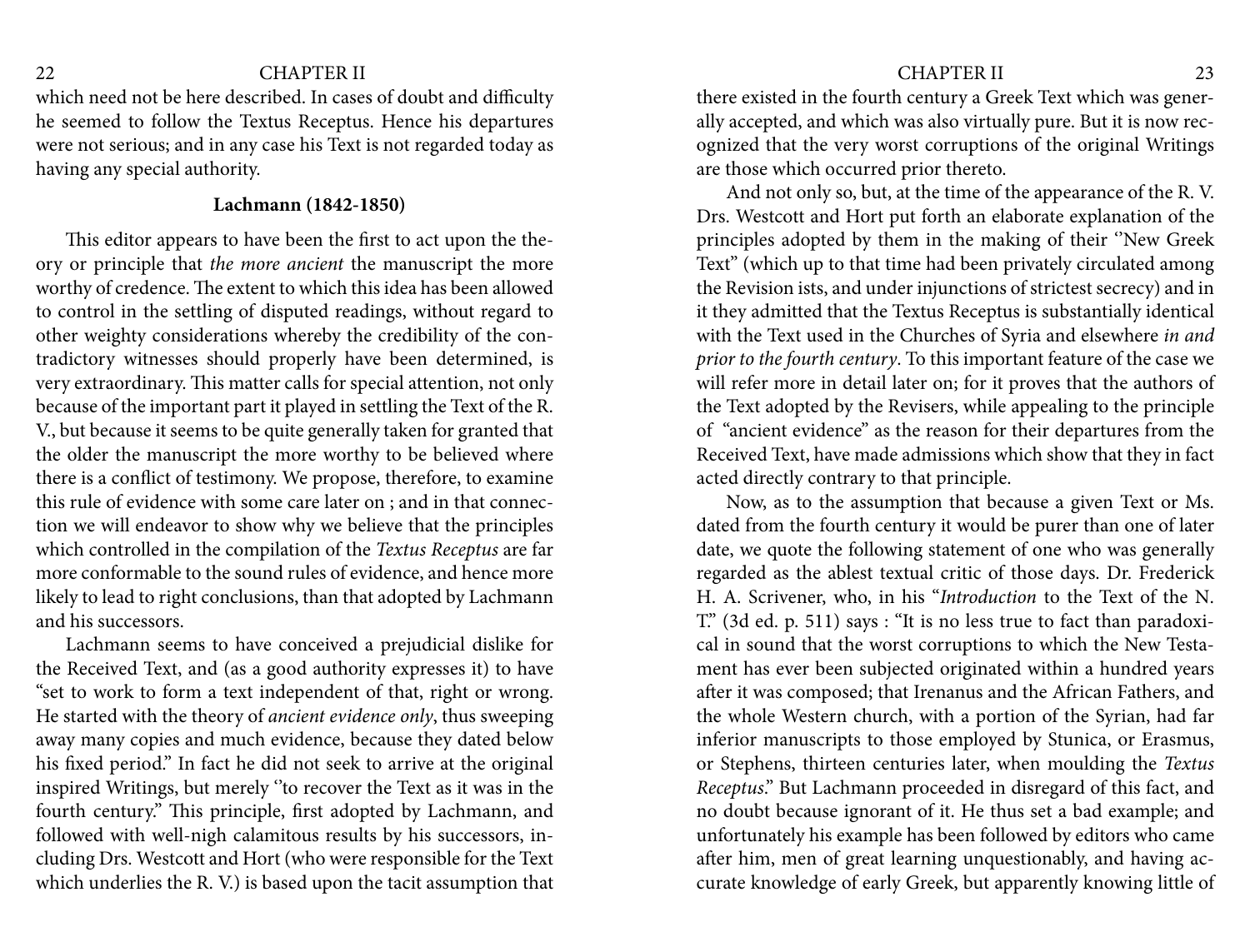the history of the various Greek manuscripts, and nothing at all of the laws of evidence, and how to deal with problems involving the investigation of a mass of conflicting testimony.

### **TISCHENDORF (1865-1872)**

This scholar, whose great abilities and unremitting labors are widely recognized, has had a dominating influence in the formation of the modern Text. Tischendorf proceeded upon a plan which we give in his own words: "The text is to be sought only from *ancient evidence*, and especially from Greek Mss., but without neglecting the testimonies of Versions and Fathers." From this we see that Tischendorf thoroughly committed himself to the principle of giving the "ancient evidence'\* the deciding voice in all disputed readings. That he should have adopted this principle was specially un fortunate because of the circumstance that Tischendorf himself was the discoverer of the famous *Codex Sinaiticus* (of which we shall have occasion to speak more particularly later on) which manuscript is reputed the most ancient but one of all the now existing Greek manuscripts of the N. T., and which therefore, upon the principle referred to, is entitled to the high est degree of credibility. But whether or not the Sinaitic Ms. is the most ancient of all now known to exist, it is, beyond any doubt what ever, the most defective, corrupt, and untrustworthy. Our reasons for this assertion (rea sons which are ample to establish it) will be given later on. We wish at this point merely to note the fact (leaving the proof thereof for a subsequent chapter) that the most serious of the many departures of the E. V. from the A. V. are due to the unhappy conjunction of an un sound principle of evidence and the fortuitous discovery, by a scholar who had accepted that principle, of a very ancient Greek Ms. of the N. T., a Ms. which, despite its unquestioned antiquity, **turns out to be about the worst and most** "**scandalously corrupt**" of all the Greek Texts now known to exist.

### 24 CHAPTER I 25 **Tregelles**

This editor was contemporary with Tischendorf. As stated in his own words his purpose was "to give the text on the authority of the oldest Mss. and Versions, and with the aid of the earlier citations, so as to present, so far as possible, the text commonly *received in the fourth century."* 

This, it will be observed, is substantially the plan proposed by Lachmann ; and these are the precedents which seem to have mainly influenced Westcott and Hort in the compilation of their Text, which is virtually the Text from which the E. V. was made.

Dr. Scrivener says (Introduction p. 342) : '\* Lachmann 's text seldom rests on more than four Greek Codices, very often on three, not infrequently on two, sometimes on only one." His fallacy, which was adopted by Tregelles, necessarily proved fatal to the text prepared by the latter, who in fact acted upon the astounding assumption that "eighty-nine ninetieths" of our existing manuscripts and other authorities might safely be rejected, in order that we might be free to follow a few early documents of bad repute.

This tendency in a wrong direction found a still further development in Tischendorf, and came to full fruition in Westcott and Hort, who were allowed to fashion according to their own ideas the Greek Text of the R. V.

### **Alford**

 The work of this editor (who is rated high as a Greek scholar, though we know not how competent he was to decide questions of fact where there was conflict of testimony) was subsequent to that of the two preceding editors. Concerning their work he says that "If Tischendorf has run into a fault on the side of speculative hypotheses concerning the origins of readings found in those Mss., it must be confessed that Tregelles has sometimes erred on the (certainly far safer) side of scrupulous adherence to the more literal evidence of the ancient Mss." Al ford's text was Constructed

<span id="page-12-0"></span>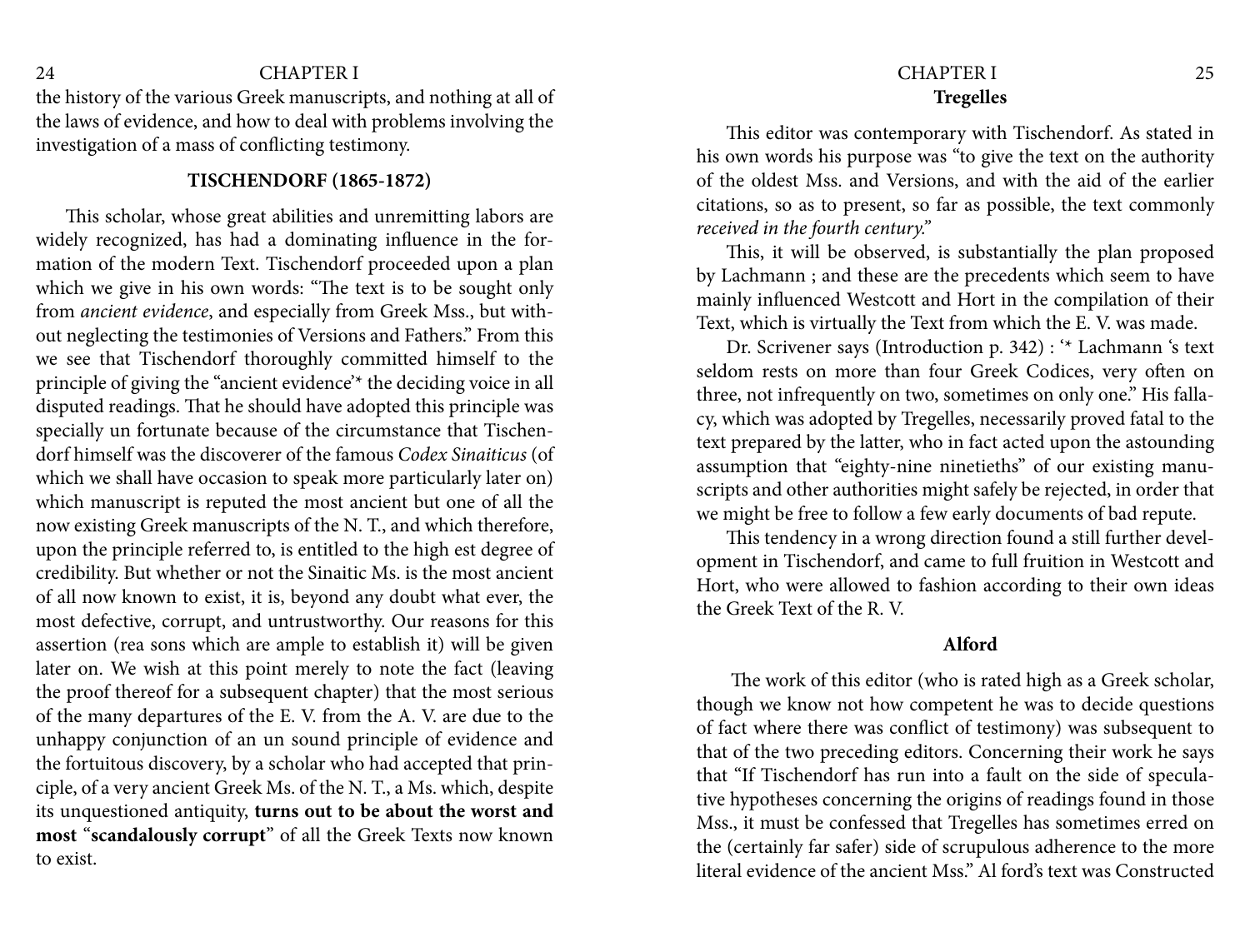#### <span id="page-13-0"></span>26 CHAPTER II CHAPTER II 27

—  $\wedge$  to state it in his own words — "by following in all ordinary" cases the united or preponderating testimony, of the most ancient authorities." Later evidence was taken into consideration by him only when "the most ancient authorities did not agree or preponderate. "

It seems not to have occurred to this learned man, any more than to the others, that mere antiquity was not a safe test of reliability where witnesses were in conflict, and that a late copy of a correct original should be preferred to a corrupt Ms. of earlier date.

#### **Chapter III**

### **The Ancient Codices. The Vatican Codex and the Sinaitic**

THIS brings us to the consideration of those "ancient manuscripts" or " codices,"[3 ] as they are usually called, to which the modern editors have attributed so high a degree of credibility, and by which their decisions in the construction of a Greek Text for the R.V. have been so largely influenced; and especially to the consideration of the two most venerable of all the existing witnesses to the sacred text, namely, the Codex Vaticanus, so called because its repository is the papal palace (the Vatican) at Rome, and the Codex Sinaiticus, so called be cause it was discovered by Tischendorf in a monastery on Mt. Sinai in Arabia. These Mss. are supposed, from the character of the writing, and from other internal evidences, to date from the fourth century. The next oldest are sup

posed to date from the fifth century. Hence, upon the generally accepted theory to which we have referred above, the testimony of the two codices just named is to be accepted as decisive in the case of disputed readings. Therefore, the Revisers of 1881 committed themselves to the leading of these two ''ancient witnesses." Did they lead towards or away from the true text of the inspired Writings! That is the deeply important matter into which we propose now to inquire. In addition to the Codex Vaticanus and the Codex Sinaiticus, there are three other very ancient Mss. These are :

1. Codex Alexandrinus. This Ms. has been kept for a long time in the British Museum in London. It contains all the Gospels (except small parts of Matthew and John) and all the rest of the N. T. except 2 Cor. 4:13-12:6 (fifth century).

2. Codex Ephraemi, kept in Paris, containing only portions of the Gospels, the Acts, Epistles and Revelation (fifth century).

3. Codex Bezae, kept at Cambridge, England, containing nearly all the Gospels and nothing else of the N. T. except portions of Acts (sixth century). It has a very bad reputation, as fully exposed by Dean Burgon. No editor appears to attach importance to it. The Discovery of the Mt. Sinai Ms.

This famous Codex (with facsimiles of the handwriting, and with an account of its discovery) is published in full in Dr. Scrivener's work entitled "A Full Collation of the Codex Sinaiticus" (1864).

Constantine Tischendorf, a noted German scholar, who was indefatigable in the quest of old manuscripts, was visiting, in the year 1844, a monastery on Mt. Sinai, and in the course of that visit he chanced to find one day, among the waste, some leaves of vellum which, upon inspection, were found to contain parts of the Septuagint Version of the 0. T. in a script which indicated that the Ms. was of great antiquity.

In describing his famous discovery Tischendorf says :

*"I perceived in the middle of the great hall a large and wide basket, full of old parchments; and the librarian informed me that two* 

<sup>3</sup> Codex is a name given to any ancient manuscript book. There are about 114 known "codices" of the Bible, that is manuscripts on parchment in uncial characters (all capital letters run together) dating from the 4th to the 10th century; and about twelve hundred manuscripts known as cursives (i. e., written in a running hand) between the 9th and 16th centuries, containing the Gospels, besides about five hundred manuscripts containing the rest of the N. T.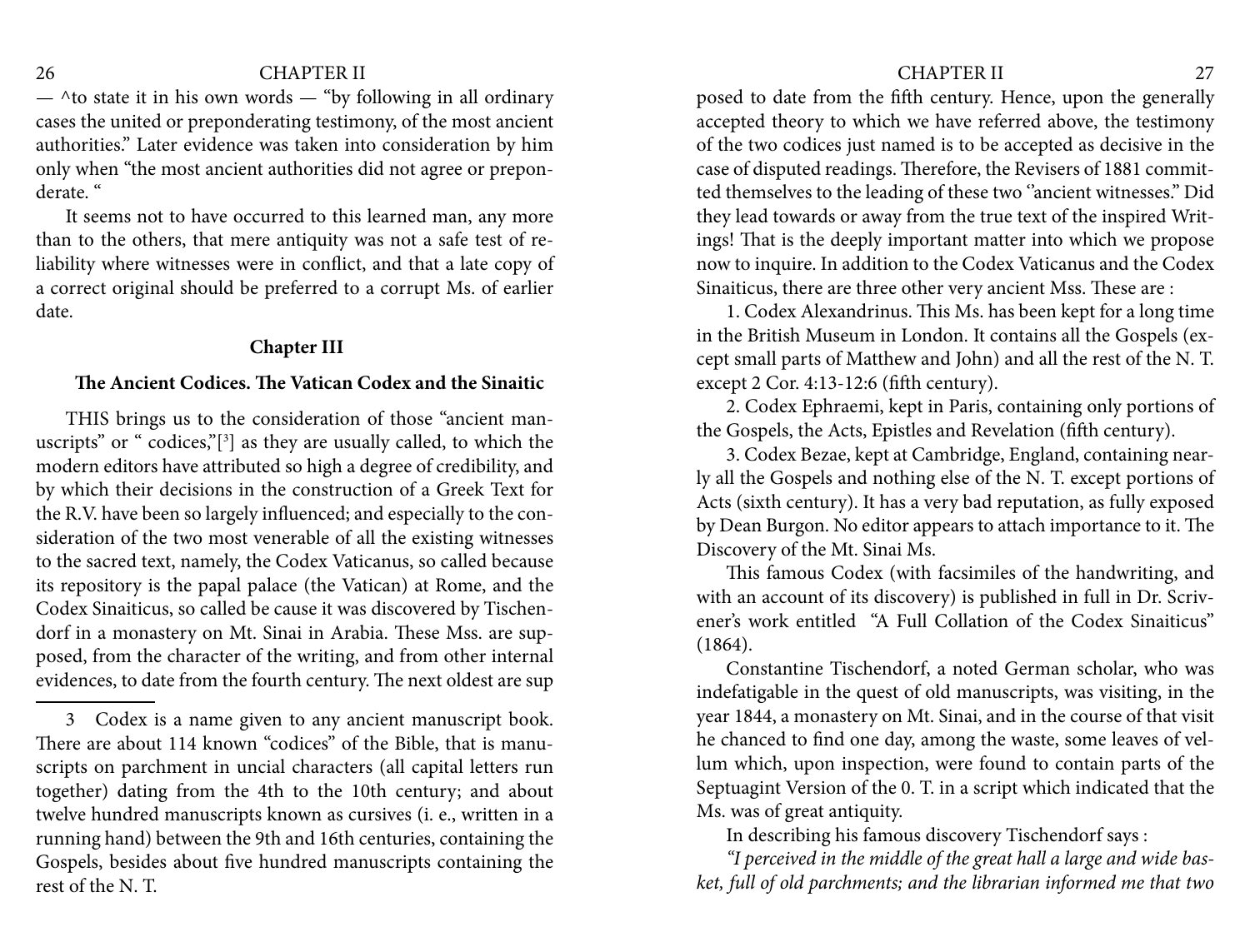# <span id="page-14-0"></span>28 CHAPTER III CHAPTER III 29

*heaps of papers like this, mouldered by reason of age, had been already committed to the flames. What was my surprise to find among this heap of documents a considerable number of sheets of a copy of the Old Testament in Greek, which seemed to me to be one of the most ancient I had ever seen."* 

The monks allowed him to take forty-five of the sheets. But nothing more transpired until fifteen years later, when he again visited the monastery, this time under the direct patronage of the Czar of Eussia. And then he was shown a bulky roll of parchment leaves, which included, among other manuscripts of lesser importance, the Codex now known as the Sinaitic.

Naturally enough Dr. Tischendorf was highly elated by his discovery. Indeed his enthusiasm was unbounded. He says, "I knew that I held in my hands the most precious Biblical treasure in existence;" and he considered this discovery to be "greater than that of the Koh-i-nor of the Queen of England."

As usual in such cases this important "find" made a great stir, especially amongst those who devote themselves to the study of antiquity. We are all aware of the marked tendency of human nature to exaggerate the importance of every "find." Examples of this sort greet us from time to time. The discovery of the tomb of an Egyptian king is regarded as a matter of such supreme interest to all the world, that even trivial details connected with it are communicated by cable to the ends of the earth, and are given prominence in the daily newspapers. Thus an ancient article recently exhumed from the rubbish of a long buried city will oftentimes start a wave of excitement throughout the world; whereas an article of identical sort, known to have been in existence for some time, would be treated with complete indifference. "We need not wonder, therefore, that the great scholar was carried away by his chance discovery, and that he succeeded in impressing upon others also his own idea of the surpassing importance of his "find."

Dean Burgon, speaking of Tischendorf and his discovery, aptly remarks :

*'"Happy in having discovered (in 1859) an uncial Codex, second in antiquity only to the oldest before known (the Vatican Codex), and strongly resembling that famous fourth century Codex, he suffered his judgment to be overpowered by the circumstance. He at once remodelled his 7th edition (i. e., the 7th edition of his Greek Text of the New Testament) in 3,505 places, to the scandal of the Science of Comparative Criticism, as well as to his own grave dis credit for discernment and consistency."*

Evidently then, Tischendorf was carried off his feet by the subjective influence of his discovery; for he at once surrendered his judgment to this particular Ms., easily persuading himself that, because of its apparent antiquity, and without regard to any other considerations, it must needs be right in every instance where it differed from later manuscripts. Thus, having fully committed himself to that view, he naturally adhered to it thereafter. Unfortunately, however, the weight of his great influence affected the whole school of Comparative Textual Criticism. For Dean Burgon goes on to say :

*"But in fact the infatuation which prevails to this hour (1883) in this department of sacred science can only be spoken of as incredible."* 

*And lie proceeds to show, by proofs which fill many pages ''that the one distinctive tenet of\* the three most famous critics since 1831 (Lach-I mann, Tregelles and Tischendorf) has been a! superstitious reverence for what is found in the same little handful of early (but not the earliest, nor yet of necessity the purest) documents."*

In this connection it should be always borne in mind that those text-makers who profess to adopt as their controlling principle the acceptance on disputed points of the testimony of "the most ancient manuscripts," have not acted consistently with that principle. For the fact is that, in the compilation of their Greek Texts they have not really followed the most ancient manuscripts, but have been controlled by two manuscripts only. Those two are followed even against the counter evidence of all other avail able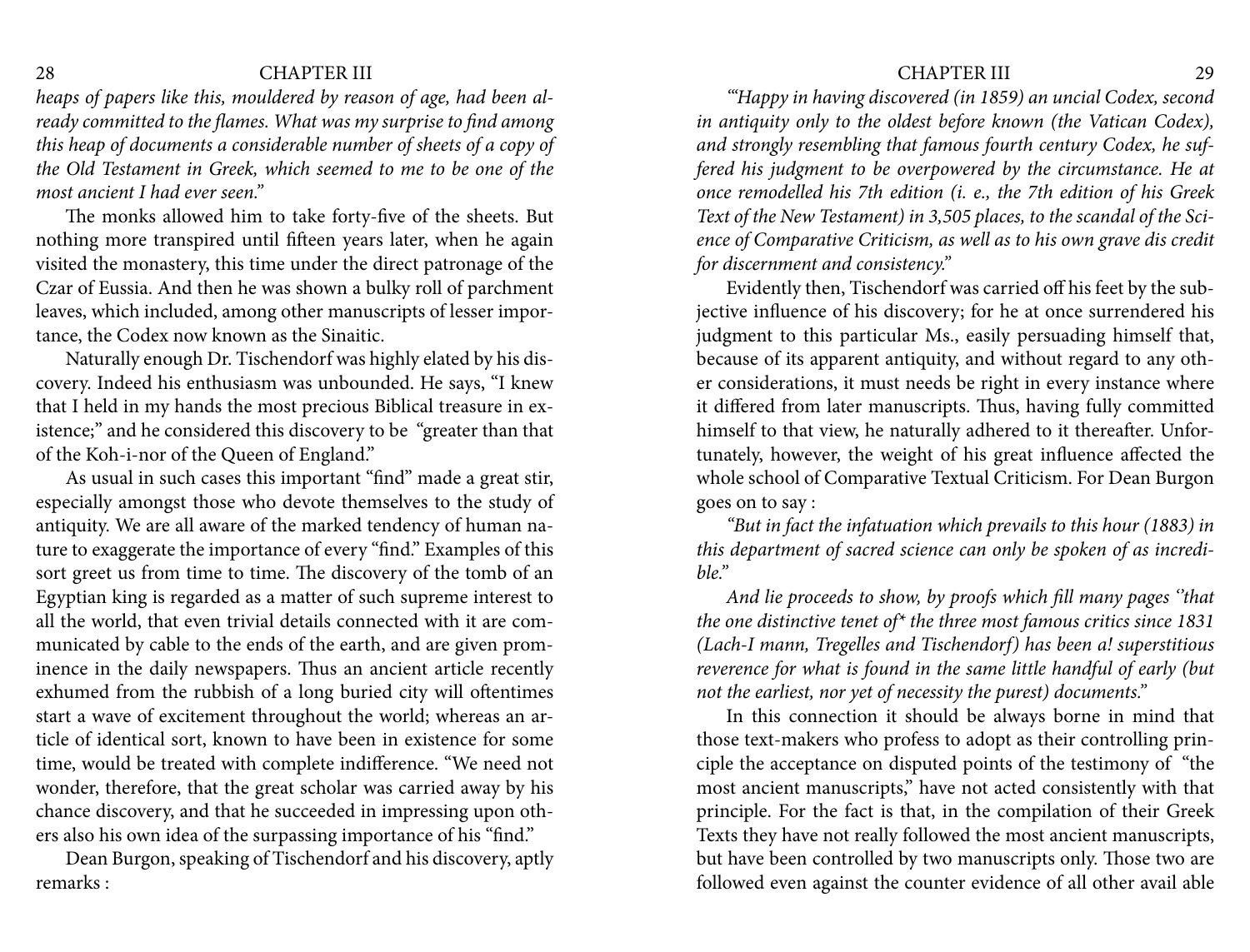#### <span id="page-15-0"></span>30 CHAPTER IV 31

manuscripts, amounting to over a thousand, some of which are practically of equal age, and against the evidence also of Versions and of quotations from the writings of "fathers" much older than the two Codices referred to. But to this feature of our subject we expect to return.

#### **Chapter IV**

### **Characteristics of the Two Oldest Manuscripts**

*Characteristics of the two oldest Mss. The many series of corrections to which the Codex Sinaiticus has been subjected. What they prove. The work of an incompetent Scribe. The number and nature of the differences between these two ancient Copies and the Received Text. The conclusions to be drawn.*

THE principle which the modern editors have adopted, namely, that of following the oldest manuscripts in settling all questions of doubtful or disputed readings, throws us back upon the two Codices (Vaticanus and Sinaitic) which, though not dated, are regarded by all competent antiquarians as belonging to the fourth century ; and its practical effect is to make those two solitary survivors of the first four Christian centuries the final authorities, where they agree (which is not always the case), upon all questions of the true Text of Scripture. Therefore it behooves us to inquire with the utmost care into the character of these two ancient witnesses, and to acquaint ourselves with all available facts whereby their trust worthiness may be tested. And this inquiry is necessary, regardless of what may be our opinion concerning the principle of "ancient evidence only," which we propose to examine later on. For what now confronts us is the fact that those two fourth century Codices have had the deciding voice in the settling of the Greek Text of the R. V. and are responsible for practically all the departures from the Received Text to which serious objection has been made. Thus, Canon Cook in his authoritative work on "The Revised Version of the First Three Gospels" says:

*"The two oldest Mss. are responsible for nearly all the readings which we have brought under consideration — readings which, when we look at them individually, and still more when we regard them collectively, inflict most grievous damage upon our Lord 's words and works.*

"And again :

"By far the greatest number of innovations, including those which give the severest shocks to our minds, are adopted on the testimony of two manuscripts, or even of one manuscript, against the distinct testimony of all other manuscripts, uncial and cursive. . . . The Vatican Codex, sometimes alone, but generally in accord with the Sinaitic, is responsible for nine-tenths of the most striking innovations in the R.V."

Dean Burgon, whom we shall have occasion to quote largely because of his mastery of the en tire subject, after having spent five and a half years "laboriously collating the five old uncials throughout the Gospels," declared at the completion of his prodigious task that "So manifest are the disfigurements jointly and exclusively exhibited by the two codices (Vatican and Sinaitic) that, instead of accepting them as two independent witnesses to the inspired original, we are constrained to regard them as little more than a single reproduction of one and the same scandalously corrupt and comparatively late copy."

### **The Many Corrections of the Sinaitic Ms.**

Turning our attention first to the Codex Sinaiticus, we would lay stress upon a matter which, in our judgment, has a decisive bearing upon the all-important question of the trust worthiness of that ancient manuscript. And we are the more urgent to impress this particular matter upon the consideration of our readers because — notwithstanding its controlling importance — it has been practically ignored in such discussions of the subject as have come under our eye.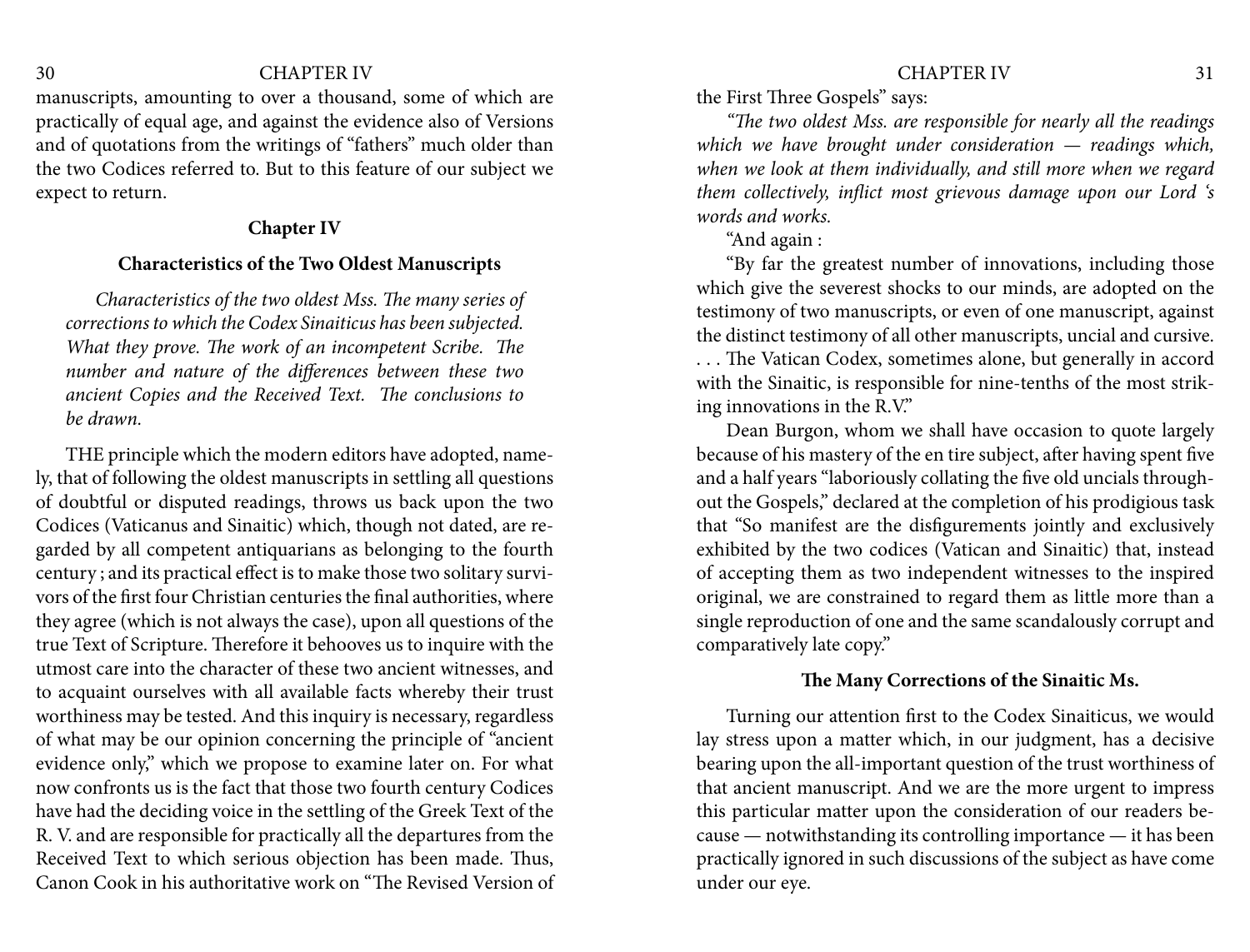### <span id="page-16-0"></span>32 CHAPTER IV 33

What we now refer to is the fact that, since this document was first inscribed, it has been made the subject of no less than ten different attempts at revision and correction. The number of these attempts is witnessed by the different choreographics of the revisers, and the centuries in which they were respectively made can be approximated by the character of the different hand-writings by which the several sets of corrections were carried out. Dr. Scrivener published (in 1864) "A Full Collation of the Codex Sinaiticus," with an explanatory introduction in which he states, among other facts of interest, that "The Codex is covered with such alterations" — i. e., alterations of an obviously correctional character— "brought in by at least ten different revisers, some of them systematically spread over every page, others occasional, or limited to separate portions of the Ms., many of these being contemporaneous with the first writer, but for the greater part belonging to the sixth or seventh century.

"We are sure that every intelligent reader will perceive, and with little effort, the immense significance of this feature of the Sinaitic Codex. Here is a document which the Revisers have esteemed (and that solely because of its antiquity) to be so pure that it should be taken as a standard whereby all other copies of the Scriptures are to be tested and corrected. Such is the estimate of certain scholars of the 19th century. But it bears upon its face the proof that those in whose possession it had been, from the very first, and for some hundreds of years thereafter, esteemed it to be so impure as to require correction in every part.

Considering the great value to its owner of such a manuscript (it is on vellum of the finest quality) and that he would be most reluctant to consent to alterations in it except the need was clearly apparent, it is plain that this much ad mired Codex bears upon its face the most incontestable proof of its corrupt and defective character

But more than that, Dr. Scrivener tells us that the evident purpose of the thorough-going re vision which he places in the 6th or 7th century was to make the Ms. conform to manuscripts in vogue at that time which were "far nearer to our modern Textus Receptus."

The evidential value of these numerous at tempts at correcting the Sinaitic Codex, and of the plainly discernible purpose of the most important of those attempts is such that, by all the sound rules and principles of evidence, this "ancient witness," so far from tending to raise doubts as to the trustworthiness and textual purity of the Received Text, should be regarded as affording strong confirmation thereof.

From these facts therefore we deduce: *first* that the impurity of the Codex Sinaiticus, in every part of it, was fully recognized by those best acquainted with it  $-$  and that from the very beginning until the time when it was finally cast aside as worthless for any practical purpose; and second that the Text recognized in those days as the standard Text, and by which the defective Codex now so highly rated by scholars was corrected, was one that agreed with our *Textus Receptus*. It is most surprising that facts which affect so profoundly the evidential value of the Codex Sinaiticus, facts which in deed change it from a hostile to a friendly witness (as regards the Received Text) should have been so completely disregarded.

#### **The Work of an Incompetent Scribe**

But there are other characteristics of this old Ms. which have to be taken into consideration if a correct estimate of its evidential value is to be reached. Thus, there are internal evidences that lead to the conclusion that it was the work of a scribe who was singularly careless, or incompetent, or both. In this Ms. the arrangement of the lines is peculiar, there being four columns on each page, each line containing about twelve letters — all capitals run together. There is no attempt to end a word at the end of a line, for even words having only two letters as en, ek, are split in the middle, the last letter being carried over to the beginning of the next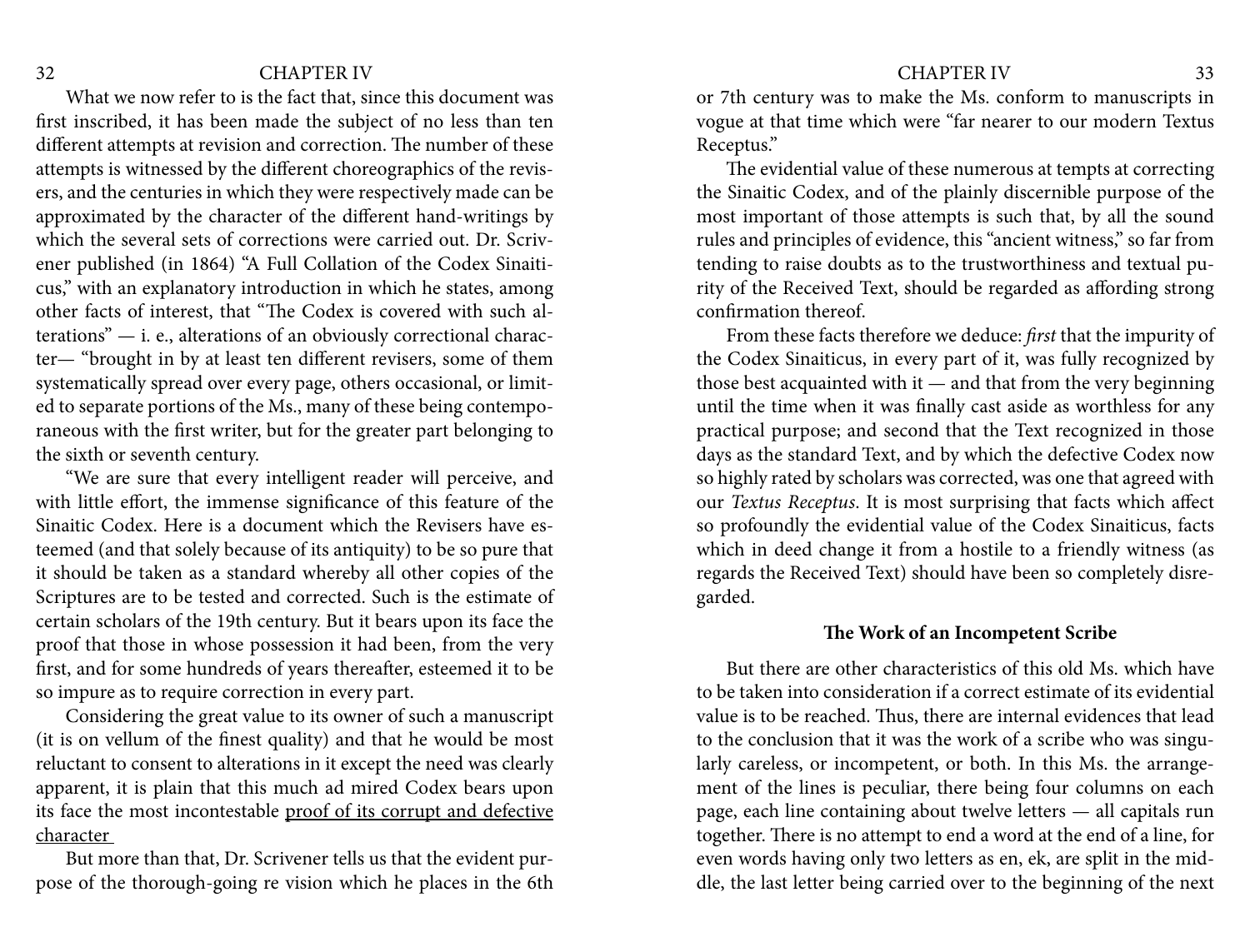### <span id="page-17-0"></span>34 CHAPTER IV 35

line, though there was ample room for it on the line preceding. This and other peculiarities give us an idea of the character and competence of the scribe.

But more than that. Dr. Scrivener says: "This manuscript must have been derived from one in which the lines were similarly divided, since the writer occasionally omits just the number of letters which would suffice to fill a line, and that to the utter ruin of the sense ; as if his eye had heedlessly wandered to the line im mediately below." Dr. Scrivener cites in stances "where complete lines are omitted," and others " where the copyist passed in the middle of a line to the corresponding portion of the line below."

From this it is evident that the work of copy ing was done by a scribe who was both heedless and incompetent. A careful copyist would not have made the above, and other, mistakes so frequently; and only the most incompetent would have failed to notice, upon reading over the page, and to correct, omissions which utterly destroyed the sense.

Dr. Scrivener's judgment on this feature of the case is entitled to the utmost confidence, not only because of his great ability as a textual critic, but because, being impressed, as all antiquarians were, with the importance of Tischendorf's discovery, it was solely from a sheer sense of duty and honesty, and with manifest reluctance, that he brought himself to point out the defects of the manuscript. Therefore, the following admission made by him carries much weight :

"It must be confessed indeed that the Codex Sinaiticus abounds with similar errors of the eye and pen, to an extent not unparalleled, but happily rather unusual in documents of first rate importance; so that Tregelles has freely pronounced that 'the state of the text, as proceeding from the first scribe, may be regarded as very rough.' " Speaking of the character of the two oldest Mss. Dean Burgon says:

*"The impurity of the text exhibited by these codices is not a question of opinion but of fact. . . . In the Gospels alone Codex B (Vati-* *can) leaves out words or whole clauses no less than 1,491 times. It bears traces of careless transcription on every page. Codex Sinaiticus 'abounds with errors of the eye and pen to an extent not indeed unparalleled, but happily rather unusual in documents of first-rate importance.' On many occasions 10, 20, 30, 40 words are dropped through very carelessness. Letters and words, even whole sentences, are frequently written twice over, or begun and immediately canceled; while that gross blunder, whereby a clause is omitted because it happens to end in the same words as the clause preceding, occurs no less than 115 times in the New Testament."* 

In enumerating and describing the five ancient Codices now in existence, Dean Burgon remarks that four of these, and especially the Vatican and Sinaitic Mss. "have, within the last twenty years, established a tyrannical ascendancy over the imagination of the critics which can only be fitly spoken of as a blind superstition. ' ' Those ancient Codices have indeed been blindly followed, notwithstanding that they differ "not only from ninety-nine out of a hundred of the whole body of extant Mss. be sides, but even from one another. This last circumstance, obviously fatal to their corporate pretensions, is unaccountably overlooked. As said of the two false witnesses that came to testify against Christ, so it may be said of these witnesses who are brought forward at this late day to testify against the Received Text, "But neither so did their witness agree together."

### **The Number and Kinds of Differences**

As a sufficient illustration of the many differences between these two Codices and the great body of other Mss. we note that, in the Gospels alone. Codex Vaticanus differs from the Received Text in the following particulars: It omits at least 2,877 words; it adds 536 words; it substitutes 935 words; it transposes 2,098 words ; and it modifies 1,132 ; making a total of 7,578 verbal divergences. But the Sinaitic Ms. is even worse, for its total divergences in the particulars stated above amount to *nearly nine thousand*.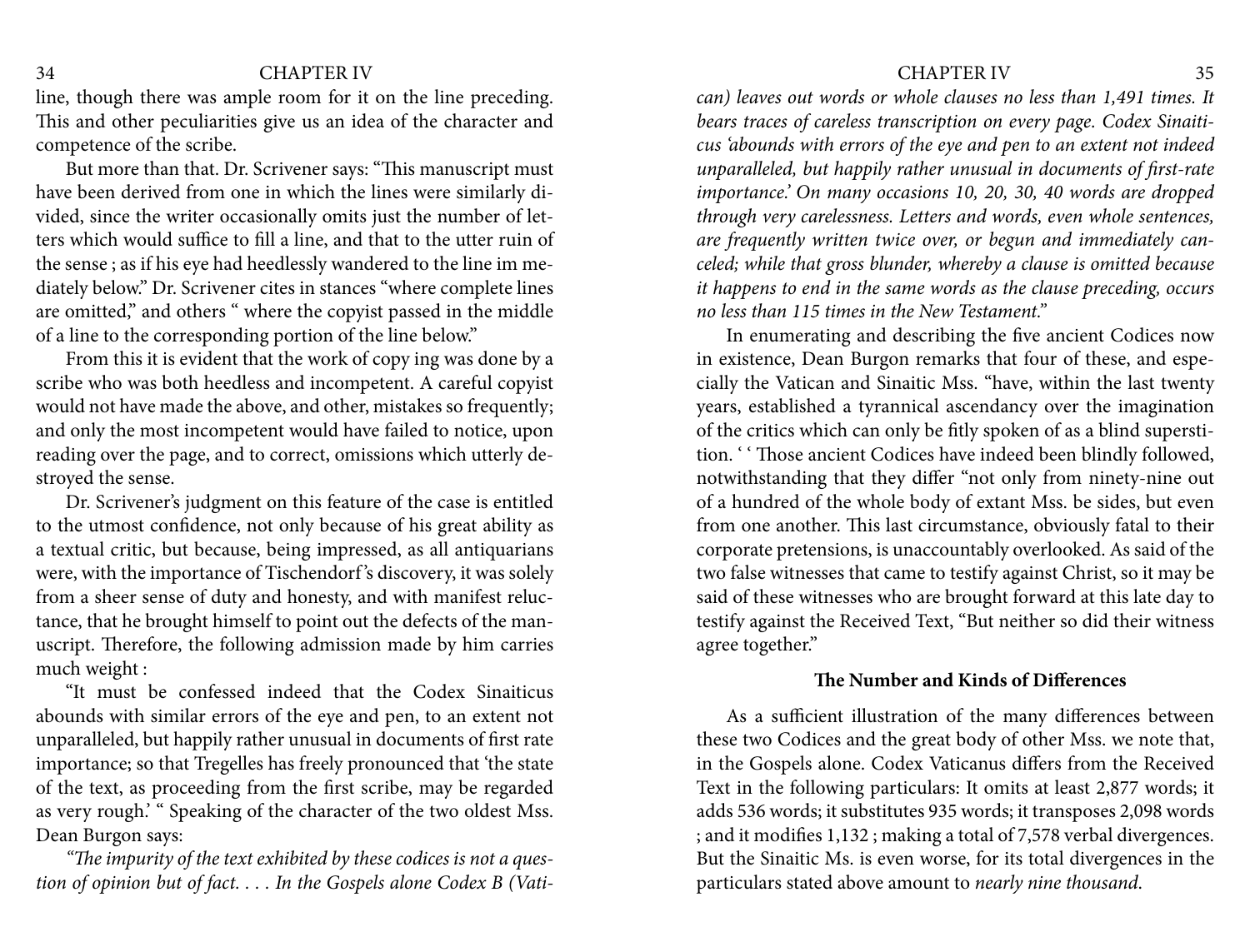Summing up the case against these two fourth century Codices (with which he includes the Beza, supposedly of the sixth) Dean Burgon solemnly assures us, and "without a particle of hesitation, that they are three of the *most scandalously corrupt copies extant;"*  that they "exhibit the most shamefully mutilated texts which are anywhere to be met with;" that they "have become (by whatever process, for their history is wholly unknown) the depositories of the largest amount of fabricated readings, ancient blunders, and intentional perversions of truth, which are discoverable in any known copies of the Word of God" (italics in the original).

These are strong statements, but the facts on which they are based seem fully to warrant them. Therefore it matters not what specific excellencies might be attributed to the Revised Version of the New Testament, the fact that the underlying Greek Text was fashioned in conformity to the Mss. referred to in the above quoted paragraph is reason enough why it should be shunned by Bible users.

In describing the foregoing characteristics of the two most ancient Codices, as revealed by a minute inspection thereof, and by careful comparison with the Received Text, we are not losing sight of the fact that the many divergences between the two do not of themselves tend to show the corruption of the former, since those differences may be explained equally well upon the theory adopted by the Revisionists, and supported by the more modern Greek editors, namely, that the two ancient Codices are the repositories of the purer Text, and that the corruptions and departures are with the Received Text and the sources from which it has been derived.

But let it be remembered in the first place that it is for the supporters of the two ancient Codices, as against the Received Text, to establish their case by a preponderance of testimony ; for the burden of proof rests heavily upon them. It is for them to show, and by testimony which carries thorough conviction, that God left His people for fifteen centuries or more to the bad effects of a corrupt text, until, in fact, the chance discovery by Constantine Tischendorf, in the middle of the 19th century, of some leaves of parchment so slightly valued by their custodians that they had been thrown into the waste paper basket, and until (for some mysterious and as yet unexplained reason) the Codex Vaticanus was exhumed from its suspicious sleeping place at the papal headquarters.[4 ] It is for them to explain, if they can, the concurrence of a thousand manuscripts, widely distributed geographically, and spread over a thousand years of time, and of the many Versions and writings of "fathers" going back to the second century of our era. That there were corrupt and defective copies in the early centuries — many of the alterations having been made with deliberate intent — is well known; and to account for the survival of a few of these (three at the most) is not a difficult matter. Indeed there is good reason to believe that they owe their prolonged existence to the fact that they were known to be, by reason of their many defects, unfit for use. But, on the other hand, the fact (as is admitted) of the existence everywhere of a Text represented now by over a thousand extant manuscripts, and agreeing with the Received Text, can be accounted for only upon the supposition that that is the true Text. Furthermore, we have shown by what has been presented above that the two most ancient Codices exhibit clear internal evidences of their defective character; and we have shown also that, in case of the Sinaitic Ms., the thoroughly corrupt and defective work of the original scribe (or scribes) was well known to genera tion after

4 It is easy to understand why this particular Ms. is cherished at the "Vatican; for its corruptions are what make it valuable to the leaders of the papal system. We can conceive therefore the satisfaction of those leaders that their highly prized Ms. has been allowed to play the leading part in the revision of the English Bible, than which there is nothing on earth they have more reason to fear. On the other hand, may not this be one of the causes why God, in His over ruling providence has frustrated the attempt to displace the A. V. by & new version, based upon such a sandy foundation ?

<span id="page-18-0"></span>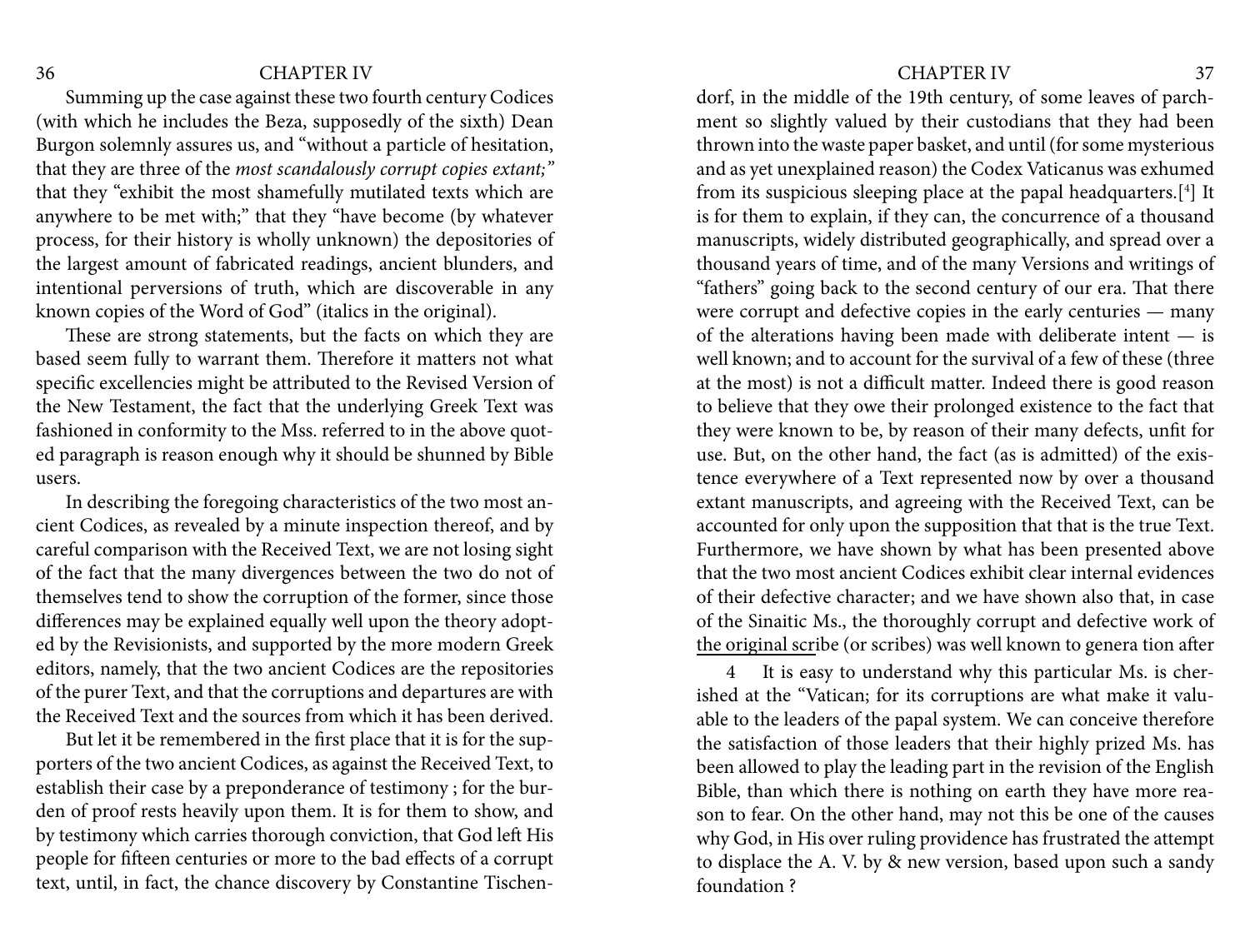# <span id="page-19-0"></span>38 CHAPTER V 39 generation of those through whose hands it passed.

#### **SUMMARY**

Briefly then to sum up the matter thus far, we observe :

1. That the most important and deplorable of the departures of the New Greek Text from the Received Text have been made with the support of less than one percent of all the available witnesses; or in other words, the readings dis carded by the Revisers have the support of over 99 percent of the surviving Greek Texts (besides Versions and " Fathers").

2. That the two Mss. which had the control ling influence in most of these departures are so corrupt upon their face as to justify the conclusion that they owe their survival solely to their bad reputation.

With these facts before us, and in view also of the leading part the English speaking peoples were to play in shaping the destinies of mankind during the eventful centuries following the appearance of the Version of 1611, we are justified in believing that it was through a providential ordering that the preparation of that Version was not in anywise affected by higher critical theories in general, or specifically by the two ancient Codices we have been dis cussing. For when we consider what the A. V. was to be to the world, the incomparable influence it was to exert in shaping the course of events, and in accomplishing those eternal purposes of God for which Christ died and rose again and the Holy Spirit came down from heaven — "when we consider that this Version was to be, more than all others combined, "the Sword of the Spirit," and that all this was fully known to God beforehand, we are fully war ranted in the belief that it was not through chance, but by providential control of the circumstances, that the translators had access to just those Mss. which were available at that time, and to none others. This belief in no way conflicts with the fact that man's part in the preparation of the A. V. is marked, and plainly enough, by man's infirmities.

# **Chapter V**

### **The Principle of, "Ancient Evidence Only" Examined**

*The principle of "Ancient Evidence Only" examined. Divine Safeguards to the Sacred Text. The Evidential Value of latex Mss. Errors of Omission. An illustrative test of the comparative values of the earlier and the later Mss. The strength of the case for the Received Text.* 

WE COME now to the examination of the principle adopted by the various editors of the Greek Text of the Bible, a principle that was imposed upon the Revision Committee, though that imposition was accomplished in such a way (as hereinafter pointed out) that many of them apparently were not aware of it until after they disbanded.

We fully admit that the principle of following the most ancient manuscripts is, on its face, reasonable and safe ; for it is indisputable that (other things being equal) the copies nearest to the original autographs are most likely to be freest from errors. If therefore it were a question whether or not we should follow, in the fashioning of a Greek Text, the earliest as against later manuscripts, there would be no " question" at all; for all would agree. But, as the case actually stands, it is impossible for us to follow the earliest manuscripts, for the simple reason that they *no longer exis*t. Not a single copy of the many thousands that were made, circulated, and read in the first three centuries is known to exist to-day. We do have Versions and patristic quotations that date back to the second century, and these, according to the principle we are discussing, are entitled to great weight. Is it not strange therefore, that those who justify their course by appealing to, and by professing to follow blindly, that principle, should cast it aside and accept the readings of fourth century Codices, where these are in conflict with second century Versions and quotations ?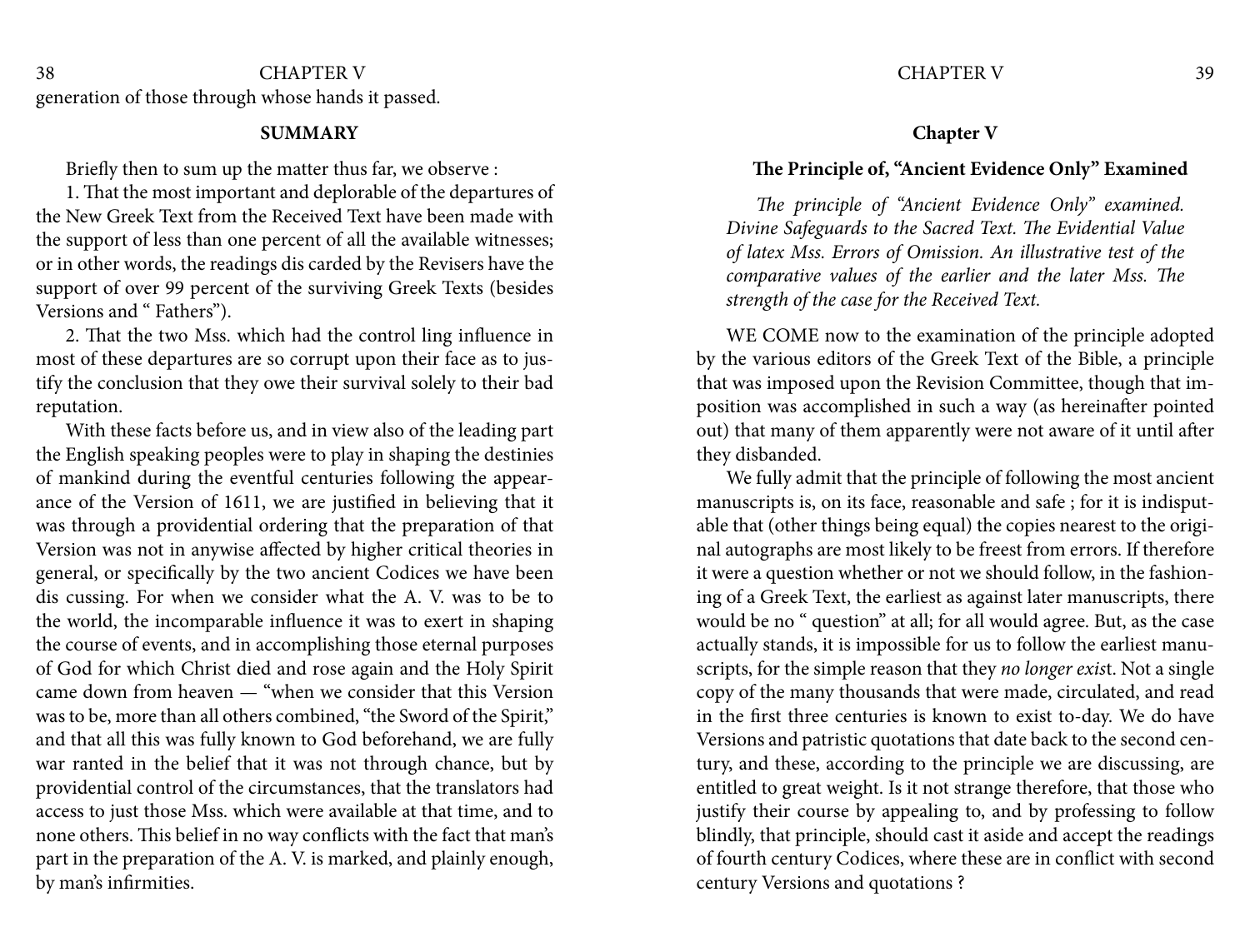Seeing then that the earliest manuscripts are no longer in existence, we cannot follow them, and hence it is clear that the problem which con fronts us is one that cannot be solved by application of the simple rule we are discussing. Briefly, the situation is this : We have on the one hand, the Greek Text of 1611 which served as the basis for the A. V. — a Text that represents and agrees with a thousand manuscripts going back as far as the fifth century, and with Versions and quotations going back to the second. As to this there is no dispute at all; for Drs. Westcott and Hort admit the existence of this Text, and even assume that it was discussed and approved by convocations of the Eastern churches as early as *the third century.* On the other hand, we have the Codices Vaticanus, Sinaiticus, and Beza, supposedly dating, as to the first two, from the fourth century, and as to the last from the sixth, which manuscripts present thousands of divergences (omissions, additions, substitutions, transpositions, and modifications) from the Received Text. Upon such a state of things the question presented for decision is this: Shall we stand by the Received Text (accepting corrections thereof wherever they can be established by preponderating proof and putting those ancient Codices on the level of other witnesses, to be tested as to their credibility like all others) 1 Or shall we abandon the Textus Receptus in favor of that of Westcott and Hort, or of some other of the half dozen that profess to be shaped by the principle of following the ancient manuscripts ? This is the question we propose to discuss in the present chapter.

It should be observed, before we proceed with this question, that the agreeing testimony (where they do agree) of the Vatican and Sinaitic Mss. cannot be properly regarded as having the force of two independent witnesses ; for there are sufficient evidences, both internal and external, to warrant the conclusion that these two Codices are very closely related, that they are, in fact, copies of the same original, itself a very corrupt transcript of the New Testament. For while it is admitted on all hands that the Text used as the basis of the Authorized Version correctly represents a Text

### <span id="page-20-0"></span>40 CHAPTER V 41

known to have been widely (if not everywhere) in use as early as the second century (for the Peschito and Old Latin Versions, corroborated by patristic quotations afford ample proof of that), on the other hand it is not known that the two Codices we are discussing represent any thing but copies of a bad original, made worse in the copying.

#### **Divine Safe Guards to the Text**

It is appropriate at this point to direct attention to the Divinely ordained means which have thus far protected the Sacred Text from serious corruption. He who gave to men the Holy Scriptures to serve throughout the age as the sure foundation of that \* 'faith of the Son of God" which alone avails for personal salvation, and to be also the sufficient rule of life and con duct for \* \* the household of faith, ' ' has not failed to devise effectual means for the preservation of His written "Word. The means in question are, according to God's usual way of continuing the line of a living thing, incidental to and inherent in the thing itself, and not something extraneous thereto. For it is a part of the normal life of every individual to provide for the continuance and multiplication of individuals of its own kind. Thus, as the grain supplies not only bread to the eater, but also seed to the sower, so in like manner God has provided that His living Word should both feed every generation of saints, and should also increase and multiply itself. As it is written, "And the Word of God increased" (Ac. 6;7) ; and again, "But the Word of God grew and multiplied" (Ac. 12:24) ; and once more, "So mightily grew the Word of God and prevailed" (Ac. 19:20). The means which mainly have served to accomplish the purpose referred to, are these :

1. The necessity that there should be a great and steadily increasing multiplication of copies ; for this provides automatically the most effectual security imaginable against corruption of the Text.

2. The necessity that the Scriptures should be translated into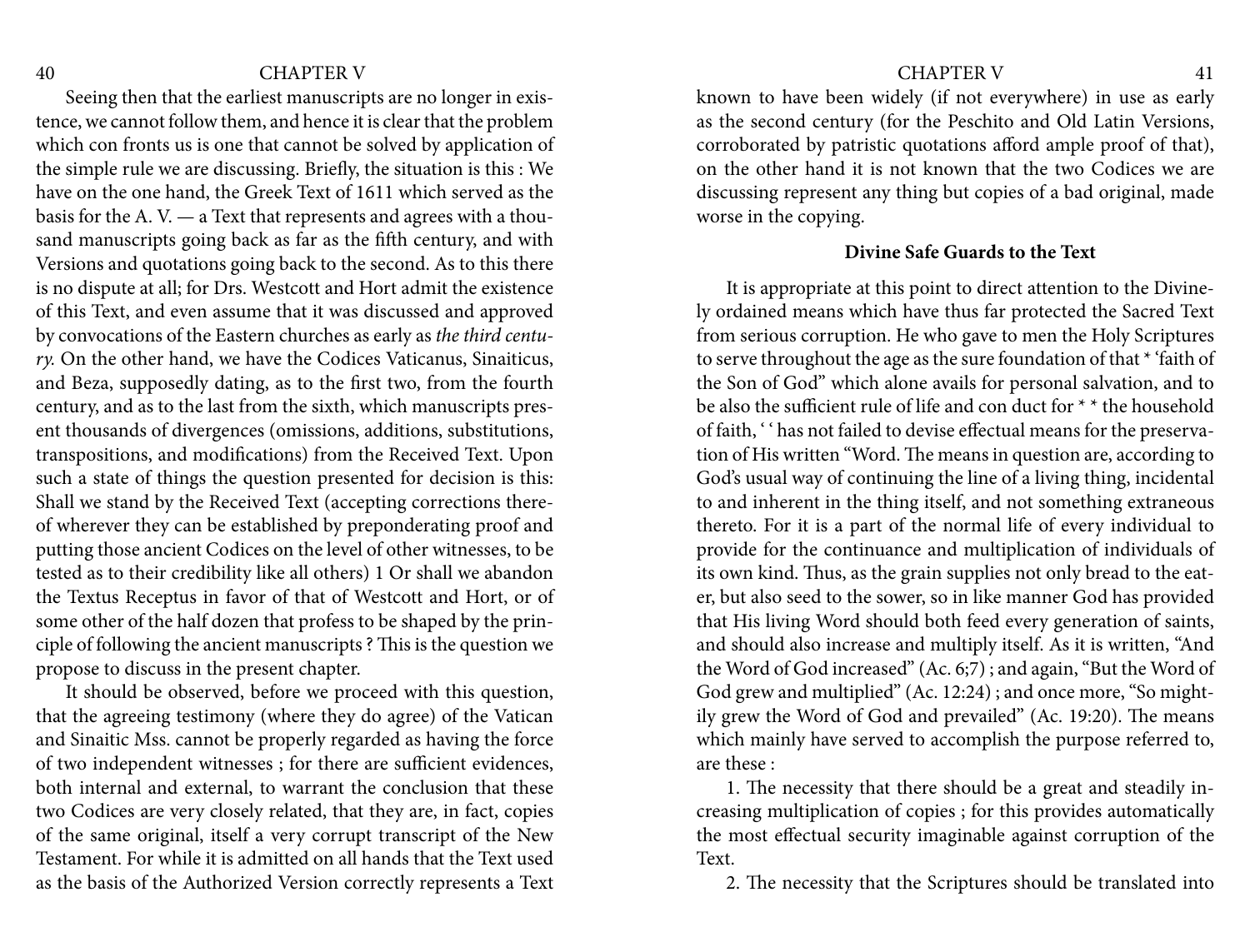divers languages. This translation of the Written Word into various tongues is but a carrying out of that which the miracle of Pentecost indicated as a distinctive characteristic of this age, namely, that everyone should hear the saving truth of God in the tongue wherein he was horn. Thus, the agreement of two or more of the earliest Versions would go a long way towards the establishment of the true reading of any disputed passage. It is appropriate at this point to direct attention to the very great value of a Version as a witness to the purity of the original Text from which it was translated. Those who undertake a work of such importance as the translation of the New Testament into a foreign language would, of course, make sure, as the very first step, that they had the best obtainable Greek Text. Therefore a Version (as the Syriac or Old Latin) of the second century is a clear witness as to the Text recognized at that early day as the true Text.

This point has an important bearing upon the question we are now examining. For, remembering that "we have no actual \*Copies\* (i. e., original Greek Texts) so old as the Syriac and Latin \*Versions\* (i. e., translations) by probably more than 200 years" (The Traditional Text, Burgon and Miller), and that "The oldest Versions are far more ancient than the oldest (Greek) manuscripts" (Canon Cook), and remembering too that those venerable Versions prove the existence in their day of a standard Text agreeing essentially with our Textus Receptus, and it will be recognized that "the most ancient evidence" is all in favor of the latter.

3. The activity of the earliest assailants of the church necessitated, on the part of the de fenders of the faith, and that from the very be ginning, that they should quote extensively from every part of the New Testament. In this way also a vast amount of evidence of the highest credibility, as to the true reading of disputed passages, has been accumulated, and has come down to us in the writings of the so-called "Church Fathers." But of what avail would all these checks and safeguards have been if men had been allowed to follow a principle so obviously unsound as that the most ancient manuscripts are to have the deciding voice in every dispute? However, God can be trusted to see to it that all attempts to sweep away His protecting means should fail — as in this case.

### **The Value of Comparatively Late Mss.**

It is quite true that most of the extant copies of the Greek New Testament date from the 10th to the 14th century. Thus they are separated from the inspired original Writings by a thou sand years or more. Yet, that they faithfully represent those originals, and that the concurrence of a large majority of them would correctly decide every disputed reading, no reason able person should ever doubt. The extant texts of secular writers of antiquity (as Herodotus, Thucydides, and Sophocles) are but few in comparison with the thousand manuscripts of the Scriptures, and are separated from their originals by 500 *additional years*. Moreover, they lack the extraordinary safeguards, mentioned above, whereby the integrity of the Scriptures has been protected. Yet no one doubts that we have correct texts of those ancient writers. So the fact is that the security which the Text of the Scriptures has enjoyed is, as has been well said, "altogether unique and extraordinary. \* Errors of Omission In considering the principle of following the most ancient manuscripts it is important to note how it works in the case of that commonest of all errors — errors of omission; and in dis cussing this point we would take as an example the question of the last twelve verses of the Gospel of Mark (referred to specifically later on). Those verses are absolutely necessary to the completeness of the Gospel; yet because they are not in "the two most ancient Mss." the Revisionists have marked them as probably spurious.

Here then we may propose a question upon which the merits of the B. V. may be decided, at least to a very large extent : Should the purely negative testimony of those two Codices (i. e., the fact that certain words and passages are not found in them) be allowed to overthrow the affirmative testimony of hundreds of other Greek Manuscripts, Versions, and quotations from the " church fathers

<span id="page-21-0"></span>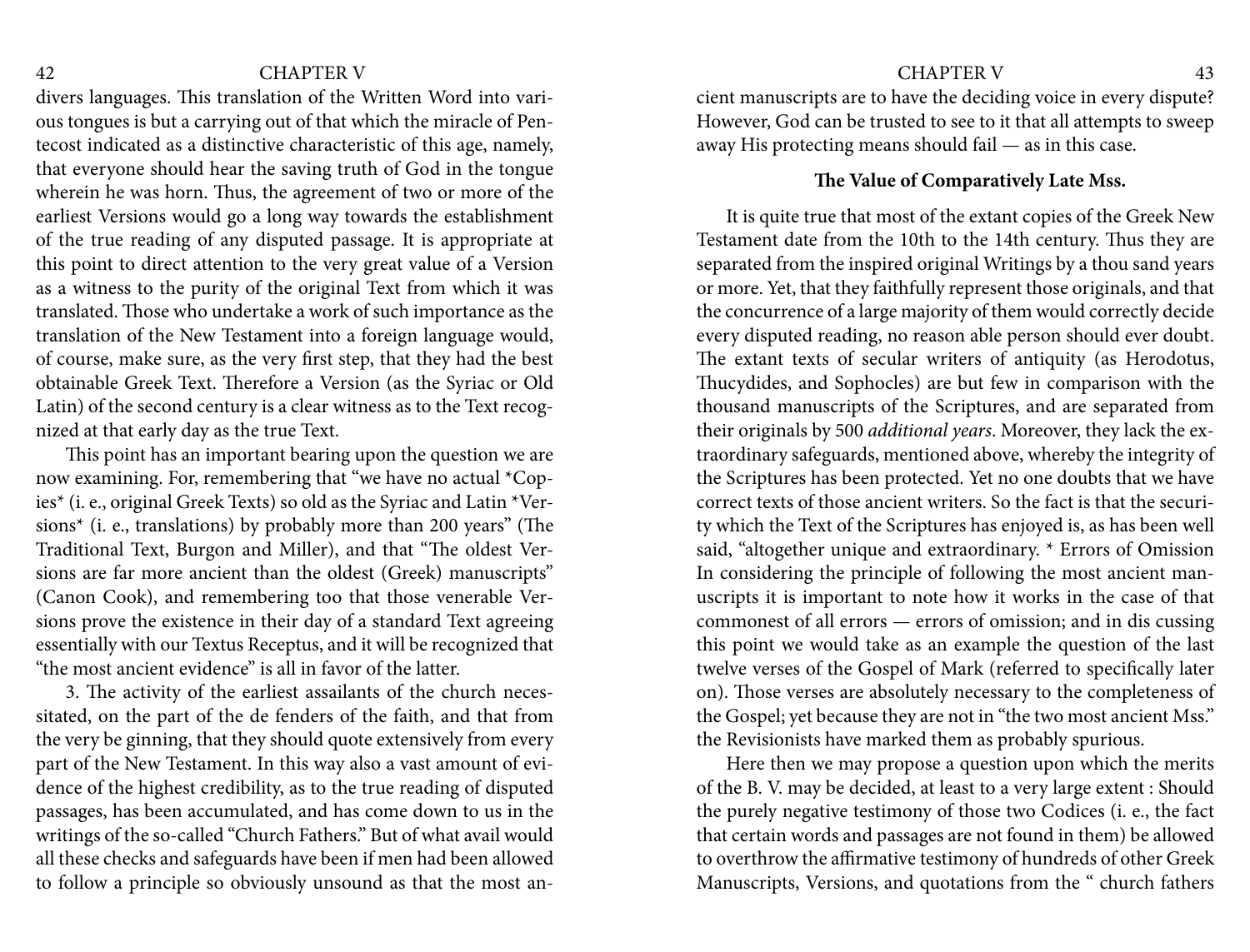? "This is a question which anyone of ordinary intelligence can be trusted to decide correctly when the following points (to which Dr. Hort and the majority of the Revision Committee must have been strangely blinded) are taken into account:

1. The commonest of all mistakes in copying manuscripts, or in repeating a matter, are mistakes of *omission*, or lapses of memory, or the results of *inattention*. Hence it is an accepted principle of evidence that the testimony of one competent witness, who says he saw or heard a certain thing, carries more weight than that of a dozen who, though on the spot, can only say that they did not see or hear it, or that they do not remember it. Therefore, other things being equal, the *affirmative* evidence of the other three ancient Codices and Versions, and that of the "fathers" who quote those verses as unquestioned Scripture, is an hundred fold more worthy of credence than the *negative* testimony of the two which were allowed to control in settling the text of the R. V.

2. As we have already stated, a superstitious deference was paid to the Sinai and Vatican Mss. because of their (supposed) greater antiquity, the assumption being that the older the Ms. the more likely is it to be correct. But that assumption is wholly unwarrantable. In the concrete case before us, we have, in support of the Text of the A. V., the concurrent testimony of many manuscripts, from many *different parts* of the world; and though these were copies of older copies no longer in existence, yet, upon the soundest principles of the law of evidence, their concurrent testimony serves to establish conclusively the various disputed pas sages, where the two ancient Codices present variances.

The question of the authenticity of the last twelve verses of the Gospel by Mark is of such importance that we propose to cite the testimony in regard thereto more fully in a subsequent chapter. We are referring to it here only as an impressive illustration of a general principle. That principle (the causes of errors of omission) is of exceptional importance in this case because, as we have seen, the original scribe of the Sinaitic Codex was peculiarly given to

errors of that sort.

# **A Test of the Principle of "Ancient Evidence"**

Let us take an illustration of what we are here seeking to establish, namely, that the concur rent testimony of the manuscripts which sup port the Received Text conclusively establish its authenticity in parts where it differs from the \*'New Greek Text" of Westcott and Hort. For this purpose let us suppose that a hundred copies of a certain original document in a central business office were made by different copyists and sent to as many different branch-offices in various parts of the world; and suppose that, since the document contained directions for the carrying on of the business for many generations, it had to be copied again and again as the individual Mss. were worn out through usage. Suppose further that, after centuries of time, one of the *earliest* copies should turn up which, upon examination, was found to lack a word or sentence found in later copies in actual service, and that it were deemed important to settle the question of the authenticity of that word or sentence. Suppose further that, for the purpose in view, a dozen of the manuscripts then in actual use in various and far distant parts of the world, each one being a late copy of previously used and worn-out copies, were examined, and that the disputed word or sentence were found in each of those late copies, is it not clear that the authenticity thereof would he established beyond all reasonable dispute? Such must be the conclusion, because the absence thereof in the ancient copy could be easily accounted for, whereas its presence in a number of later copies, each of which came from a distinct source, could not be accounted for except on the assumption of its genuineness.

But let us suppose that, in addition to the various copies in use in various places, there existed certain translations (versions in foreign languages) which translations were earlier than the very earliest of the existing manuscripts in the original tongue; and also that many quotations of the disputed passage were found in the

<span id="page-22-0"></span>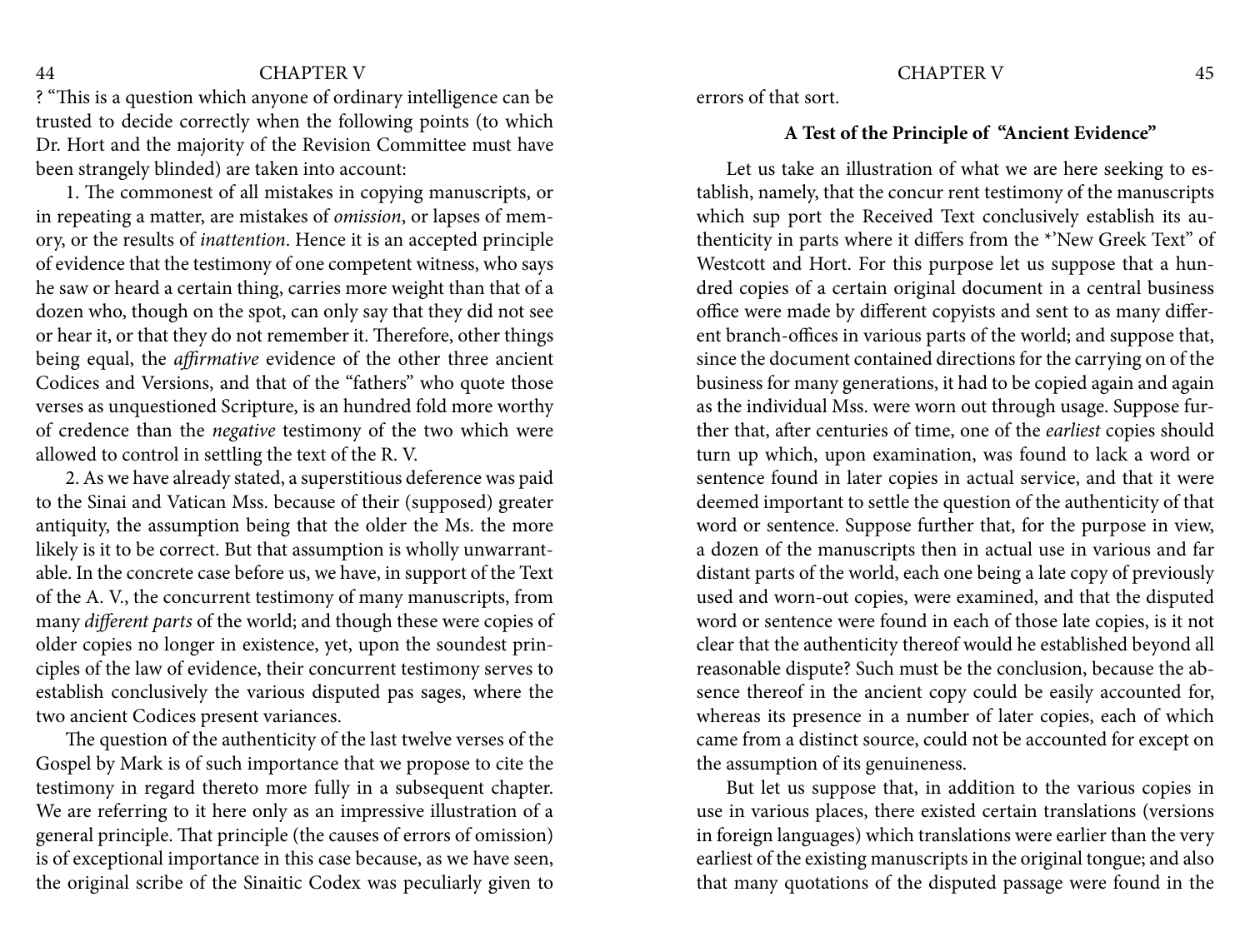writings of persons who had lived in or near the days when the document itself was written ; and suppose that the disputed word or sentence were found in every translation and every quotation, would not its genuineness be established beyond the faintest shadow of a doubt?

This superstitious case will give a good idea of the strength of the evidence in favor of the Text of the A. V. For in the settling of that Text due weight was given to the concurrent testimony of the numerous Mss. in actual use in different churches, widely separated from one an other; and also to the corroborating testimony of the most ancient Versions and of the patristic writings ; whereas, in the settling of the text of the E. V. the evidence of highest grade was uniformly rejected in favor of that of the lowest grade.

#### **The Strength of the Case in Favor of The Received Text**

3. But the case in favor of the Greek Text of the A. V. is far stronger than this. For when the two Mss. which controlled the Westcott and Hort text are scrutinized, they are found to contain such internal proofs of their unreliability as to impeach their own testimony, and render them utterly unworthy of belief. They present the case of witnesses who have been caught in so many misstatements as to discredit their entire testimony.

To begin with, their history renders them justly open to suspicion. For why should a special Ms. be carefully treasured in the Vatican, if not for the reason that it contained errors and textual corruptions favorable to the doctrines and practices of Rome ? And why was the other Ms., discovered in the last century by Tischendorf, allowed to lie in disuse for hundreds of years from the fourth century (as supposed) until the nineteenth? A reasonable inference would be that the Ms. was cast aside and ultimately consigned to the waste paper basket, because it was known to be permeated with errors of various sorts. And this inference is raised to the level of practical certainty by the fact that, time and again, the work of correcting the entire manuscript was undertaken by successive owners.

But not to dwell longer upon mere circumstances, the two Mss., when carefully examined, are found to bear upon their face clear evidences that they were derived from a common, and a very corrupt, source. The late Dr. Edward Vining of Cambridge, Mass., has gone thoroughly into this, and has produced evidence tending to show that they were copies (and most carelessly made) of an original brought by Origen out of Egypt where, as is well known, the Scriptures were corrupted almost from the beginning in the interest of the same ascetic practices as now characterize the church of Rome.

Dr. Scrivener (generally regarded as the ablest of the textual critics) says that "the worst corruptions to which the New Testament has ever been subjected originated *within a hundred years after it was composed,"* and that ''Irenaeus and the African fathers used far inferior manuscripts to those employed by Stunica, or Erasmus, or Stephens, thirteen centuries later, when moulding the Textus Receptus."

In view of such facts as these, it is easy to see what havoc would result to the sacred text if (as actually happened in the production of the R. V.) its composition were controlled by two manuscripts of Egyptian origin, to the actual repudiation of the consensus of hundreds of later manuscripts of good repute, of the most ancient and trustworthy of the Versions, and of the independent witness of the earliest Christian writers.

4. Bearing in mind that, as Dr. Kenyon of the British Museum says, "the manuscripts of the New Testament are counted by hundreds and even thousands," it is a cause for astonishment that credence should have been given in any instance to the Vatican or Sinai Ms. (or both together in cases where they agree) against the agreeing testimony of the multitude of opposing witnesses. But such was the rule consistently followed in compiling the Text for the B. V. Canon Cook in his book on the " Revised Version of the First Three Gospels," says :

<span id="page-23-0"></span>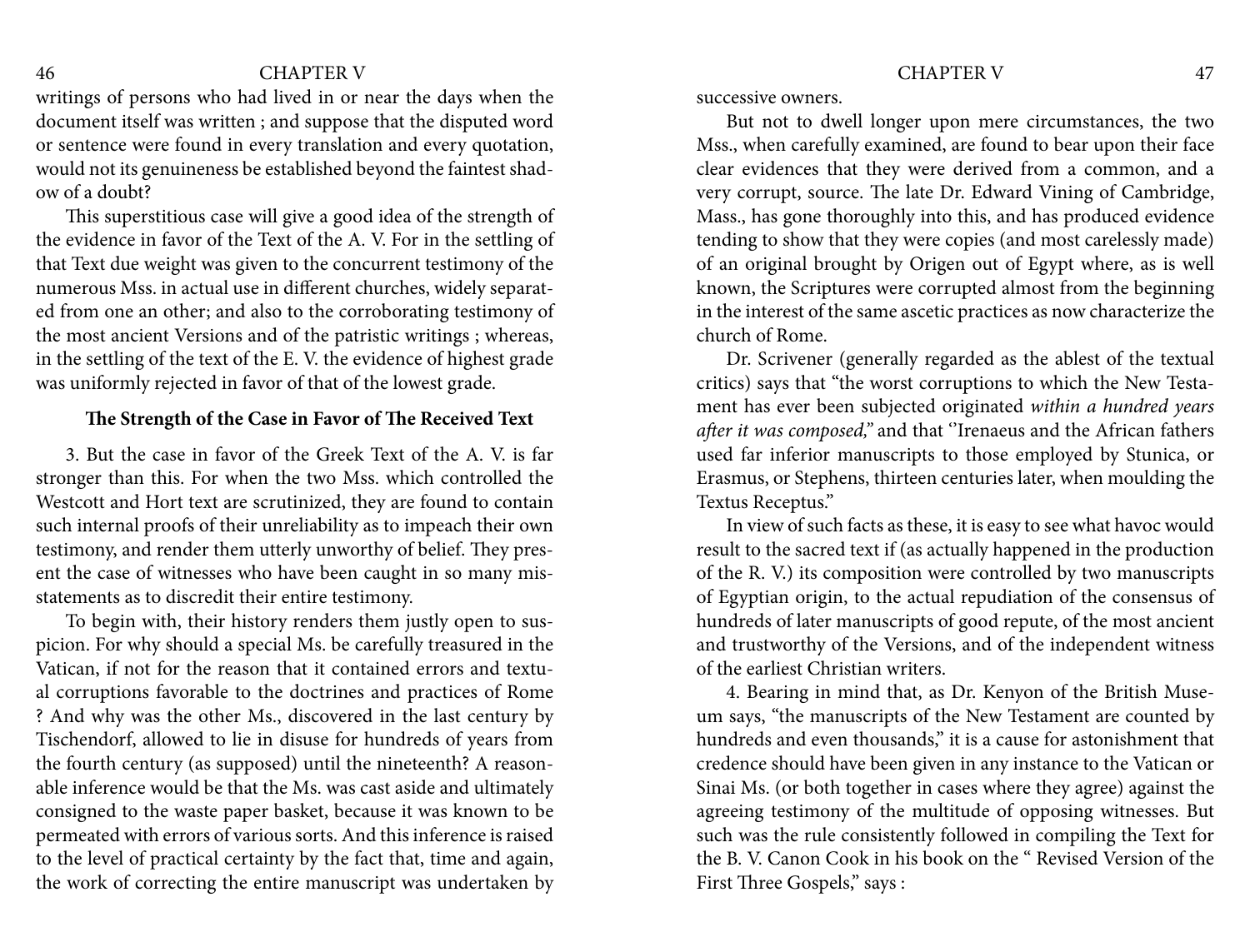"By far the greatest number of innovations, including those which give the severest shocks to our minds, are adopted on the testimony of two manuscripts, or even of one manuscript, against the distinct testimony of all other manuscripts, uncial and cursive. [5 ] . . . The Vatican Codex, sometimes alone, but generally in accord with the Sinaitic, is responsible for nine-tenths of the most striking innovations in the R-V."

We have deemed it worth while to examine with some care the principle whereby modern editors of the Greek Text of the New Testament profess to have been guided, and this for the reasons, first, that the question here discussed, and the facts whereby it must be determined, lie beyond the reach of most of those for whose benefit we are writing; and second, that if we are right in our view that the principle we are discussing is utterly unsound, is contrary to the rules of evidence, and is certain to lead astray those who submit to its guidance, we have taken the foundation completely from under the Revised Version of 1881 and of every other Version that rests upon the same corrupt Greek Text, or one constructed upon the same principles.

We bring our remarks under this heading to a close by quoting the following from Scrivener's ''Plain Introduction to the Text of the N. T." (1883): Dr. Hort's system is entirely destitute of historical foundation." And again :

"We are compelled to repeat as emphatically as ever our strong conviction that the hypothesis to which he (Dr. Hort) has devoted so many laborious years is destitute not only of historical foundation but of all probability resulting from the internal goodness of the text which its adoption would force upon us.

"He quotes Dr. Hort as saying, "We cannot doubt that S. Luke 5 For some centuries after Christ all Greek manuscripts were written entirely in capital letters. Such mss. (the most ancient) are called "uncial." In later times the custom of using capitals at the beginning only of a sentence, or for proper names, came into existence. That style of writing is called "cursive."

23:34 comes from an extraneous source," and he replies, "Nor can we, on our part, doubt that the system which en tails such consequences is hopelessly self-condemned.'

We conclude therefore, from what has been under consideration up to this point in our inquiry, that the E. V. should be rejected, not only because of the many unsupported departures from the A. V. it contains, but because the Greek Text whereon it is based was constructed upon a principle so unsound that the resulting Text could not be other than ''hopelessly" corrupt.

### **Chapter VI**

#### **The Procedure of the Revision Committee**

*The Instructions Given Them and How They Were Carried Out — No Authority Given to Fashion a New Greek Text — How Their Sanction Was Seemingly Given to the Westcott and Hort Text.* 

SOME of our readers will perhaps be asking how it was possible that the learned men who composed the Revision Committee could have allowed the great mass of testimony which sustains the authenticity of the Received Text to be set aside upon the sole authority of two Codices so dubious as the two we have been discussing. The explanation is that the Revisionists did not consider these matters at all. They were not supposed to undertake the refashioning of the Greek Text — for that lay entirely outside their instructions — and they had therefore no occasion to go into the many intricate matters involved in the weighing of the evidence for and against the Received Text.

Neither was it their province to decide upon the soundness of the principle of following ancient Mss. only; and the account of their proceedings (published by Dr. Newth, one of the Revisers) makes it quite plain that they did not have before them, or give any consideration to, the weighty matters of fact, affecting the character of those two "ancient witnesses," which we are now putting

<span id="page-24-0"></span>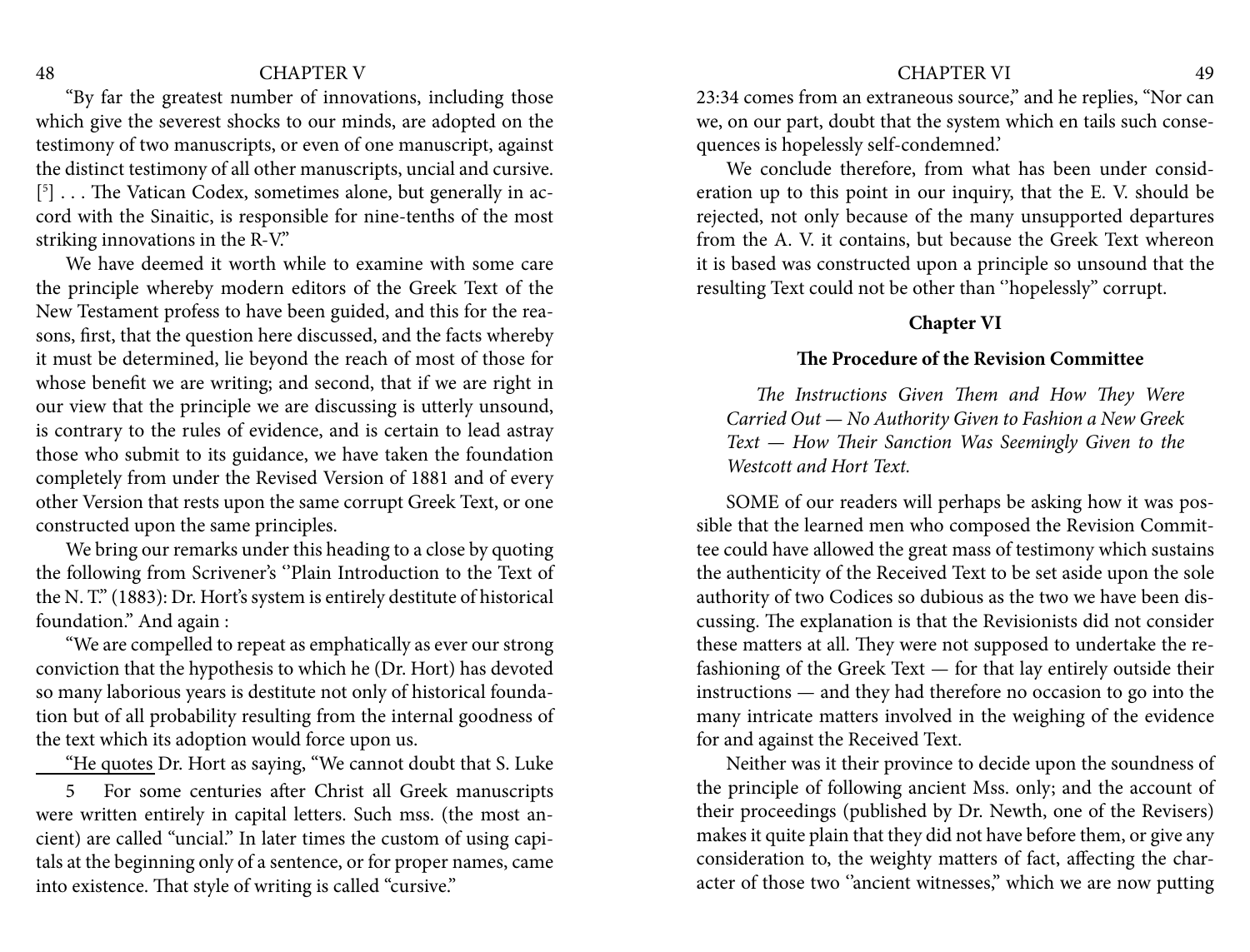before our readers. It is therefore to be noted (and it is an important point) that, in regard to the underlying Greek Text of the R. V. and the principles that con trolled its formation, no appeal can properly be made to the scholarship of the Committee, how soever great it might be. In view of all the facts it seems clear that, not until after the Committee had disbanded, and their work had come under the scrutiny of able scholars and faithful men, were they themselves aware that they had seemingly given their official sanction to the substitution of the ''New Greek Text" of Westcott and Hort for the Textus Receptus. The Westcott and Hort Text had not yet been published, and hence had never been subjected to scrutiny and criticism; nor had the principles upon which it was constructed been investigated. Only after it was too late were the facts realized, even by the Revisers themselves.

The mischief has thus been traced back to those two scholars, and to a Text that had not yet seen the light of day and been subjected to the scrutiny of other scholars. And we now know that not until after the R. V. of the New Testament had been published was it known that the Westcott and Hort Text had been quietly imposed upon the Revisers, and that it was conformed to the two old Codices, Sinaiticus and Vaticanus.

Dean Burgon was one of the first to call attention to the fact that the most radical departures , in the R. V. were not new translations of the Received Text, but were departures that arose i from *changes in the Greek Text itself*. No announcement of this important fact had been made by the Committee ; and indeed there was seemingly a disposition to throw a veil over this part of the proceedings in Committee. "But," says Dean Burgon, "I traced the mischief home to its true authors — Drs. Westcott and Hort — a copy of whose unpublished text, the most vicious in existence, had been confidentially and under ; pledges of the strictest secrecy, placed in the hands of every member of the revising body." Dean Burgon thereupon proceeded to publish some of these facts in a series of articles which appeared in the Quarterly Review in 1883

; and subsequent events have amply proved the correctness of, his anticipations at that time, namely that the effect of careful investigations ' would eventually convince all competent judges that the principles on which the ''New Greek Text" was constructed were "radically un sound;" and that "the Revision of 1881 must j come to be universally regarded as  $\wedge$ what it most certainly is  $-$  the most astonishing, as well as the most calamitous, literary blunder of the age.'\*

Dean Burgon had undertaken the examination of the E. V. upon the supposition that that work was what its name implies, and what its authors had been charged to produce, namely, a "Revision of the Authorized Version." But, as he puts it, "we speedily found that an entirely different problem awaited us. We made the distressing discovery that the underlying Greek Text had been completely refashioned throughout." This is the more serious because no one, upon reading the preface to the R. V. would find any hint at such a thing. But, thanks to the thorough investigations of scholars of the first rank (some of whom are quoted in this volume) it is now possible for all who are interested in this great and solemn question, to satisfy themselves that Drs. Westcott and Hort have indeed, as Dean Burgon said, "succeeded in producing a Text vastly more remote from the inspired autographs of the evangelists and apostles of our Lord, than any which has appeared since the invention of printing." Referring in another place to this important feature of the case. Dean Burgon said :

"A revision of the English Authorized Version[6 ] having been sanctioned by the Convention of the . Southern Province in 1871, the opportunity was eagerly grasped by two irresponsible scholars of the University of Cambridge (meaning Drs. Westcott and Hort) for obtaining the general sanction of the Revising body, and thus indirectly of the Convocation itself, for a private venture of their own — their privately devised Revision of the Greek Text. On that Greek Text of theirs (which I hold to be the most depraved that has

6 Not, be it observed, a revision of the Greek Text

<span id="page-25-0"></span>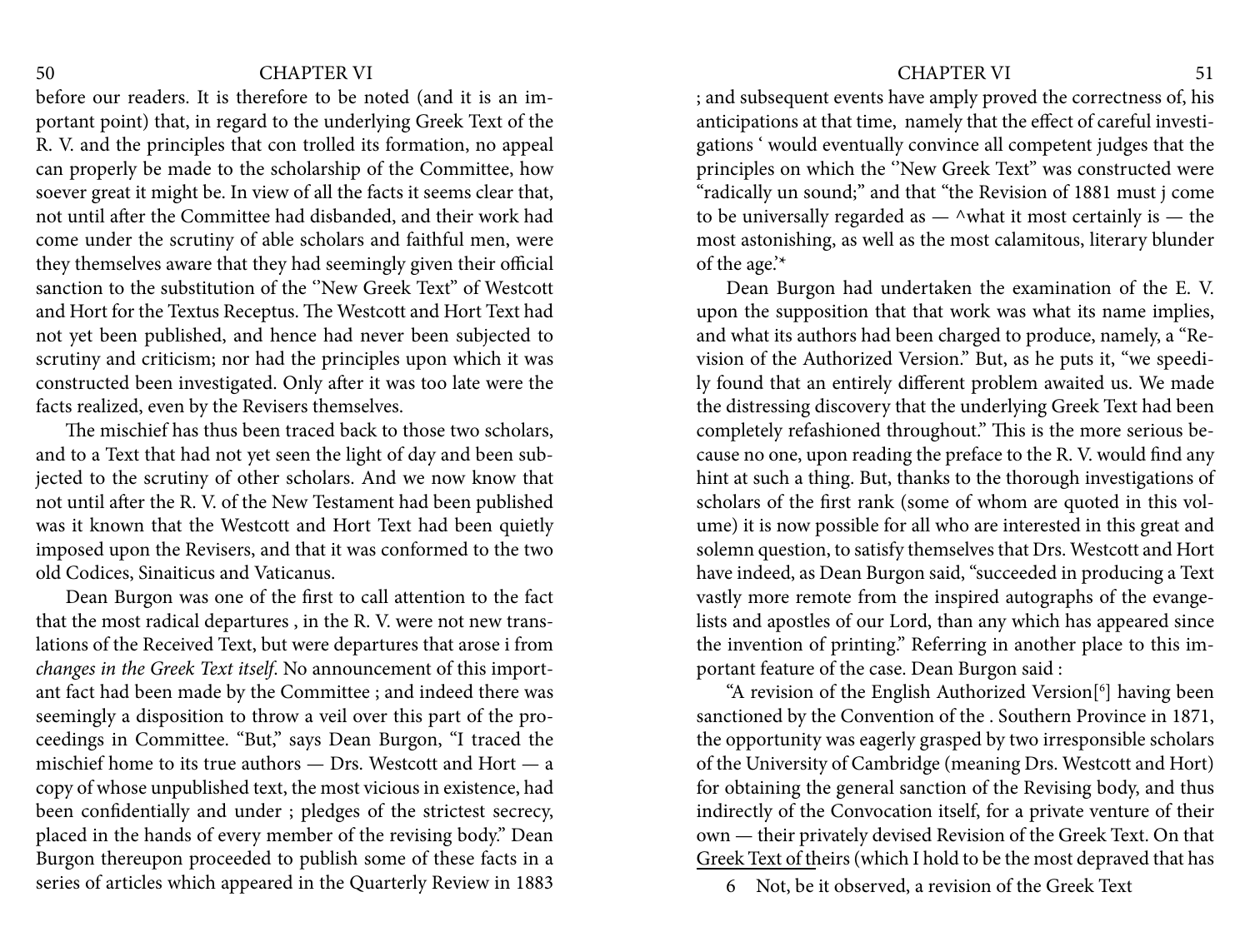ever appeared in print) with some slight modifications, our English Authorized Version has been silently revised: silently, I say, for in the margin of the English no record is preserved of the underlying Textual changes introduced by the Revisionists. On the contrary, use has been made of that margin to insinuate suspicion and distrust, in countless particulars as to the authenticity of particulars of the Text which have been suffered to remain un altered."

### **The Procedure of the Revisionist Committee**

An account of the mode of procedure of the Revision Committee, whereby they settled the final reading of the English Text has been published by one of the members (Dr. Newth) ; and as detailed by him it is certainly not calculated to inspire us with confidence in the results thereby arrived at. This was the mode : A pas sage being under consideration, the Chairman asks, "Are any Textual changes proposed?" If a change be proposed then "the evidence for and against is briefly stated." This is done by "two members of the Company — Dr. Scrivener and Dr. Hort." And if those two members dis agree "the vote of the Company is taken, and the proposed Reading accepted or rejected. The Text being thus settled, the Chairman asks for proposals on the Rendering" (i. e., the Translation).

Thus it appears that there was no attempt whatever on the part of the Revisionists to examine the evidence bearing upon the many disputed readings, They only listened to the views of two of their number (one of whom, as we have seen, was fatally obsessed by a vicious theory) and thereupon, in summary fashion, they "settled" the Text by a majority vote. Can we possibly have any confidence in a Text that was "settled" by such a slap-dash method!

Sir Edmund Beckett in his book, ''Should the Revised Be Authorized?" (p. 42) aptly re marks upon the above that, if Dr. Newth's description " of the process whereby the Revisionists 'settled' the Greek alterations is not a kind of a joke, it is quite enough to 'settle' this Revised Greek Testament in a very different sense."

### <span id="page-26-0"></span>52 CHAPTER VI CHAPTER VI

And Canon Cook ("R. V. of the First Three Gospels Considered") says concerning the above explanation by Dr. Newth, "Such a proceeding appeared to me so strange that I fully expected the account would be corrected, or that some explanation would be given which might remove the very unpleasant impression. ' ' But not so. On the contrary, the Chairman himself (Bishop Ellicott) is authority for the fact that Dr. Newth's account of the method whereby the Greek Text was "settled" is quite correct.

Sir Edmund Beckett has, we think, put the matter very well when he said that Dr. Newth's account of the way the Committee on Revision "settled" the Greek Text "is quite enough to ' settle ^ the Revised Version in a very different sense." For in the production of the "New Greek Text" **the Revisers have departed from the Textus Receptus nearly 6,000 times**. The question of every proposed change should have been made a matter of careful investigation, and should have been reached according to the weight of the evidence, for and against. But from the published account of the proceedings, vouched for by the chairman (Bishop Ellicott) as correct, we understand that in no case was there any examination of the question, or weighing of the evidence by the Committee.

Upon this state of things Bishop Wordsworth remarks :

''The question arises whether the Church of Eng land, which sanctioned a revision of her Authorized Version Under the express condition (which she most wisely imposed) that no changes should he made in it except such as were absolutely necessary, could consistently accept a Version in which 36,000 changes have been made, not a fiftieth of which can be shown to be needed, or even desirable."

### **Chapter VII**

### **Specific Examples of Textual Corruption**

*Specific Examples of Textual Corruption. The last 12 Verses of Mark. The Angelic Message. The Lord 's Agony,*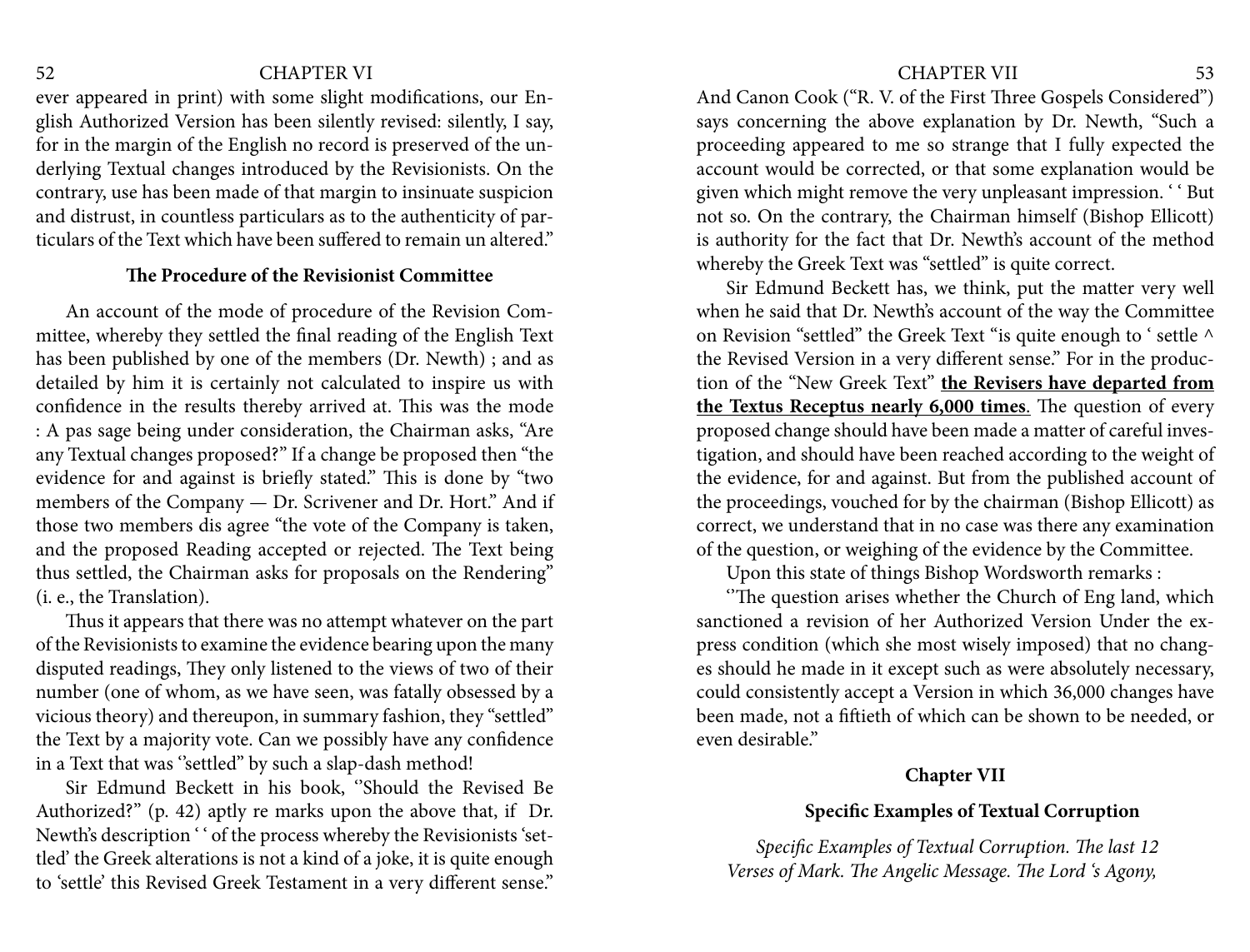# <span id="page-27-0"></span>54 CHAPTER VII 55

*and His Prayer on the Cross. "The Mystery of Godliness." Other important passages affected.* 

ENOUGH has been said, we think, to impeach successfully the credibility of the two "ancient witnesses" whose testimony was so largely relied upon in constructing a Greek Text for the R. V. We will therefore proceed now to refer to some conspicuous instances wherein passages or clauses have been either corrupted or brought under unjust suspicion through their evidence, which is largely of a negative character. And this will throw further light upon the character of those witnesses ; for an effectual way of discrediting their testimony is to produce actual instances of the mischief that has been done by accepting it.

### **The Last Twelve Verses of Mark**

In his "unanswered and unanswerable" work on this famous passage (published some years before the R. V. appeared, so that the Revisers were duly informed in regard thereto) Dean Burgon wrote as follows :

"The consentient witness of the manuscripts is even extraordinary. With the exception of the two uncial manuscripts which have just been named (Vatican and Sinaitic) there is not one Codex in existence, uncial or cursive (and we are acquainted with at least eighteen other uncials and about six hundred cursives of this Gospel), which leaves out the last twelve verses of S. Mark. The omission of these twelve verses, I repeat, in itself destroys our confidence in Codex B (Vaticanus) and Codex Sinaiticus. . . . Nothing whatever which has hitherto come before us lends the slightest countenance to the modern dream that S. Mark's Gospel, as it left the hands of its inspired author, ended abruptly at verse 8, . . , The notion is an invention, a pure imagination of the critics, ever since the days of Griesbach."

The fact that the Revisers have discredited a passage so important as the ending of Mark's Gospel is enough in itself to arouse

suspicion as to their entire work, and to create a feeling of uncertainty as to their fitness for the great task entrusted to them. For the evidence in favor of the authenticity of that passage is simply overwhelming.

### **The Angelic Message (Luke 2 : 14)**

As another typical instance of the sort of changes that the Revisionists have attempted to introduce through the unsound methods they pursued, we take the words of the angelic message, "And on earth peace, good will towards men" (Lu. 2:14). For this the Revisionists, upon the authority of the little handful of corrupt Mss. to which they superstitiously bowed, have substituted the uncouth and preposterous phrase, "peace among men in whom he is well pleased."

Now we should suppose that every one acquainted with the language of Scripture, and possessed of spiritual discernment to even a moderate extent, would unhesitatingly say that such a phrase could never have been part of the true Word of God. But, going back to the evidence, it is found that, with the exception of four Codices of bad repute (two of which have been corrected as to this very passage in loco) every existing copy of the Gospels (amounting to many hundreds) has the reading of the Received Text; and this reading has the sup port of five ancient Versions, and of quotations from more than a score of "fathers." It is a case where, upon the evidence, there is no room for the smallest doubt. And this is a fair ex ample of how the case stands with nearly all the changes of the Greek Text.

## **The Lord's Agony in the Garden and His Prayer for His Murderers**

As further examples of the havoc which the system adopted by the Revisers has wrought, we would refer to Luke 22:43, 44, and Luke 23:34. These passages, with many others (some of them very important) the Revisers have enclosed in brackets in order to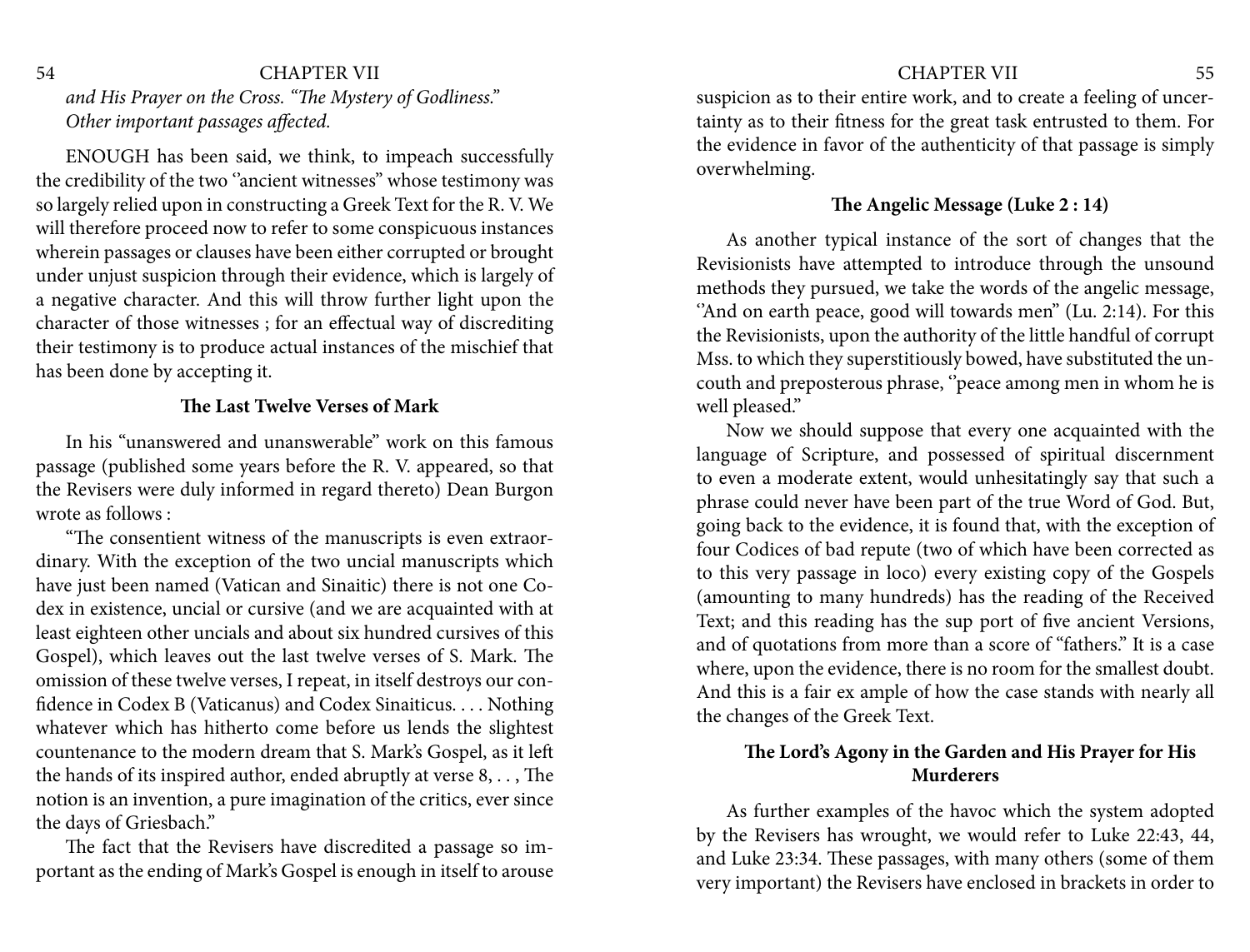indicate the ''moral certainty" they entertained that the words in question are spurious. The first of the above mentioned passages describes the Lord's agony and bloody sweat in the garden, and the other is the vitally important prayer of Christ on the cross, "Father forgive them, for they know not what they do. "We have a special comment on this last passage below. Now the state of the evidence, as in the last preceding instance, is such as to establish beyond all doubt that both these passages are genuine Scripture.

### **To Save That Which Was Lost**

 As another example out of many we take the precious words of the Lord Jesus, "The Son of man is come to save that which was lost, ' ' which are expunged by the Revisionists from Matthew 18:11, although they are attested by every known uncial except three (the usual three of bad character), by every known cursive except three, by numerous Versions, by the lectionaries of many churches, and by a large number of "fathers." In a word, the evidence overwhelmingly establishes the genuineness of the passage.

#### **Peter Walking on the Sea**

In Matthew 14 : 30 the A. V. says that when Peter "saw the wind boisterous he was afraid". The E. V. strikes out the word "boisterous," which, however, is a word of capital importance here. The only warrant for this meddlesome change, which spoils the sense of the passage, is that Tischendorf (alone of all the editors) rejects the word. And the Revisers have made matters worse by putting in the margin the utterly misleading statement "many ancient authorities add strong." The reader would certainly understand from this that the majority of the authorities, especially the " ancient" ones, omitted the word. But the truth of the matter is that the Mss. Which omit the word are but two; and of them Sir E. Beckett says, "and those two manuscripts appear also to be rather distinguished for blunders than for excellence." Here we have a most unjustifiable alteration, coupled with an utterly misleading statement of the facts behind it.

### **The Mystery of Godliness**

Another example of vicious and wholly un warranted tampering with an important passage, is furnished by the alteration in 1 Timothy 3:16, whereby the words, 'God was manifest in the flesh," are changed to ''he who was manifested in the flesh." How this change strikes at the foundation truth of the Deity of our Lord is apparent at a glance. As to the evidence in this case. Dean Burgon says that the reading adopted by the Revisers "is not to be found in more than two copies of S. Paul's Epistles, is not certainly supported by a single Version, and is not clearly advocated by a single Father." In a word the evidence is overwhelmingly against it. Dean Burgon, in his truly crushing reply to Bishop Ellicott, the chairman of the Revision Committee, has triumphantly vindicated the authenticity of the Received Text in its reading of this vitally important passage.

#### **From that reply we extract the following :**

"Behold then the provision which the Author of Scripture has made for the effectual conservation in its integrity of this portion of His Written Word! Upwards of 1800 years have run their course since the Holy Ghost, by His servant Paul, rehearsed 'the Mystery of Godliness, ' declaring this to be the great foundation fact, namely, that 'God was manifest in the flesh. ' And lo ! out of 254 copies of St. Paul 's Epistles, no less than 252 are discovered to have preserved that expression. The copies whereof we speak were procured in every part of Christendom, being derived in every instance from copies older than themselves; which again were transcripts of copies older still. They have since found their way, without design or contrivance, into the libraries of every country in Europe, where they have been jealously guarded."

Such an agreement between hundreds of witnesses, remote from one another, establishes the true reading beyond the faintest

<span id="page-28-0"></span>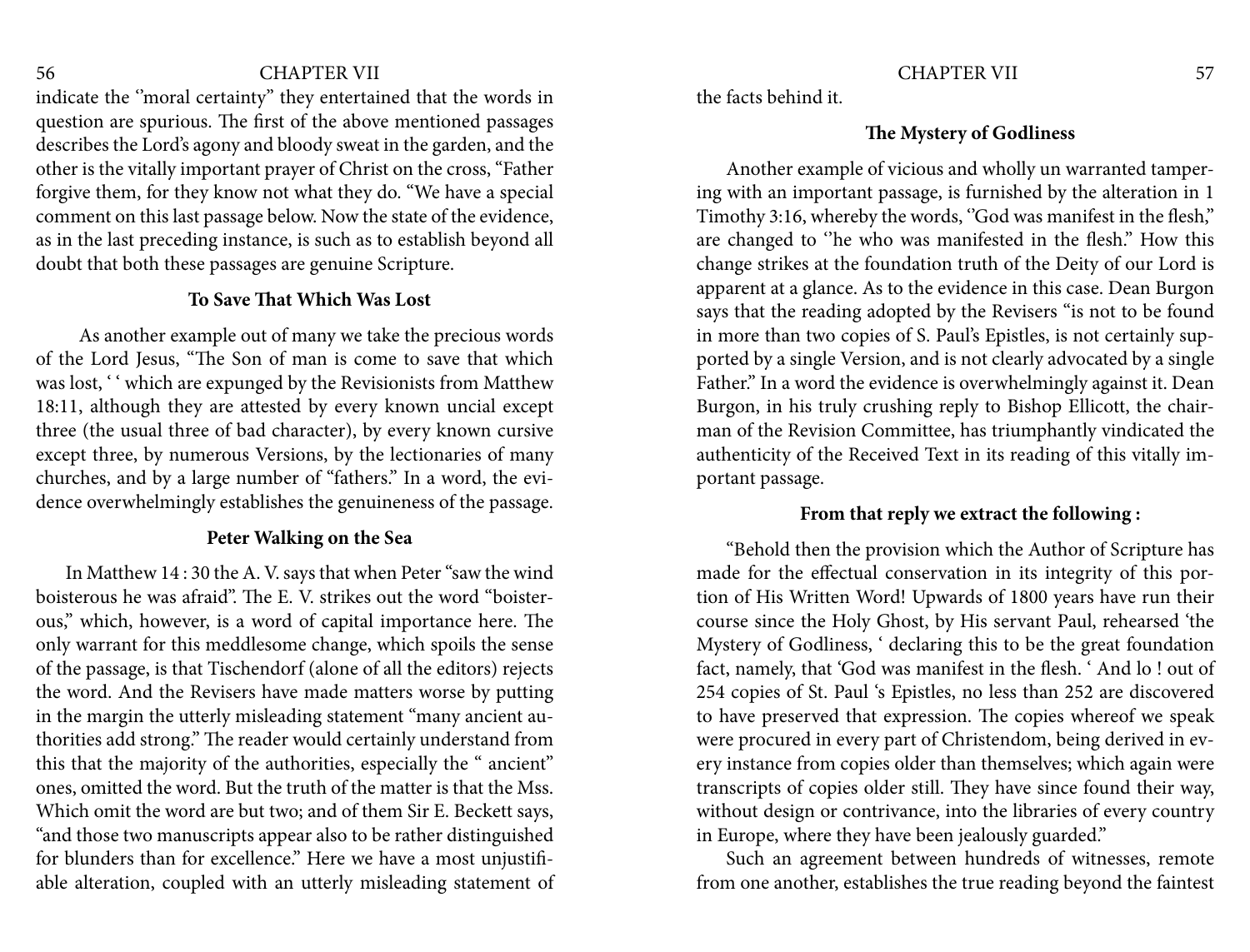shadow of a doubt, particularly in view of the fact that the mistake of substituting "who" for "God" is easily accounted for by the resemblance in original uncial Mss. between the conventional symbol for "God" and the relative pronoun "who." We submit, as a proper and just conclusion from these facts, that men who, upon such a state of the evidence before them, would cast out of the Scripture at this vital point, the word "God," and replace it by "who," have thereby demonstrated their unfitness for the work of revising the Greek Text of the N. T.

### **The Omission of Mark 6 : 11**

The Revisionists have discarded as spurious the words of Christ: ''Verily I say unto you it shall be more tolerable for Sodom and Gomorrah in the day of judgment than for that city" (Mk.6:ll).

Referring to this mutilation Dean Burgon, in a letter addressed to the chairman of the Revision Committee, commented as follows:

"How serious the consequences have been they only know who have been at pains to examine your work with close attention. Not only have you on countless occasions thrust out words, clauses, and entire sentences of genuine Scripture, but you have been careful that no trace should survive of the fatal injury you have inflicted. I wonder you were not afraid. Can I be wrong in deeming such a proceeding to be in a high degree sinful ? Has not the Spirit pronounced a tremendous doom (Rev. 22:19) against those who do such things? Were you not afraid for instance to leave out (from Mk. 6 :11) those solemn words of our Saviour, 'Verily I say unto you, It shall be more tolerable for Sodom and Gomorrah in the day of judgment than for that city'? Have you studied S. Mark's Gospel to so little purpose as not to know that the six uncials on which you rely are the depositories of an abominably corrupt recension of the second Gospel?"

**''Bless Them That Curse You'' (Matt. 5:44)** 

In the same letter, referring to the omission of Matthew 5 : 44, Dean Burgon said :

''But you have committed a yet more deplorable blunder when — without leaving behind you either note or comment of any sort — you obliterated from S. Matthew 5 :44 the solemn words which I proceed to underline : — Bless them that curse you, do good to them that hate you, and pray for them which despite fully use you and persecute you.' You relied almost exclusively on those two false witnesses, of which you are so superstitiously fond. (Vatican and Sinai Mss.) regardless of the testimony of almost all the other copies besides, of almost all the versions, and of a host of primitive fathers, half of whom lived and died before our two oldest manuscripts came into being."

### **"Father Forgive Them"**

We have already quoted Dr. Hort's remark concerning the infinitely precious words, "Father forgive them for they know not what they do," words so divinely gracious that they are self-authenticating, but of which Dr. Hort said he could not doubt that they "came from an extraneous source." Here is Dean Burgon's comment :

"These twelve precious words Drs. Westcott and Hort enclose within double brackets in token of the 'moral certainty' they entertain that the words are spurious; and yet these words are found in every known uncial and in every known cursive copy, except four ; besides being found in every ancient version; and what amount (we ask the question with sincere simplicity), what amount of evidence is calculated to inspire undoubted confidence in any existing reading, if not such a concurrence of authorities as this?" As to the patristic evidence to this passage — "we find our Saviour's prayer attested by upwards of forty ancient fathers (of the second to the eighth centuries) . . . How could our revisionists dare to insinuate doubts into wavering hearts and unlearned heads where (as here) they were hound to know there exists no manner of doubt at all?"

<span id="page-29-0"></span>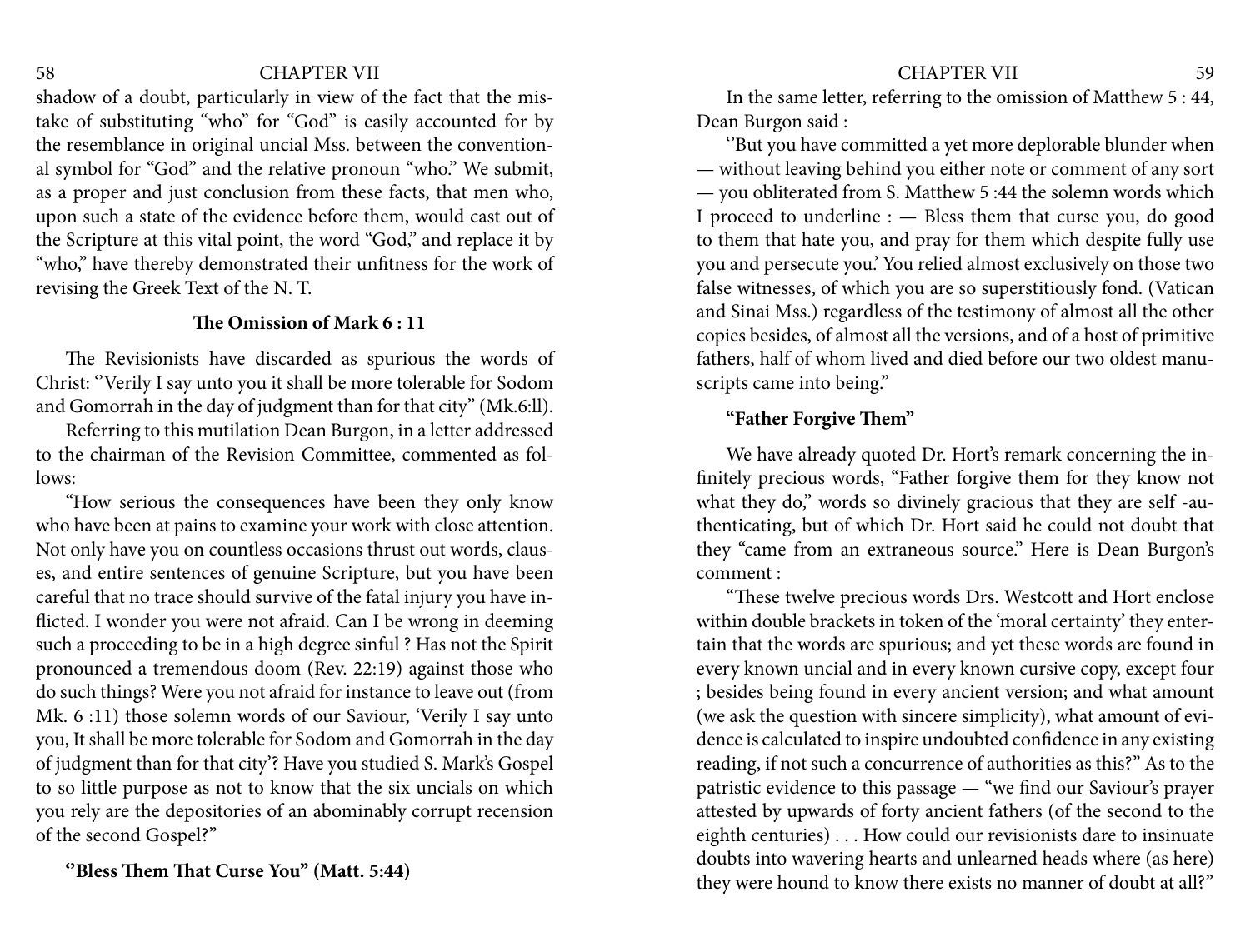# <span id="page-30-0"></span>60 CHAPTER VII CHAPTER VII 61 **"And Am Known of Mine"**

John 10 : 14 reads thus in the A. V., *"I am the Good Shepherd, and know My Sheep, and am known of Mine."* 

For the last clause the R. V. substitutes "and Mine own know Me. "In view of the next succeeding words, "As the Father knoweth me even so know I the Father," this change destroys the exquisite diversity of expression of the original, which implies that whereas the knowledge which subsists between the Father and the Son is mutually identical, the knowledge the creature has of the Creator is of a very different sort; and it puts the creature's knowledge of the Creator on the same level as the Father's knowledge of the Son, and the Son's knowledge of the Father. Speaking of this regrettable change Dean Burgon says :

'The refinement in question has been faithfully retained all down the ages by every copy in existence, except the Vatican and the Sinaitic, and two others of equally bad character. Does anyone in his sober senses suppose that, if S. John had written 'Mine own know Me,' 996 manuscripts out of a thousand at the end of 1800 years would be found to exhibit ' I am known of Mine ' ?

Dr. Malan sums up in the following words his examination of the first chapter of Matthew as it appears in the R. V. — "The Revisers have made 60 changes in that chapter. Of these one is good, and one is admissible. All the rest (58) appear ill-judged or unnecessary."

Canon Cook's verdict on the Revisers' Text of the first three Gospels is as follows :

"It is not too much to say that in nine passages out of ten  $-$  nay, to go further — in every passage of vital importance as regards the integrity of Holy Scripture, the veracity of the sacred writers, and the records of our Lord's Sayings, nearly all ancient versions, and with very few exceptions, all ancient fathers, support the readings rejected by the Revisers."

Sir Edmund Beckett (in his work already quoted) has this to

say about the "critical maxims" the Revisers are supposed to have followed in reaching their results:

"It would take a great many critical maxims to convince me that the apostles wrote what can only be fairly translated into nonsense ; which they some times did, if the Revisers' new readings are all right ; and moreover their adoption of them makes one suspicious about many other readings which cannot be brought under that test."

Many other examples might be given of changes in the Greek Text made in deference to the two ancient Codices (Vaticanus and Sinaiticus) and against the overwhelmingly preponderating testimony of Greek Mss. Versions and Fathers, changes which inflict manifest injury upon the Holy Scriptures ; but the foregoing are amply sufficient to warrant the conclusion that the ''New Greek Text" underlying the E. V. (which is virtually that of Westcott and Hort) is vastly inferior to that of the A. V., and specifically that the witnesses whose testimony con trolled in the construction of the former are utterly untrustworthy.

## **Chapter VIII**

## **Changes in Translation**

*Changes in- Translation. The leaning towards greater literality not an improvement. Thou sands of uncalled-for changes — "mostly for the worse. Concerning 2 Timothy 3:16. The Version of 1911. Its value as a witness.* 

HAVING considered those departures of the R. V. from the A. V. that are due to the use of a different Greek Text, we come now to changes of another sort, namely, changes of words and sentences where there was no change in the corresponding part of the Greek Text. In speaking of this class of changes we do not fail to recognize, what is admitted by all competent authorities, that the A. V. could be corrected in a number of passages where the meaning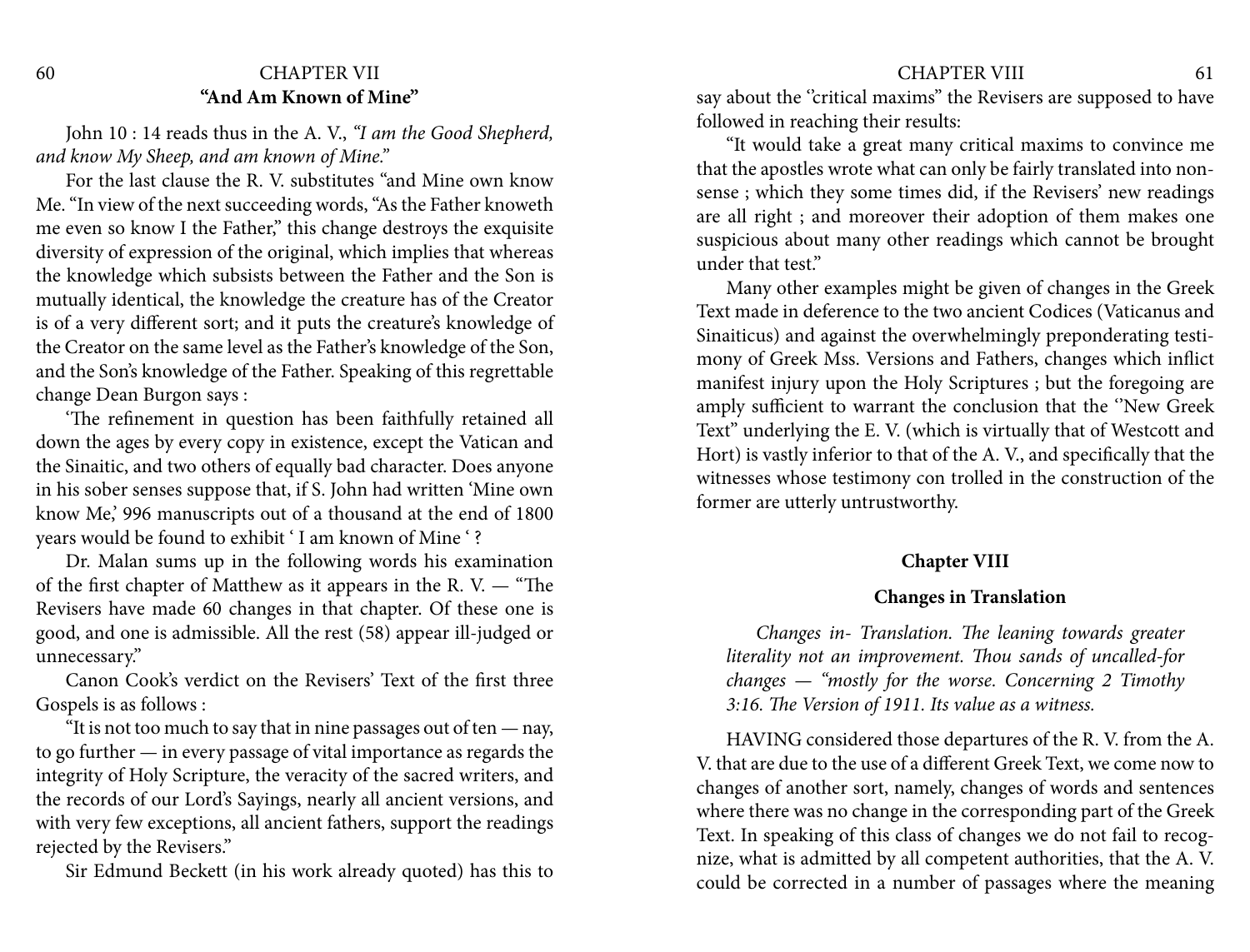### <span id="page-31-0"></span>62 CHAPTER VIII 63

is now obscured be cause of changes which three centuries have brought about in the meaning of English words, or where diligent study or recent discoveries have brought to light better readings. Such instances, however, are comparatively few, whereas the R. V. gives us about 36,000 departures, small and great, from the A. V. What shall we say of such a host of changes? Sir Edmund Beckett writes about it as follows :

"The two principal complaints of the work of the Revisers made by nearly every review, and by some of their own members (who protested in vain) are of the enormous number of alterations which convict themselves of being unnecessary; and the still more serious one that they have hardly changed a sentence without spoiling its English, sometimes by the smallest touch or transposition of a word, and still more by the larger alterations.

"The condemnation of a great deal of the Revisers' work, in real fidelity of translation, as well as in style, by such a scholar as the Bishop of Lincoln has been from his youth, is a blow from which they will not easily recover. . . . Another dignitary and scholar of eminence has publicly declared that he dissented from one-third (which is 12,000) of the alterations the more ambitious majority persisted in; and it is generally understood that another Dean resigned for the same reason in despair." In a great many instances changes were made in the tenses of verbs, upon the theory advocated by Drs. Westcott and Hort, that the proper rendering of the Greek aorist demanded such changes. But this has since that time been seriously called into question. Indeed a writer in the London Times for January 17, 1920, remarks that "Some years ago Bishop "Westcott's son told the readers of The Times that the view taken by the Revisers of the proper meaning of the Greek aorist, which *led to so many alterations,* was now known to be mistaken.

"One need not be a Greek scholar in order to form an opinion of his own regarding the many changes of words and phrases which the Revisers have made in cases where there was no thought of changing the meaning. Such changes appear upon a mere comparison of the two Versions ; and if one has become at all used to the unapproachable style of the A. V. his ear must needs suffer continual offence and annoyance as he listens to the rendering of familiar passages in the R. V. Speaking to this point Dean Burgon (in his Revision Revised) says :

"The English, as well as the Greek, of the newly Revised Version, is hopelessly at fault. It is to me simply unintelligible how a company of scholars can have spent ten years in elaborating such a very unsatisfactory production. Their uncouth phraseology and their jerky sentences, their pedantic obscurity and unidiomatic English, contrast painfully with the happy turns of expression, the music of the cadences, the felicities of the rhythm of our Authorized Version. ... It is, however, the systematic deprivation of the underlying Greek which does so grievously offend me. For this is nothing else but a poisoning of the River of Life at its Sacred Source. Our Revisers stand convicted of having deliberately rejected the words of Inspiration in every page, and of having substituted for them fabricated readings which the church has long since refused to acknowledge, or else has rejected, with abhorrence, readings which survive at this time only in a little handful of documents of the most depraved type."

#### **Dr. Alexander Carson**

(Inspiration of the Scriptures, p. 198) has well said:

"There is no greater mistake than to suppose that a translation is good according as it is literal. It may be asserted that, without exception, a literal translation of any book cannot be a faithful one. For if the word is not used in its literal sense in the original it is a mistranslation of it to translate it literally. This is a canon of Biblical Interpretation of universal application, and of the greatest moment — a canon not only often violated, but to violate which is, in the estimation of some translators, the highest praise. A translation of this kind, instead of conveying the original with additional light, is simply unintelligible." Such being the case (and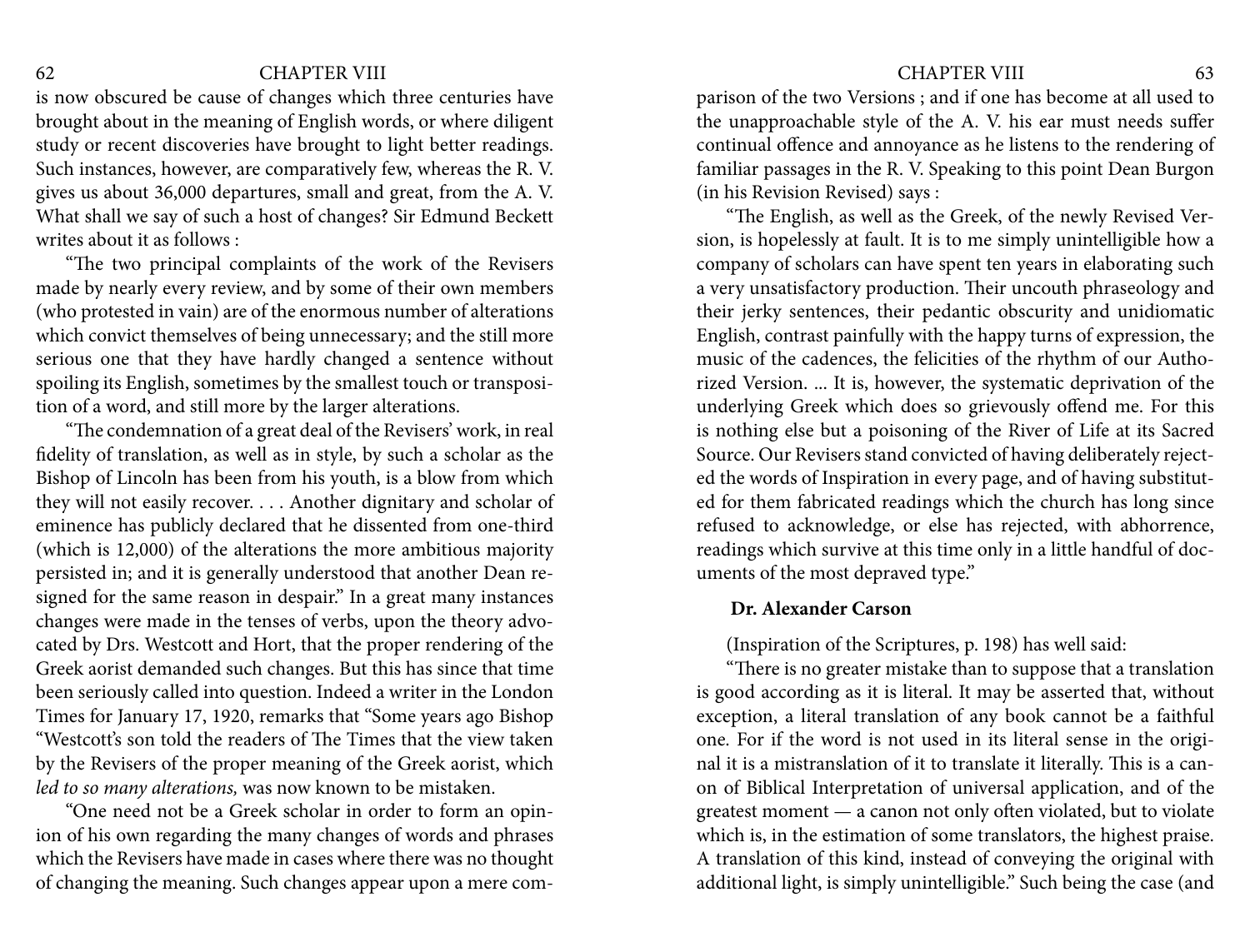### <span id="page-32-0"></span>64 CHAPTER VIII CHAPTER VIII 65

we think the truth of Dr. Carson's statement is self-evident) it will be clearly seen that the making of a real translation is not merely a matter of giving the literal meaning of the words of the original; and further that, in order to be a good translator, one needs other qualifications besides a knowledge of the original tongue. So, as be tween the two rival Versions, much depends upon- the question whether the translators of 1881 were as well qualified for their work as those of 1611, As a help in the decision of this question we give, in this chapter, a few comparisons where changes have been made. We believe, however, that merely upon viewing broadly the two Versions most readers will recognize the great superiority of the Old Version. That work has commended itself to the acknowledged masters of the English tongue, as well as to the millions of ordinary readers, for more than three centuries, and it has occupied in the world a place unapproached by any other book in any language. And although we know it is only a translation, and although we know also that (as Joseph Parker said) "a translation may have its faults, and copyists may make blunders, yet we still call it the Holy Bible," and it is to us, as it has been to ten generations past, in truth and reality, the Living Word of the Living God. Such being the state of the case our wisdom is to hold on to the Old Version, and to every part of it, except in specific cases (and they are but few) where it can be shown by clear proof that a change is needed.

### **Examples of Changes in Translation**

In taking notice of a few of the thousands of new readings introduced by the Revisers, it should be remembered that, according to the instructions under which they acted, they were not to make "any new translation of the Bible, nor any alteration of the language, except where, in the judgment of the most competent scholars, such change is necessary/' and further they were instructed that "in such necessary changes, the style of the language em ployed in the existing Version be closely fol lowed." Can any "competent" scholar tell us that even a sizable fraction of the host of changes now embodied in the R. V. were "necessary"? And will anyone pretend that, in the changes which have been introduced, the style ? of the existing Version has been "closely followed''?

We have already pointed out that, in the first chapter of Matthew alone, the Revisers have made sixty changes, of which, according to a competent authority (Dr. Malan) fifty-eight were "either ill judged or unnecessary." Going on to Matthew 4 : 12, we find that the words ''John was cast into prison" are changed to ' ' was delivered up. "It may be claimed that the latter is a more literal rendering; but it is not an improved translation ; for the best translation is that which best gives the sense of the original, and "delivered up" has no definite meaning for the English reader. In Luke 8 : 45, 46 the E. V. has introduced no less than nineteen changes into 34 words; and in 2 Peter 1 : 5-7 thirty changes have been made in a passage containing only swords. These are extreme examples of the extraordinary propensity of the Revisers for making uncalled for changes. Concerning the former of these two passages Dean Burgon writes : "I challenge any competent scholar in Great Britain to say whether every one of these changes be not absolutely useless, or else decidedly a change for the worse; six of them being downright errors." His comment on the other passage is : "To ourselves it appears that every one of these changes is a change for the worse, and that one of the most exquisite passages in the N. T. has been hopelessly spoiled — rendered in fact well-nigh un intelligible — by the pedantic officiousness of the Revisers."

### **Paul Before King Agrippa**

In Acts 26 : 24 the words of Festus to Paul, "much learning hath made thee mad," are changed in the R. V. to "thy much learning doth turn thee to madness." Concerning this novel and uncouth expression Sir E. Beckett says :

"We have heard of men being naturally inclined to madness, or being driven to madness by despair, and of being turned mad;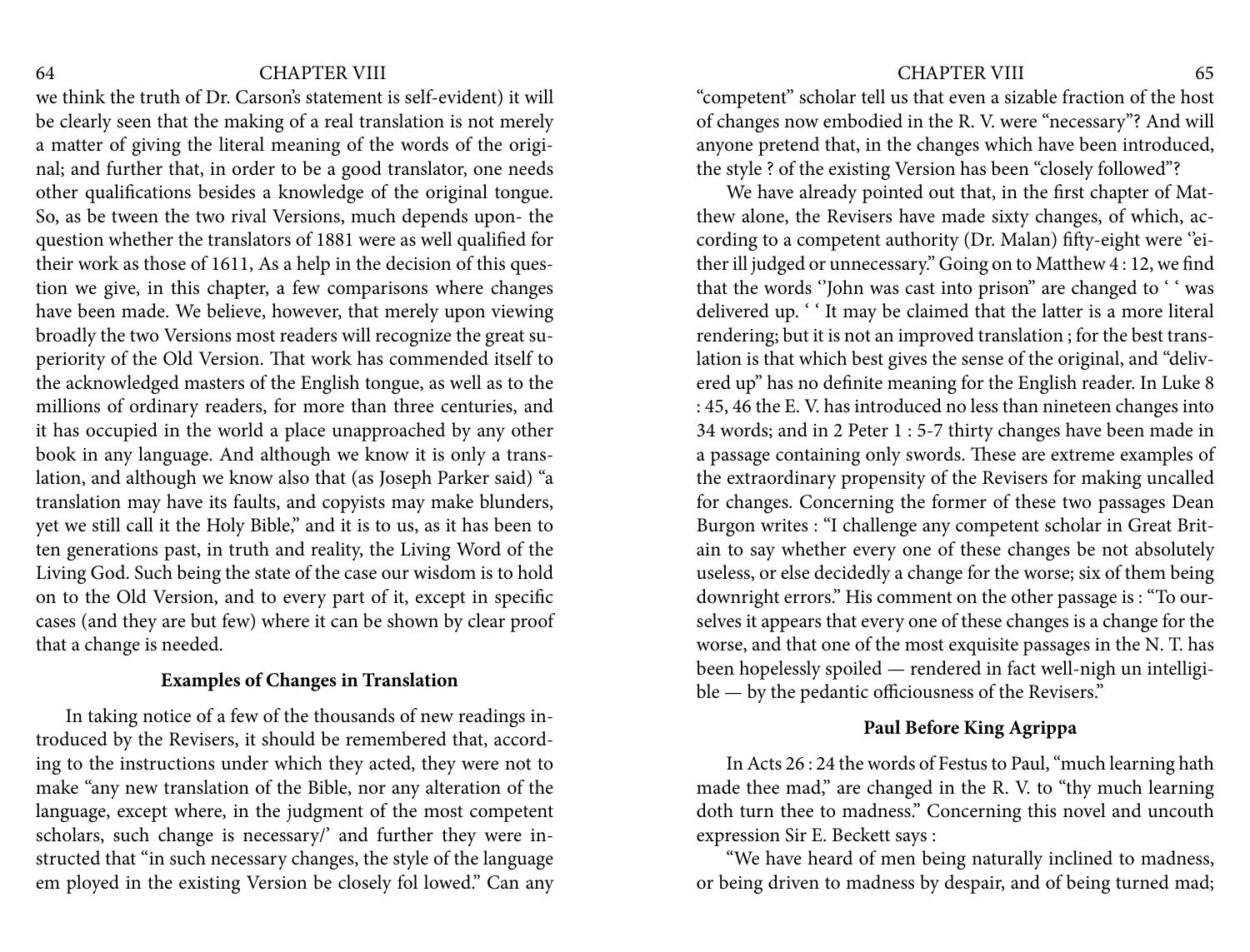### <span id="page-33-0"></span>66 CHAPTER VIII CHAPTER VIII CHAPTER IX CHAPTER IX

and of wisdom being turned to madness ; but never before have we heard of a man being turned to madness. It is idle to say the Greek required it; for the literal sense would be nonsense ; and they have not given even the literal sense. What they have given us is a translation neither literal, nor sensible, nor idiomatic, nor harmonious, nor anything but an absurd and cacophonous piece of pedantry for nothing."

#### **Concerning 2 Timothy 3 : 16**

Of all the changes introduced into the Text of the R. V., that which has raised the greatest storm of protest is the alteration of the words, "All Scripture is given by inspiration of God, and is profitable," so as to make the passage read, "Every Scripture given by inspiration of God is profitable." This apparently slight change gives a very different turn to the sense of the verse; for it suggests that there are Scriptures " which are not given by inspiration of God. Inasmuch as it has been often pointed out by competent scholars that there is no warrant whatever for this alteration, we do not dwell upon it.

#### **The Testimony of the Version of 1911**

As to the merits (or demerits) of the myriads of changes of translation brought in by the Revisers of 1881, we would call attention (as well worthy of consideration) to the judgment of the Committee of 34 Hebrew and Greek scholars who prepared the Tercentenary Edition of the Bible. The duty committed to them was to make -

"A careful scrutiny of the Text, with the view of correcting, in the light of the best modern research, such passages as are recognized by all scholars as in any measure misleading or needlessly obscure." And this as we understand it, is substantially what the Revisers of 1881 were instructed and expected to do.

The result of this scrutiny of the entire Text of the English Bible by the Committee of 1911 was that they repudiated over 98 percent of the changes introduced by the Revisers of 1881. That is to say, they accepted less than two out of every hundred of the changes brought in by the Revisers.

From the Preface to the 1911 Tercentenary Edition of the Bible (issued by the Oxford Press) we quote the following:

*"The continued confidence of the Church Universal throughout English-speaking lands in the Authorized Version is seasoned and mature. Despite a limited number of passages in which the Revisers of 1611 seem to have missed the true meaning, and of a number of other passages which have, through changed usage, become obscure, the A. V. is still the English Bible."* 

So it is, and so it is likely to be to the end.

This Tercentenary Commemoration Edition of 1911 may properly be regarded as the care fully deliberated verdict of a representative company of scholars, chosen with special reference to their knowledge of Biblical Hebrew and Greek and of all matters pertaining to the Text of the Holy Scriptures, a verdict reached after a comparative trial of the two Versions (A. V. and E. V.) side by side, for a period of thirty years. Their verdict was, in our opinion, fully warranted by the facts; and the passage of years since it was rendered has but served further to establish it.

#### **Chapter IX**

### *The Use Made of the Margin in the R. V.*

The strange uses made of the Margin in the R. V. The Name "Jesus." "Thine is the Kingdom." "The Son of God." "Which is in Heaven." "The Number of a Man." The Island of Melita.

IN THE preparation of the Authorized Version the useful expedient was adopted of putting in the margin of the page an alter native reading, in the few and comparatively unimportant passages which seemed to admit thereof. Also in the margin was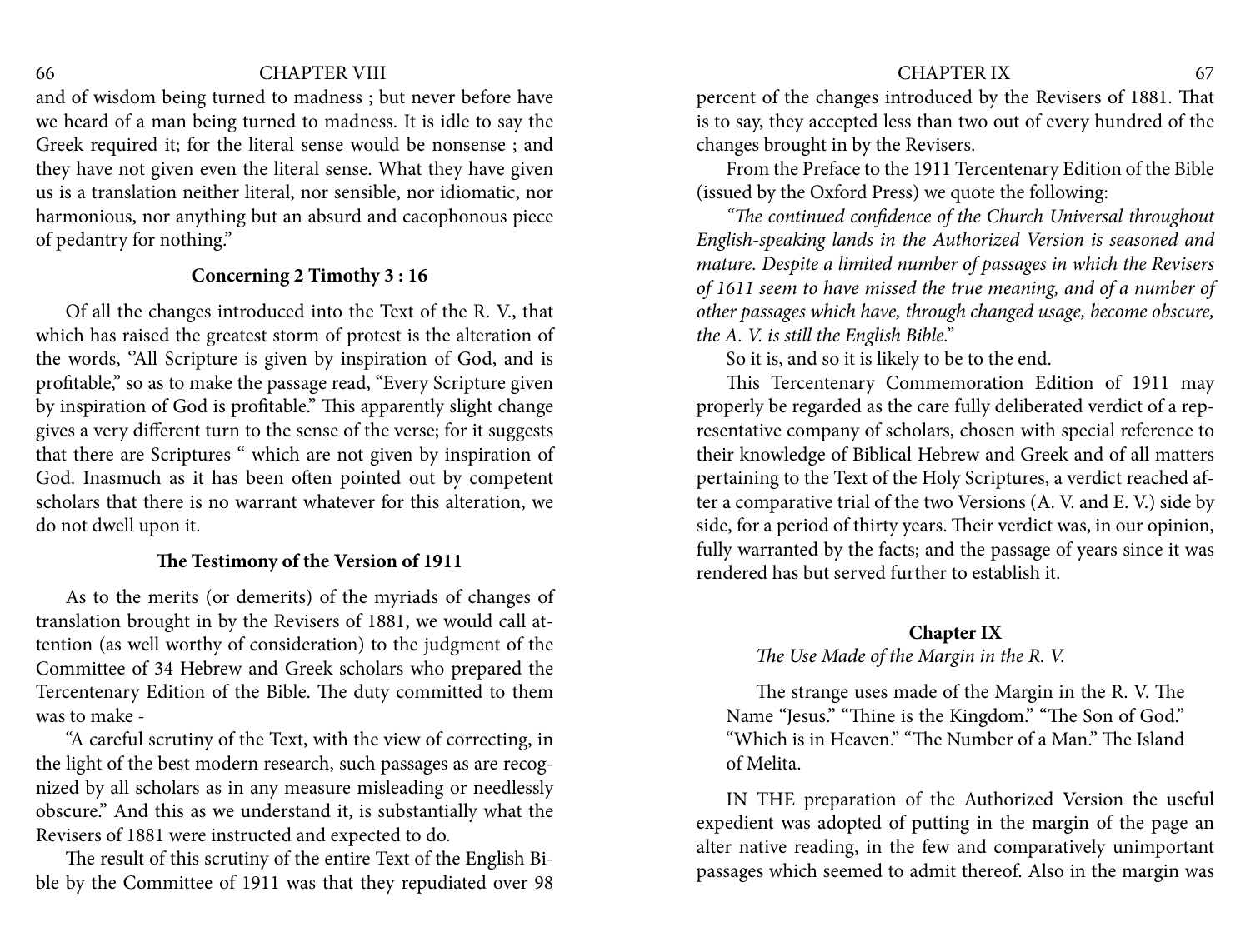### <span id="page-34-0"></span>68 CHAPTER IX 69

given the translation of proper names appearing in the Text, and occasional items of information calculated to be a help to a better understanding of the Scripture.

Such was the precedent the Revisers had before them for their guidance. Furthermore, a rule adopted by the Committee required that wherever a change was made in the Greek Text that change should he noted in the margin. Nevertheless, in the preparation of the New Version the Committee departed wholly from the A. V. and also completely ignored the rule referred to. Dean Burgon is authority for the statement that "use has been made of the margin to insinuate suspicion and distrust in countless particulars as to the authenticity of the text which has been suffered to remain unaltered" (Preface to "Revision Revised"). Again, in the same volume ("Revision Re vised") he says:

"The Revisionists have not corrected the 'Known Textual Errors.' On the other hand, besides silently adopting most of those wretched fabrications which are just now in favor with the German school, they have encumbered their margin with those other readings which, after due examination, they had themselves deliberately rejected. . . . What else must be the result of all this, but general uncertainty, con fusion, and distress ! A hazy mistrust of all Scripture has been insinuated into the hearts and minds of multitudes who, for this cause, have been forced to become doubters; yes, doubters in the truth of Revelation itself.

"How was it to have been believed that the Revisionists would show themselves industrious in sowing broadcast over four continents doubts as to the truth of Scripture, doubts which it will never be in their power to remove or recall?

"And here we must renew our protest against the wrong which has been done to English readers by the Revisionists' disregard of the IV th rule laid down for their guidance, viz., that whenever they adopted a new textual reading such reading was to be *'indicated in the margin."*

And he addresses the Revisionists this question regarding

their failure in duty to the English reader :

"How comes it to pass that you have never furnished him the information you stood pledged to furnish, but have, instead, volunteered on every page in formation, worthless in itself, which can only serve to unsettle the faith of unlettered millions, and to suggest unreasonable as well as miserable doubts to the minds of all ? "

### **Examples of Vagaries in Marginal Notes**

### The Name "Jesus"

Matthew 1: 18 in the A. V. reads: "Now the birth of Jesus Christ was on this wise." The R. V. marginal note says, "Some ancient authorities read 'of the Christ' " — that is to say, they omit the Name Jesus. But Dean Burgon says:

"Now what are the facts? Not one single known manuscript omits the word Jesus; while its presence is vouched for by the fathers Tatian, Irenaeus, Origen, Eusebius, Epiphanius, Chrysostom, Cyril, in addition to every known Greek copy of the Gospels, and not a few of the versions."

### **"Thine is the Kingdom"**

In Matthew 6 : 13 the Revisers have rejected the important clause: ''For Thine is the kingdom, the power, and the glory forever. Amen"; and in the margin they have put this: "Many authorities, some ancient but with variations, add, 'For Thine is' "—etc. Concerning this radical alteration of the Text, and concerning the marginal note thereon, Dean Burgon has this to say:

"All the manuscripts in the world"  $-$  over 500, remember  $-$ ''hut nine contain these words. Is it in any way credible that, in a matter like this, they should all have become corrupted? No hypothesis is needed to account for this, another instance of omission in copies which exhibit a mutilated text on every page.

## **"The Son of God"**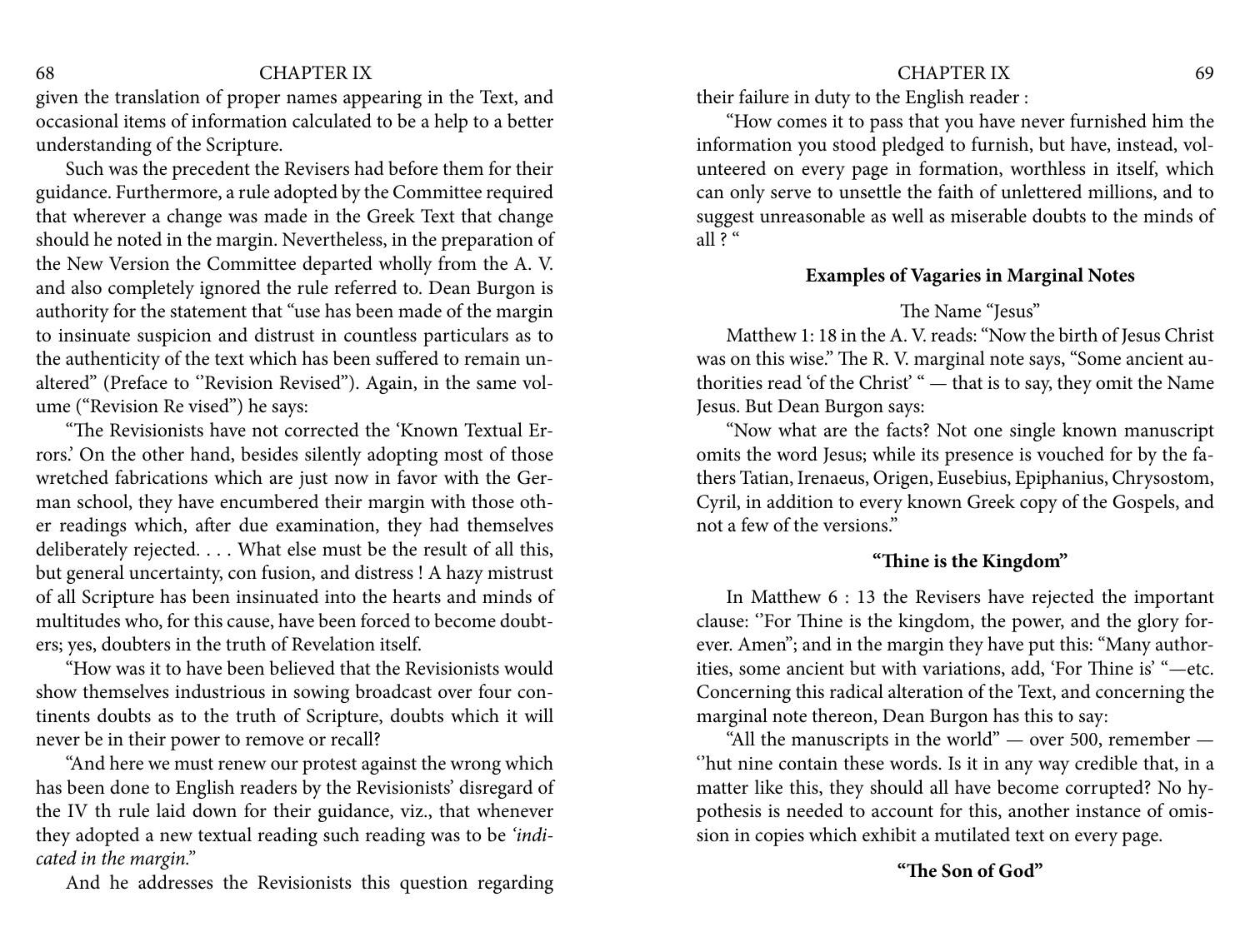### <span id="page-35-0"></span>70 CHAPTER IX CHAPTER IX 21

In the Gospel of Mark the first marginal note relates to the supremely important words of verse 1, "the Son of God." The note says: "Some ancient authorities omit 'the Son of God.' " But the fact is (according to Dean B.) that "the words are found in every known copy hut three, in all the Versions, and in many fathers. The evidence in favor of the clause is therefore overwhelming." What can have been the object of the Revisers in raising suspicion regarding a verse of supreme importance, as to the authenticity of which the proofs leave no room for any doubt whatever?

#### **"Where Their Worm Dieth Not''**

Concerning Mark 9 : 44-48 and other passages. Dean Burgon, in his "Revision Revised," says: \* ' Not only has a fringe of most unreasonable textual mistrust been tacked on to the margin of every in spired page (as from Luke 10:41-11;11) ; not only has many a grand doctrinal statement been evacuated of its authority (as by the shameful mis-statement found in the margin against John 3 :13, affecting the important words which is in heaven, and the vile Socinian gloss which disfigures the margin of Romans 9:5 — {Christ, Who is over all, God blessed forever) ; but we entirely miss many a solemn utterance of the Spirit, as when we are assured that verses 44 and 46 of Mark 9 are omitted by 'the best ancient authorities/ whereas, on the contrary, the manuscripts referred to are the worst"

### **''Which is in Heaven"**

And concerning the note on John 3 : 13, referred to in the foregoing quotation — "Many ancient authorities omit "which is in heaven". Dean Burgon asks with indignation :

"Why are we not rather assured that the precious clause in question is found in every manuscript in the world, except five of bad character ? — is recognized by all the Latin and all the Syrian Versions; is either quoted or insisted on by a host of Fathers ; in short is quite above suspicion? Why are we not told that? Those

ten Versions, those 38 Fathers, that host of copies in proportion of 995 to 5 — why, concerning all these, is there not so much as a hint let fall that such a mass of counter evidence exists ? "

Surely such a suppression of the facts and misrepresentation of the truth in regard to a supremely important passage touching the Deity of the Lord Jesus Christ, is deserving of the strongest reprobation.

### **"The Number of a Man"**

In Rev, 13:18, opposite the words "and his number is six hundred and sixty and six," the Revisers have put a note which says, "Some ancient authorities read six hundred and sixteen." As to this Dean Burgon asks:

"Why are we not informed that only one corrupt uncial, only one cursive, only one Father, and not one ancient Version, advocates this reading? which on the contrary, Irenaeus (170 A. D.) knew but rejected, remarking that "666" which is 'found in all the best and oldest copies, and is attested by men who saw John face to face,' is unquestionably the true reading."

#### **The Island of Melita**

Finally, from Dean Burgon 's list of useless marginal glosses introduced by the Revisers, we take the following as fairly typical :

Acts 28:1. "For what conceivable reason is the world now informed that, instead of Melita, 'some ancient authorities read Militene'? Is every pitiful blunder of the Codex Vaticanus to live on in the mar gin of every Englishman's copy of the New Testament forever?" And after showing that all other Mss. and all Latin Versions and all "Fathers" who quote the passage, also the coins, and the ancient geographers, all read Melita, he says that this reading "has also been acquiesced in by every critical editor of the N. T. (excepting always Drs. Westcott and Hort) from the invention of printing until now. But, be cause those two misguided men, without apology, explanation, note or comment of any kind, have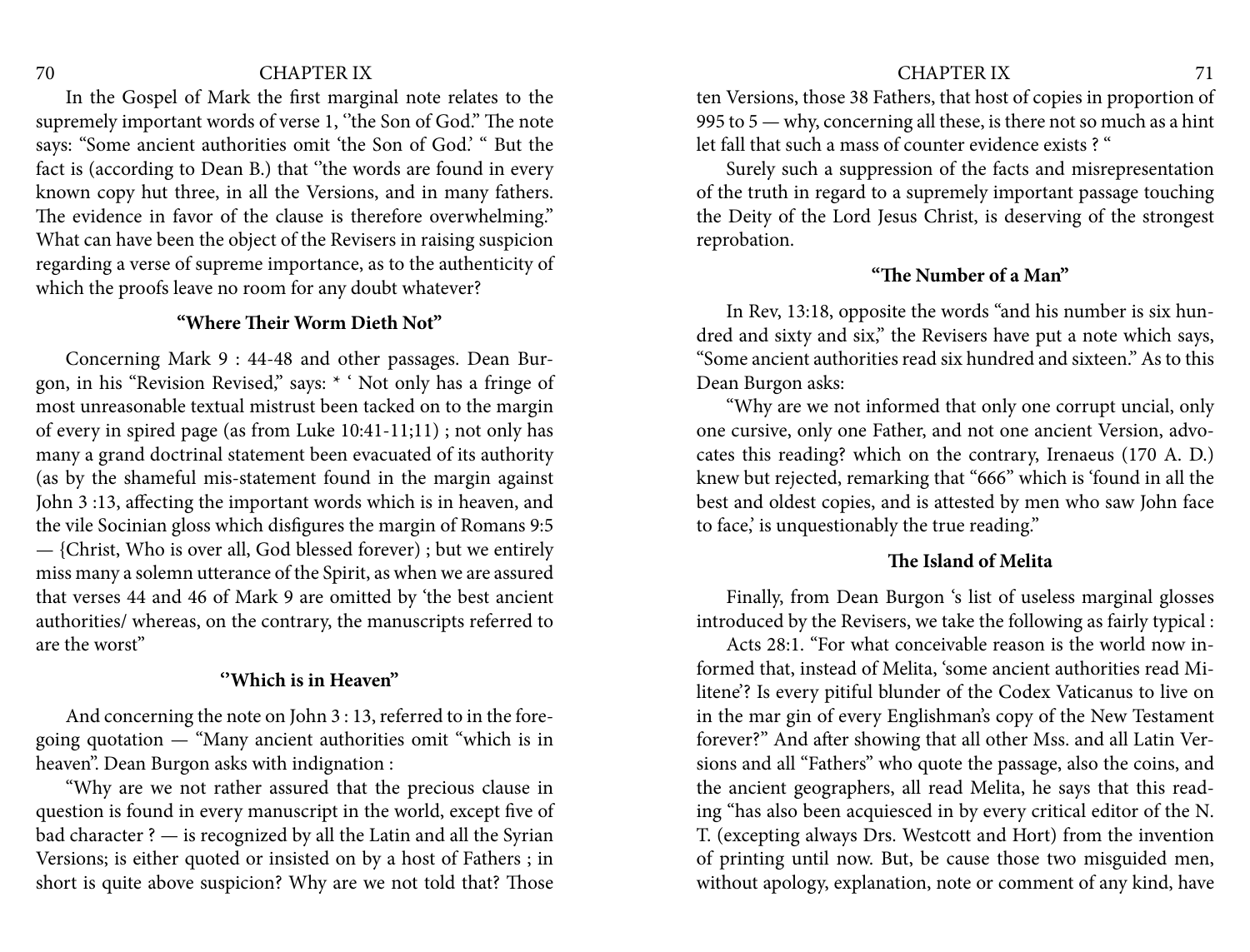# <span id="page-36-0"></span>The CHAPTER X CHAPTER X CHAPTER X CHAPTER X CHAPTER X

adopted Militene into their Text, is the Church of England to be dragged through the mire also, and made ridiculous in the eyes of Christendom?"

# **Chapter X**

### **The Theory of Westcott and Hort**

### **Upon Which "The New Greek Text" Was Constructed**

*The Theory of Drs. Westcott and Hort. Many Assumptions, but no proof. The Received Text traced back to the 2d Century by means of Versions and Quotations. No proof at all of any earlier Text. Bishop Ellicott in Defence of the R. V. A comparison as to style between the A. V. and R. V. The Voice of the People.* 

### **Bishop Ellicott's Defence of the R. V.**

#### **The Conclusion of the Matter**

WE FEEL that this little volume, so un compromisingly condemnatory as it is of the Version of 1881, and particularly of the Greek Text whereon that Version is based, should not go forth without at least a brief description of the theory upon which Drs. Westcott and Hort constructed their "New Text." That theory is set forth by themselves in their long and elaborate "Introduction to the New Testament," which was published simultaneously with the R. V. in 1881 ; and we need hardly say that, to themselves at least, and doubtless to others besides, there appeared to be good and sufficient reasons for the conclusions reached by them. But to us it seems that their conclusions are based wholly upon inferences and conjectures, and not only so, but they are directly contrary to all the known and pertinent facts.

Our suspicions are aroused to begin with, by the circumstance that Drs. Westcott and Hort have arrived at their conclusions by the exercise of that mysterious faculty of " critical intuition,"

wherewith the "higher critics" of modern times claim to be endowed, but of the nature and workings of which they can give no explanation whatever. We refer to the faculty whereby certain scholars of the German School of higher criticism claim ability to discern that various books of the Bible — as Genesis, Isaiah, and even the Gospels — are of composite character, the work of various authors and editors, who (they tell us) welded together several independent documents (whereof all trace has dis appeared, and for the existence of which, or of any one of them, there is not a scintilla of proof). The same marvelous and mysterious faculty of "critical intuition" enables the possessors thereof (so they assure us) to resolve these (supposedly) composite documents into their original constituent elements, and even to assign to each of these "originals" the approximate date when it was first composed.

In like manner Drs. Westcott and Hort set forth, at prodigious length, what they are pleased to denominate their theory of "Conflation." Indeed that blessed word — probably new to nearly all of our readers — is made to carry most of the dead weight of their theory, which theory certainly has the attribute of novelty, whatever else it may lack. But we hasten to explain that while Drs. Westcott and Hort admit that our Textus Receptus, in practically the form in which we now Have it, existed in and previous to the fourth century, and that it was " dominant" in Syria and elsewhere, they tell us that it is (and was) a "conflation," that is to say a composite Text, formed by the Mowing together (which is what the word "conflate" means) of two previously existing Texts. Do they offer any proof of this? None whatever. They simply discerned it by means of the mysterious faculty of critical intuition. But how do we know that they possess this ability, and have used it correctly in this case? We have their own word for it — nothing more.

But inasmuch as the method whereby the modern school of "higher criticism," which originated in the last century in Germany, reaches its \* ' results ' ' is doubtless quite new to most of our readers, we owe it to them to make our explanation of the Westcott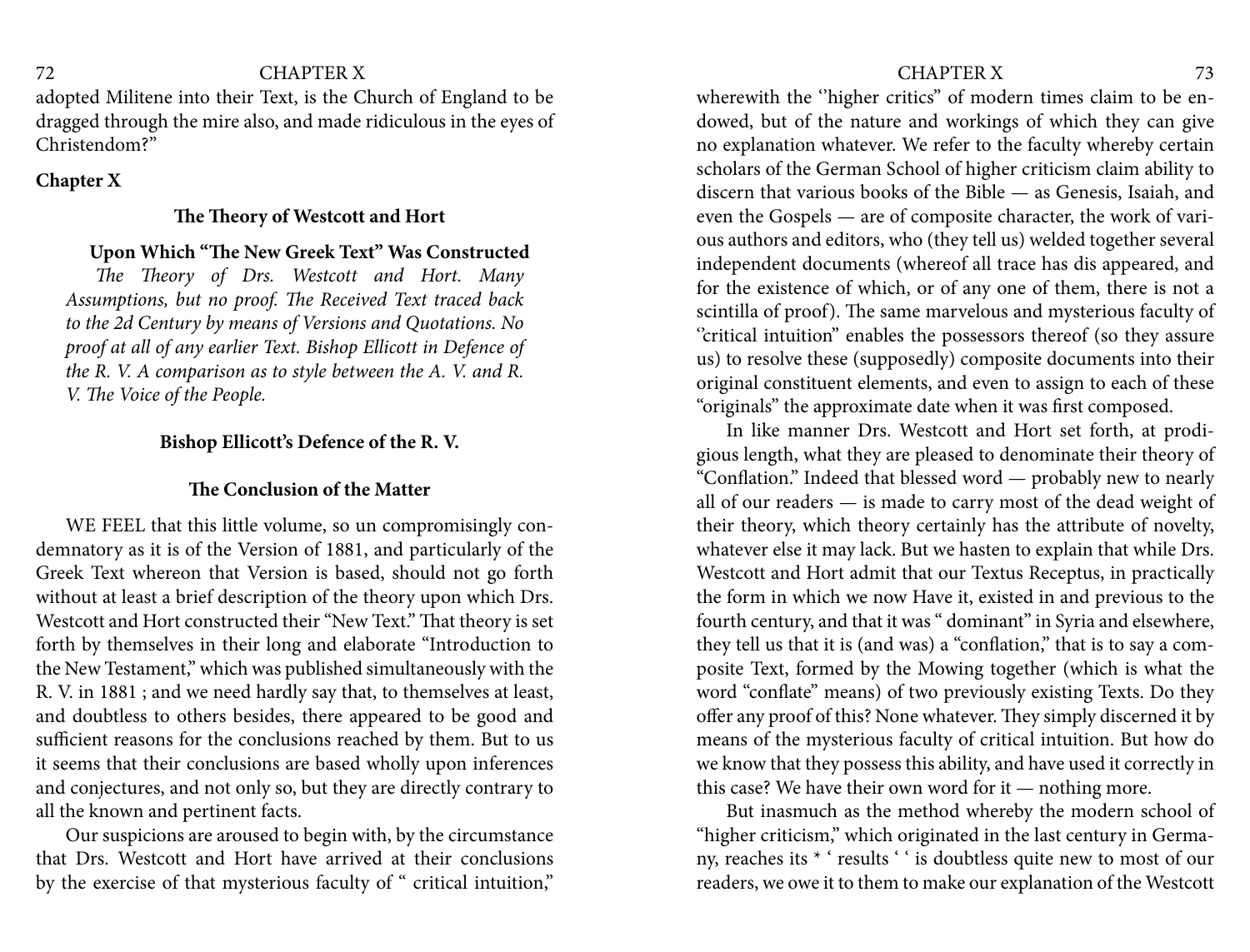## The CHAPTER X CHAPTER X 25

and Hort theory, which bears a close family resemblance to that now famous method, as plain and simple as possible; "and this will we do, if God permit."

Thus far we have only the word of two scholars for it,

(1) that they have discerned that the Received Text was formed by the "conflation," or fusing together, sometime previous to the 4th century, of two primitive Texts of Scripture; and

(2) that they (the aforesaid scholars) have been able (how, they do not explain, and presumably we should be unable to understand the process if they did) to resolve this composite Text into its original constituent elements. But this is only the first step in the procedure, which brings us at last to the conclusion that the Text of Westcott and Hort of 1870-1881 is the true Text of the original Scripture, and therefore should be adopted in the place of the Received Text.

The only thing they set forth as a warrant for this first step of the process is that, after a careful scrutiny of the entire Received Text, they find seven passages — some of them short phrases or single words — which look to them as if they might have been formed by the welding together of several originally diverse readings. Other scholars find nothing in these passages to indicate "conflation" ; but, if there were the clearest evidences thereof in those seven scattered passages, what proof would that afford that the entire Text was a conflation of two distinct preexisting Texts'? None whatever. Therefore, the Westcott and Hort \* 'theory\*' (if it were proper to designate it by that term) breaks down completely at the initial stage.

But we proceed to trace the process – which is interesting at least as an intellectual curiosity — through its successive stages.

Having assumed the existence of two distinct primitive Texts, earlier than what they are pleased to call the ''dominant Antiochian Text" (which corresponds to onr Received Text), they give them the names "Western" and "Neutral," respectively. Now, inasmuch as these "primitive Texts" are wholly the creatures of their scholarly imagination, they have the in disputable right to bestow upon them whatever names they please. But we must ever keep in mind that there is not a shadow of proof that these "primitive Texts," or either of them, ever existed. What is, however, overwhelmingly established, and is admitted by Drs. Westcott and Hort, is that *a Text, practically identical with our Received Text, existed, and was ''dominant" in Antioch and elsewhere, in and before the 4th century.* 

The next in the string of pure conjectures and bold assumptions whereby Dr. Hort (for the theory appears to be his personal contribution to the joint enterprise) arrives at his conclusion, is that, of the two supposed primitive Texts, the "Neutral" was the purer Text, and the '' Western '' the corrupted Text. The speculation is now getting far out of reach. For how can we have even a conjectural opinion as to which of two supposed Texts was the purer, when neither of them is known to have existed at all? Surely Dean Burgon is amply justified in saying that the entire speculation is "an excursion into cloud-land; a dream, and nothing more."

But we have not yet reached the end of the matter. For what avails it to know that the supposed "Neutral Text" existed in the 4th century, and that it was a correct representation of the original inspired Writings, if that " Neutral Text" no longer exists? But Dr. Hort is equal to the difficulty ; for he completes the long chain of guesswork by declaring that Codex B (Vaticanus) is a representative of the supposed "Neutral" Text. Is there anything in the nature of proof offered in support of this radical assertion! Nothing whatever. And how could there be! For until we have proof that the (wholly imaginary) "Neutral Text" had an actual existence, and that it existed before the Received (or so-called "Syrian") Text came into being, how can we even consider the question whether or not the Vatican Codex is a survivor of that "Neutral Text". Dean Burgon is not amiss when he characterizes the whole theory as "mere moonshine." Indeed, it seems to us to be either a case of solemn trifling with a matter of supreme importance, or a deliberate attempt to lead astray the English-speaking nations, and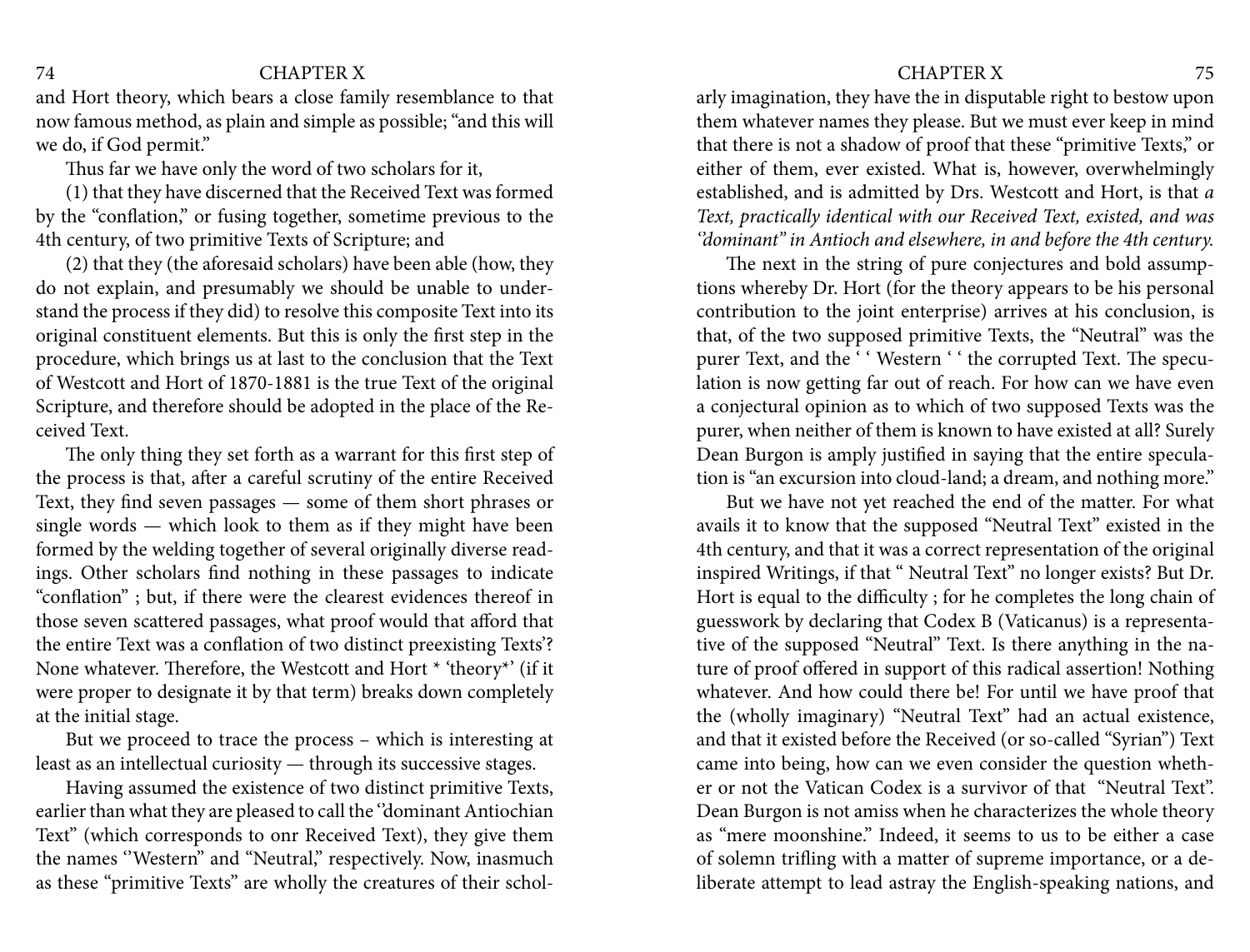#### <span id="page-38-0"></span>The CHAPTER X CHAPTER X CHAPTER X CHAPTER X CHAPTER X

through them the whole world, and that without the support of a scintilla of real proof, but rather in the face of all the pertinent facts. As Dean Burgon, in his exhaustive analysis of Dr. Hort 's theory, says :

"Bold assertions abound (as usual with this repeated writer) but proof, he never attempts any. Not a particle of 'evidence' is adduced." And again:

"But we demur to this weak imagination (which only by courtesy can be called a 'theory') on every ground, and are constrained to remonstrate with our would-be guides at every step. They assume everything. They prove nothing. And the facts of the case lend them no favor at all."

Truly, that with which we are here dealing is not a theory, but a dream; a thing composed entirely of gratuitous assumptions, " destitute not only of proof, but even of probability." Such is the clever device, the bit of intellectual legerdemain, whereby a group of scholars were persuaded to accept a single Ms. of the 4th century (for Dr. Hort rests practically his entire case upon the Codex Vaticanus) as being proof of an imaginary Text, supposedly more ancient than that which is acknowledged as ''dominant" over wide areas long before that copy was made.

The following by Dean Burgon is worthy of particular notice :

"The one great Fact which especially troubles him (Dr. H.) and his joint editor (as well it may) is the Traditional Greek Text of the New Testament Scriptures. Call this text Erasmian or Complutesian, the text of Stephens, or of Beza, or of the Elzevirs, call it the Received or the Traditional, or by whatever other name you please — the fact remains that a text has come down to us which is attested by a general consensus of ancient Copies, ancient Fathers, and ancient Versions. . . . Obtained from a variety of sources, this Text proves to be essentially the same in all. That it requires revision in respect of many of its lesser details is undeniable; but it is at least as certain that it is an excellent Text as it stands, and that the use of it will never lead critical students of the Scriptures seriously astray.

In marked contrast with this (received) Text (which is identical with the Text of every extant Lectionary of the Greek Church) is that contained in a little handful of documents of which the most famous are the Codices Vaticanus and Sinaiticus."

The editors of the R. V. have systematically magnified the merits of those viciously corrupt manuscripts, while they have, at the same time, sedulously ignored their many glaring and scandalous defects and blemishes, manifestly determined, by right or by wrong, to establish their paramount authority, when it is in any way possible to do so. And when that is clearly im possible, then their purpose apparently is "to treat their errors as the ancient Egyptians treated their cats, dogs, monkeys, beetles, and other vermin, namely, to embalm them, and pay them divine honors. Such, for the last fifty years, has been the practice of the dominant school of textual criticism among ourselves."

#### **Bishop Ellicott in Defence**

But what have the Revisers themselves to say to all this ? And how do they attempt to justify their conclusions and the methods whereby those conclusions were reached? Our readers will doubtless be asking these questions ; and we are able to answer them in the most authoritative way, for the chairman of the Revision Committee, Bishop Ellicott, has himself put forth two replies to the criticisms of the R. V. published by Dean Burgon and others. One of Bishop Ellicott 's papers appeared in 1882. The other was a matured defence, in the form of a book, "The Revised Version of Holy Scripture," published in 1901, just twenty years after the first edition of the R. V.

An examination of what Bishop Ellicott has thus put forth in defence of the work of his Committee tends to confirm, rather than to weaken, the objections we have herein advanced. Thus, in respect to the matter which we esteem of chief importance, that is to say, the adoption by the Committee of a "New Greek Text," which follows closely that of Westcott and Hort, Bishop Ellicott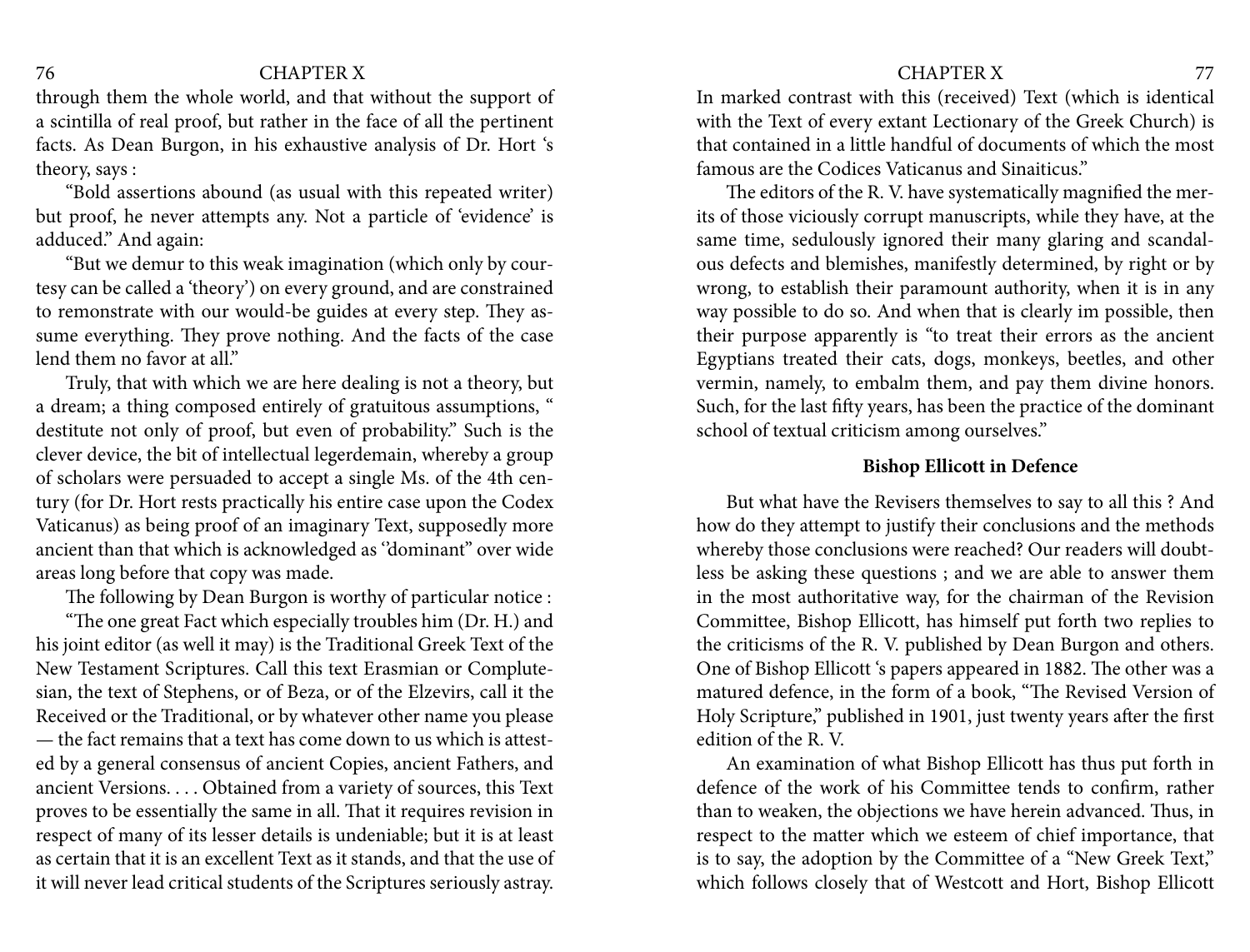### 78 CHAPTER X CHAPTER X 79

rests his case entirely upon the opinions of Lachmann, Tischendorf, and Tregelles, assuming their favorite principle of ''ancient witnesses only" to be sound, and making no attempt whatever to meet the facts and arguments to the contrary, as urged by Scrivener, Burgon, Cook, Beckett, Salmon, Malan, and others. Now the matter in dispute is precisely this, whether the guiding principle of Lachmann and his two successors, which had its spring in the school of German criticism, just then starting on its devastating career, is a sound and safe principle to follow? Bishop Ellicott, in both his published defenses, studiously avoids this issue. When, therefore, we consider the tremendous attack made upon that critical principle by scholars of the first rank, and that Bishop Ellicott, in attempting to answer them, ignored that part of the case altogether, we are quite warranted in drawing the conclusion that the objections urged against that principle are unanswerable.

But more than that. Bishop Ellicott himself had urged in print the very same objections against the method of Lachmann and his modern school of textual criticism. For, in his work ''On Revision" etc. (1870), the learned Bishop had declared that Lachmann 's was '\*a Text composed on the narrowest and most exclusive principles;" that it was " really based on little more than four manuscripts." Moreover, concerning Tischendorf he had said: "The case of Tischendorf is still more easily disposed of. Which of this most inconstant critic's Texts are we to select? Surely not the last, in which *an exaggerated preference for a single manuscript has betrayed him into an almost childlike infirmity of judgment.*" Tregelles also he had condemned in terms equally uncompromising. Yet, when the defence of the R. V. depended upon it, this learned scholar, who was — more than any other individual — responsible for the form finally given to it, can do no other or better than to appeal to the opinion of the very same modern and radical editors whose work he had himself previously declared to be unworthy of confidence.

At the time Bishop Ellicott's defence of 1882 was prepared,

Westcott and Hort had just published their "New Greek Text," and the sup porting "theory;" and so Bishop Ellicott sought to avail himself thereof, and did so by the plea that those who objected to the R. V. ought to meet that theory. He did not have to wait long; for Dean Burgon's smashing attack, strongly supported by the ablest textual critic of the day (Dr. Scrivener) and others, appeared about the same time. To all this Bishop Ellicott made no response (so far as we are aware) until in 1901 he published the book named above.

Turning to that volume we find that again he ignores entirely the main issue. Moreover, we find that now, instead of endorsing Dr. Hort, upon whom he leaned so hard in 1882, and by whom the whole Revision Committee was led astray, he virtually throws him overboard. For he cites a work of Dr. Salmon, of Trinity College, Dublin (1897), in which (to quote the Bishop's own words) "the difficulties and anomalies and apparent perversities in the text of Westcott and Hort are compared with the decisions of the Revisers ;" and he finds himself unable, as he admits, to "resist the conviction that Dr. Salmon, in his interesting Criticism of the Text of the New Testament, has successfully indicated three or more particulars which must cause some arrest in our final judgment on the Text of Westcott and Hort."

The three particulars which Bishop Ellicott points out, which are exceedingly important, are these (we quote the Bishop's own words) :

"In the first place it cannot be denied that, in the introductory volume, Dr. Hort has shown too distinct a tendency to elevate probable hypotheses into the realm of established facts," — "which is just another way of saying that Dr. Hort depended upon guess work, as Dean Burgon had pointed out in 1883. "In the second place, in the really important matter of the nomenclature of the ancient types of Text ... it does not seem possible to accept the titles of the four fold division of these families of manuscripts which has been adopted by Westcott and Hort. . . . The objections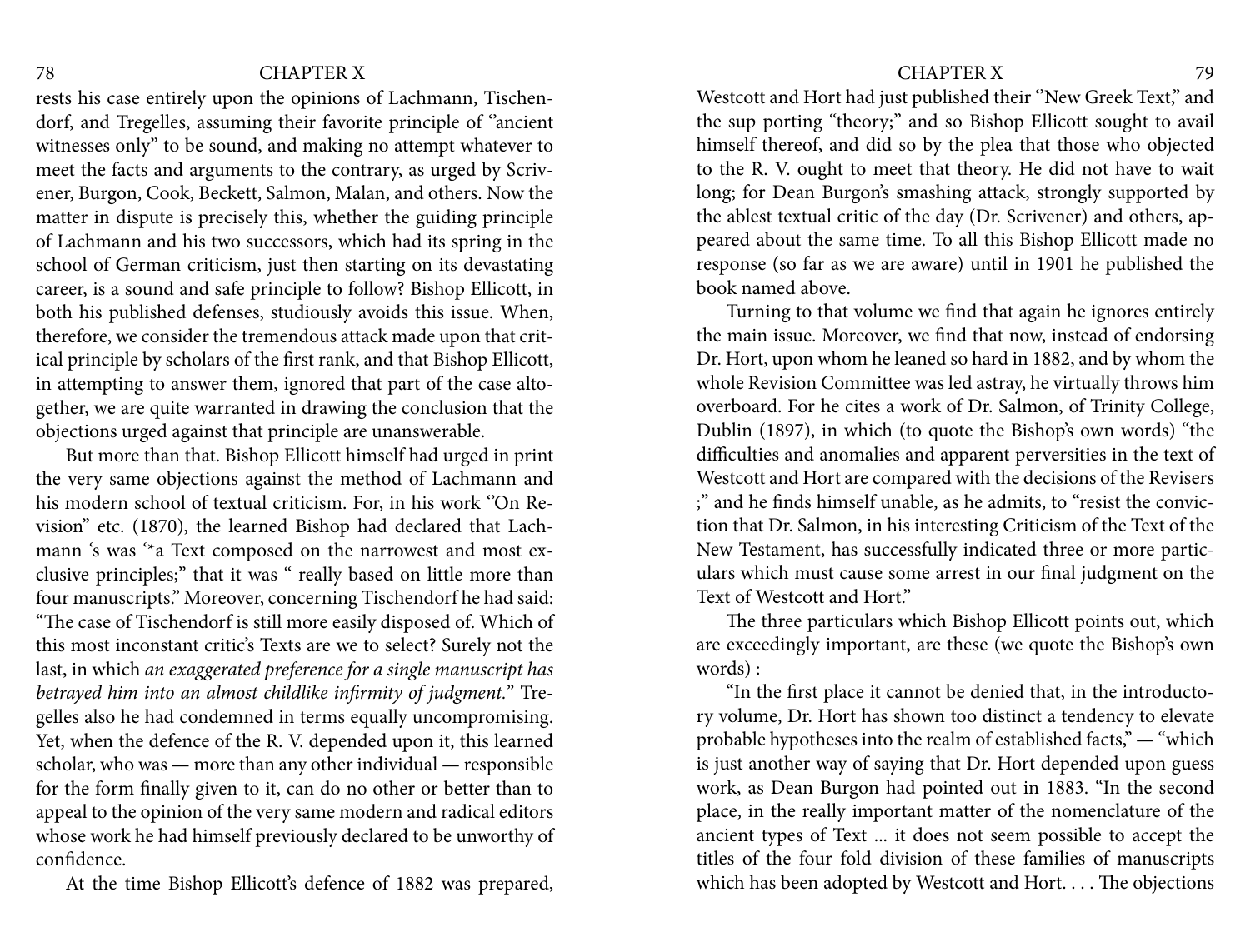### <span id="page-40-0"></span>80 CHAPTER X 81

to this arrangement and to this nomenclature are, as Dr. Salmon very clearly shows, both reasonable and serious." So saying Bishop Ellicott throws overboard what (as we have shown above) is vital to Dr. Hort's theory.

"The third drawback to the unqualified acceptance of the Text of Westcott and Hort is their continuous and studied disregard of Western authorities. ... To this grave drawback Dr. Salmon has devoted a chapter to which th^e' attention of the student may very profitably be directed. I am persuaded that, if there should be any fresh discovery of textual authorities, it is by no means unlikely that they may be of a 'Western' character, and if so, that many decisions in the Text of Westcott and Hort will have to be modified by some editor of the future. At any rate, taking the critical evidence as we now find it, we can not but feel that Dr. Salmon has made out his case."

These admissions are creditable to the honesty and candor of the one who made them ; but as regards their bearing upon the subject of our present inquiry, it seems clear that, considering how greatly to the interest of the Bishop and his cause it was to uphold the critical theories of Dr. Hort, and to maintain his authority as an editor, those admissions afford very strong reason indeed for the belief that Dean Burgon's drastic criticism of the Westcott and Hort Text, and of their " theory" as well, was fully war ranted.

Bishop Ellicott advances the feeble plea, in extenuation of the undue influence which Dr. Hort exerted over the Revision Committee, that in only 64 passages did they accept the readings of Westcott and Hort where they had not "also the support of Lachmann, or Tischendorf, or Tregelles." This shows, upon the confession of the chairman of the Revision Committee, just what support can be claimed for the "New Greek Text." Hereby we are informed that it rests sometimes on Westcott and Hort alone, but that it usually has the support of at least one of the three modern editors, each of whom has staked his all upon the viciously unsound principle of following exclusively the two depraved 4th Century Codices. Now, since we have Bishop Ellicott 's own admission that these modern editors, each and all, are unreliable, it is not too much to say that the attempt to defend the R. V. has utterly collapsed, and that the objections of Dean Burgon and others remain indeed ''unanswered and unanswerable."

### **A Comparison As To Style**

In comparing the two Versions in respect to their literary merits, the Bishop of Lincoln, in a conference address, said :

"To pass from one to the other is, as it were, to alight from a well-built and well-hung carriage, which glides easily over a macadamized road, and to get into one which has bad springs or none at all, and in which you are jolted in ruts with aching bones, and over the stones of a newly mended and rarely traversed road."

And Dean Burgon has this to say :

"The A. V. should have been jealously retained wherever it was possible; but on the contrary every familiar cadence has been dislocated; the congenial flow of almost every verse of Scripture has been almost hopelessly marred. So many of those little connecting words, which give life and continuity to a narrative, have been vexatiously displaced, so that a perpetual sense of annoyance is created. The count less minute alterations, which have been needlessly introduced into every familiar page, prove at last as tormenting as a swarm of flies to a weary traveller on a summer's day. To speak plainly, the book has been made unreadable."

And Bishop Wordsworth expresses himself thus:

"I fear we must say in candor that in the Revised Version we meet in every page with small changes which are vexatious, teasing, and irritating, even the more so because they are small; which seem almost to be made for the sake of change."

And this is the view not of Bible scholars only. A writer in a recent number of a popular household magazine expresses, in the words that follow, what is undoubtedly the view of a great host of Bible readers. Speaking of one of the Modern Speech Versions she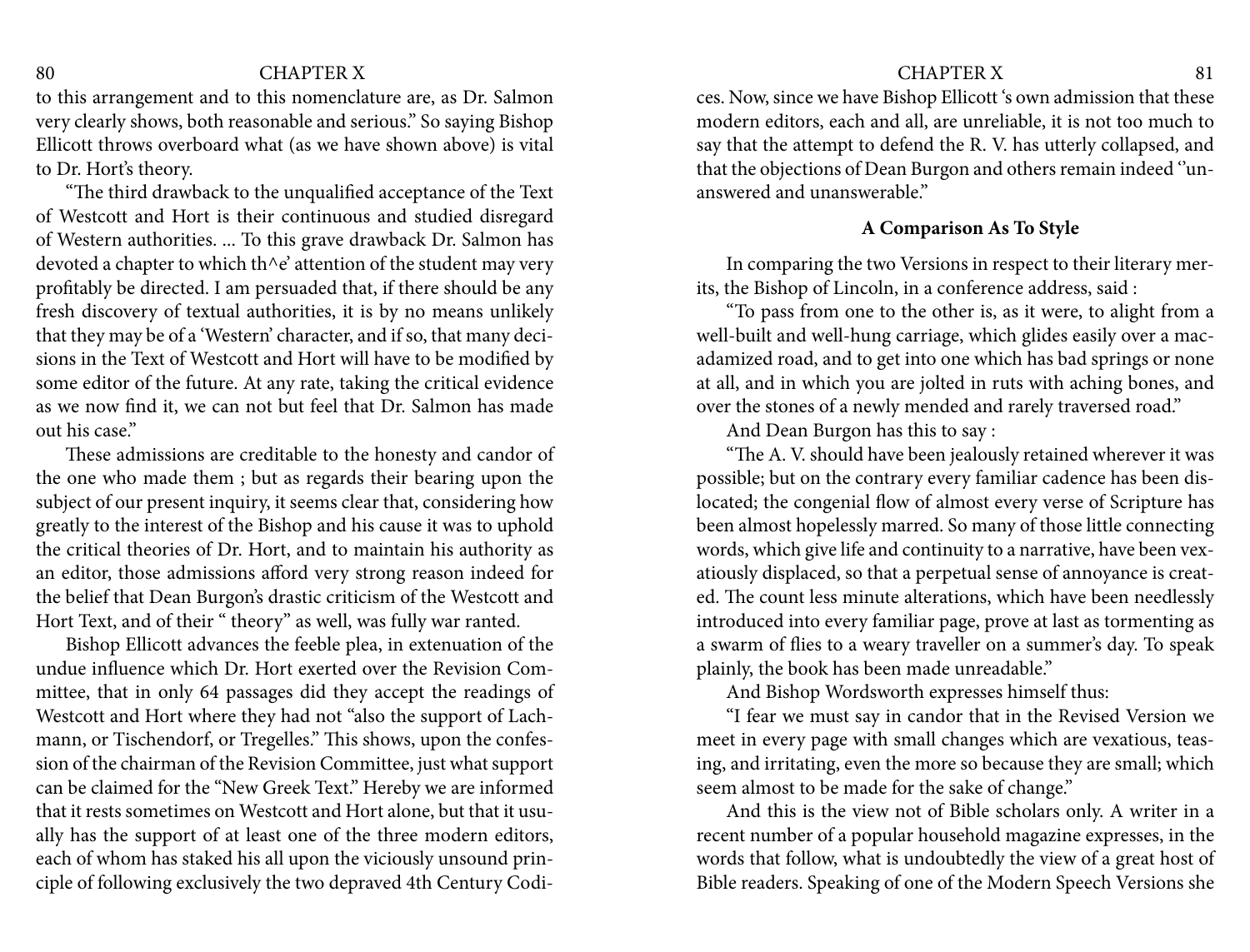said :

"The one thing concerning it to which I object is that the sonorous sweep and beauty of the Bible are eliminated in an effort to be more literal in translation. So ingrained in my mentality is the King James Version that any word of change in it hits me like a blow."

#### **Conclusion**

What shall we then say to these things ? Shall we accept the E. V. (either the English or American) as a substitute for the A. V.? That question,, we take it, has been settled by the almost unanimous rejection of the modern Versions. But can we profitably avail ourselves of the R. V. for any purpose? The conclusion to which the facts constrain the writer of these pages is that — conceding that there are improvements (and perhaps many) in the R. V.,  $$ nevertheless — the Greek Text upon which it is based is so corrupt, that it is not safe to accept any reading which differs from that of the A. V. until the reader has ascertained that the change in question is supported by preponderating testimony.

Furthermore, in the important matter of the work of Translation we believe it to be the consensus of the best opinion that, in this feature also, the Authorized Version is vastly superior to that of 1881.

And finally, as regards style and composition, the advantage is so greatly with the Old Version that it would be little short of a calamity were it to be supplanted by the R. V.

### **The Vox Populi**

 We say that the question whether or not the E. V. should supplant the A. V. has been settled by the people themselves who, for whatever reason or reasons, and whether influenced or not by the Spirit of God, have, and with increasing emphasis, rejected the New Version. Thus, while the report of the British Bible Society for the year 1911 showed that about four per cent (one out of 25)

### <span id="page-41-0"></span>82 CHAPTER X FURTHER PUBLICATIONS 83

of the Bibles and Testaments issued by that Society in that year were of the R. V., the full report issued in 1920, shows that less thorn two percent (one out of 50) were of the R. V. The number of users of the R. V. therefore is not only small proportionately, but is dwindling. And of the few that are now called for a considerable proportion would be for reference and study only, and not for use.

# **FURTHER PUBLICATIONS**

#### **Body Of Doctrinal Divinity Book 1**



**A System of Practical Truths** Authored by Dr John Gill DD, ISBN-13: 978-1543085945 ISBN-10: 1543085946 BISAC: Religion / Christian Theology / Systematic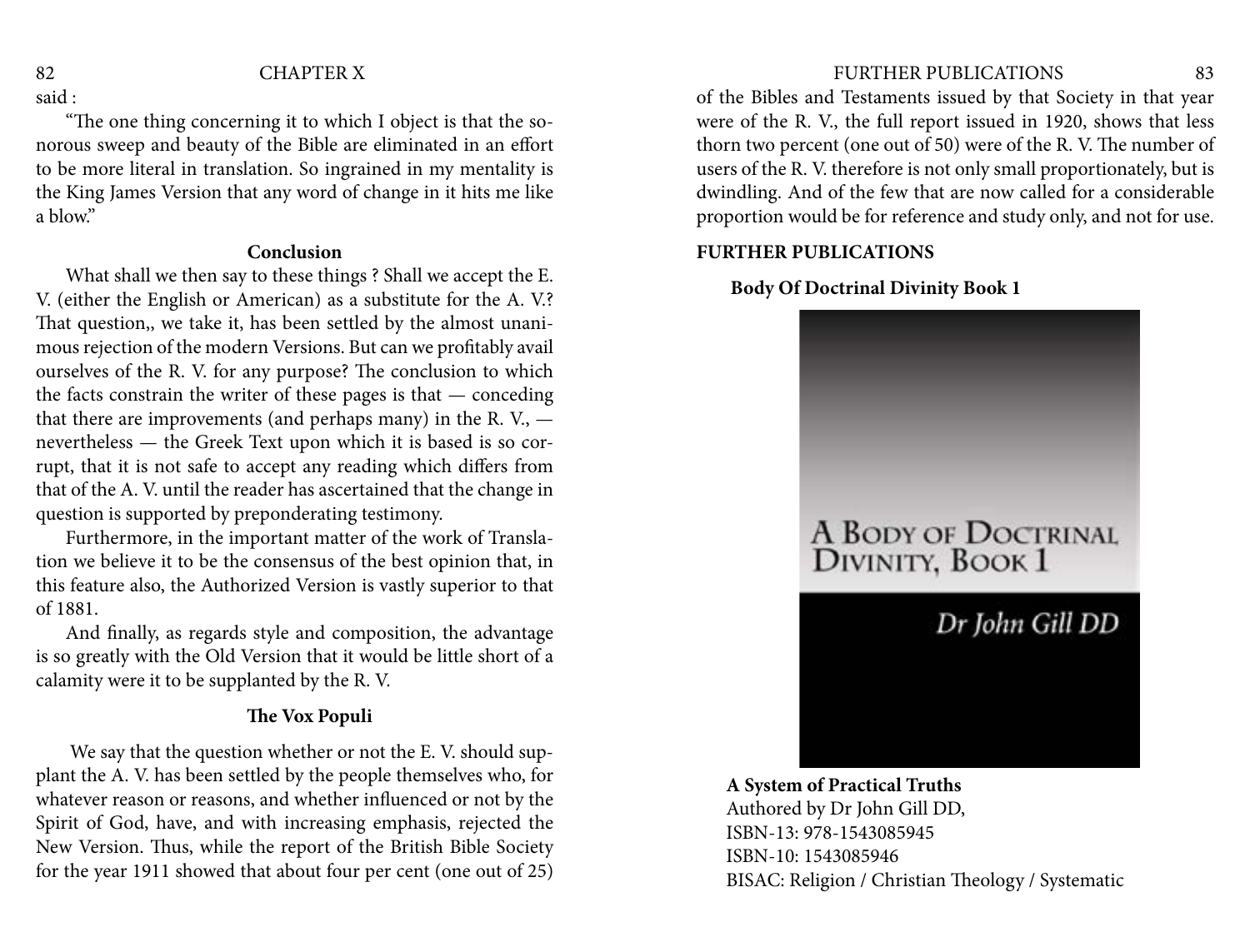THIS IS BOOK 1 Treating The Subjects: Of God, His Works, Names, Nature, Perfections And Persons. And Contains: Chapters 1 Of The Being Of God 2 Of The Holy Scriptures 3 Of The Names Of God 4 Of The Nature Of God 5 Of The Attributes Of God In General, And Of His Immutability In Particular. 6 Of The Infinity Of God, 7 Of The Life Of God. 8 Of The Omnipotence Of God. 9 Of The Omniscience Of God. 10 Of The Wisdom Of God. 11 Of The Will Of God And The Sovereignty Of It 12 Of The Love Of God 13 Of The Grace Of God. 14 Of The Mercy Of God. 15 Of The Long suffering Of God. 16 Of The Goodness Of God. 17 Of The Anger And Wrath Of God. 18 Of The Hatred Of God. 19 Of The Joy Of God. 20 Of The Holiness Of God. 21 Of The Justice Or Righteousness Of God. 22 Of The Veracity Of God. 23 Of The Faithfulness Of God 24 Of The Sufficiency And Perfection Of God. 25 Of The Blessedness Of God. 26 Of The Unity Of God. 27 Of A Plurality In The Godhead, Or, A Trinity Of Persons In The Unity Of The Divine Essence. 28 Of The Personal Relations; Or, Relative Properties, Which Distinguish The Three Divine Persons In The Deity. 29 Of The Distinct Personality, And Deity Of The Father. 30 Of The Distinct Personality, And Deity Of The Son. 31 Of The Distinct Personality, And Deity Of The Holy Spirit.

### **Available as a Paperback**

Amazon.co.uk (click to view) £7.00

-----------------

Amazon.com (click to view) \$8.99

# <span id="page-42-0"></span>84 FURTHER PUBLICATIONS FURTHER PUBLICATIONS 85 **A Body of Doctrinal Divinity II, II,IV**



#### **A System Of Practical Truths**

Authored by Dr John Gill DD, Created by David Clarke Cert. Ed

**The contents of Book II treats the subject of Of The Acts and Works of God** Chapter I Of The Internal Acts And Works Of God; And Of His Decrees In General Chapter II Of The Special Decrees Of God, Relating To Rational Creatures, Angels, And Men; And Particularly Of Election. Chapter III Of The Decree Of Rejection, Of Some Angels, And Of Some Men. Chapter IV Of The Eternal Union Of The Elect Of God Unto Him. Chapter V Of Other Eternal And Immanent Acts In God, Particularly Adoption And Justification. Chapter VI Of The Everlasting Council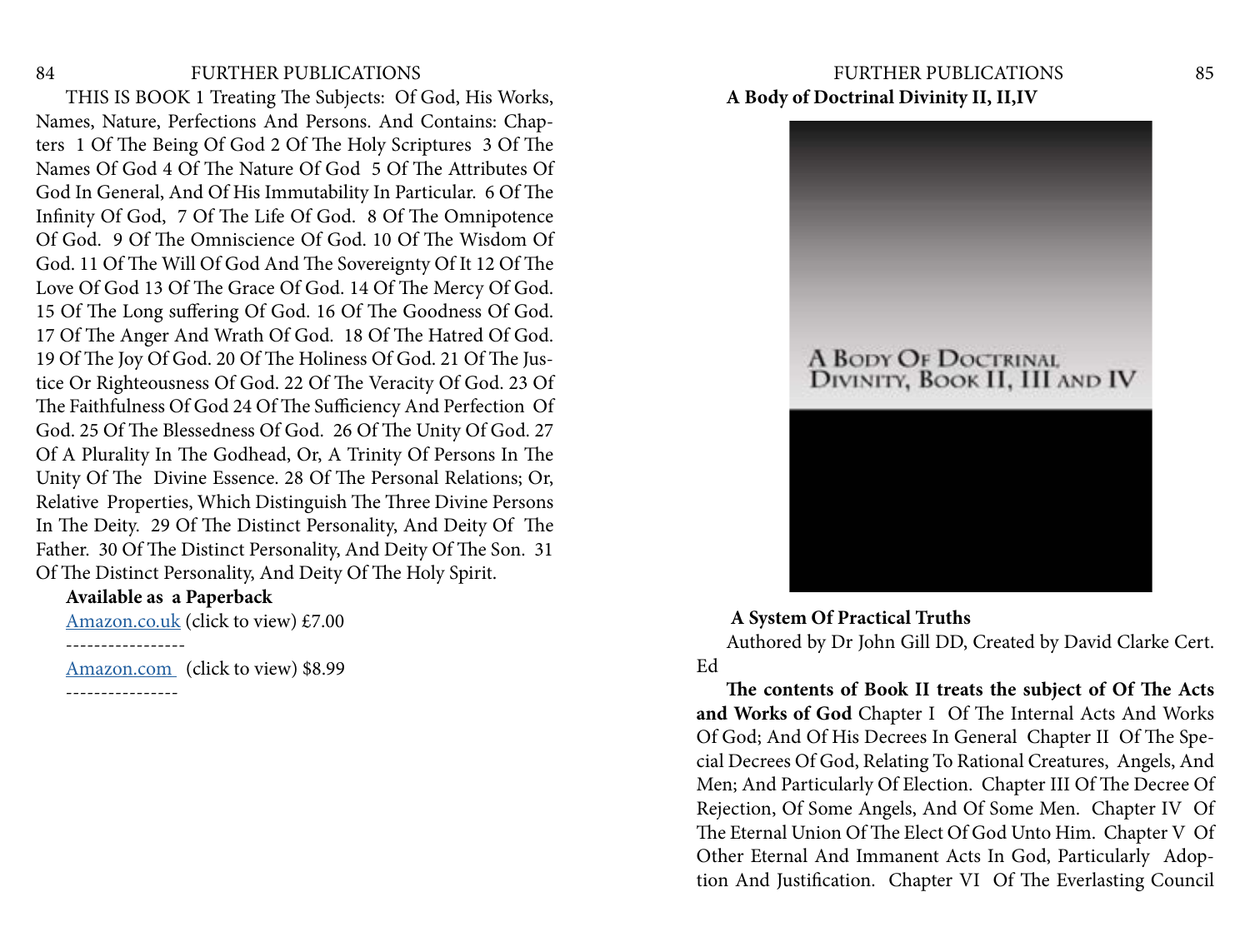### 86 FURTHER PUBLICATIONS FURTHER PUBLICATIONS 87

Between The Three Divine Persons, Concerning The Salvation Of Men. Chapter VII Of The Everlasting Covenant Of Grace, Between The Father, And The Son, And The Holy Spirit. Chapter VIII

Of The Part Which The Father Takes In The Covenant. Chapter IX Of The Part The Son Of God, The Second Person, Has Taken In The Covenant. Chapter X Of Christ, As The Covenant Head Of The Elect Chapter XI Of Christ, The Mediator Of The Covenant Chapter XII Of Christ, The Surety Of The Covenant. Of Christ, The Testator Of The Covenant Chapter XIV Of The Concern The Spirit Of God Has In The Covenant Of Grace. Chapter XV Of The Properties Of The Covenant Of Grace Chapter XVI Of The Complacency And Delight God Had In Himself, And The Divine Persons In Each Other, Before Any Creature Was Brought Into Being.

 **Book III treats the subjects Of The External Works Of God.**  Chapter 1 Of Creation In General Chapter 2 Of The Creation Of Angels Chapter 3 Of The Creation Of Man Chapter 4 Of The Providence Of God Chapter 5 Of The Confirmation Of The Elect Angels, And The Fall Of The Non-Elect. Chapter 6 Of The Honour And Happiness Of Man In A State Of Innocency. Chapter 7 Of The Law Given To Adam, And The Covenant Made With Him In His State Of Innocence; In Which He Was The Federal Head And Representative Of His Posterity. Chapter 8 Of The Sin And Fall Of Our First Parents. Chapter 9 Of The Nature, Aggravations, And Sad Effects Of The Sin Of Man. Chapter 10 Of The Imputation Of Adam's Sin To All His Posterity Chapter 11 Of The Of The Corruption Of Human Nature. Chapter 12 Of Actual Sins And Transgressions. Chapter 13 Of The Punishment Of Sin **Contents Book IV.**

Of The Acts Of The Grace Of God Towards And Upon His Elect In Time Chapter 1 Of The Manifestation And Administration Of The Covenant Of Grace Chapter 2 Of The Exhibitions Of The Covenant Of Grace In The Patriarchal State Chapter 3 Of The Exhibitions Of The Covenant Of Grace Under The Mosaic

Dispensation Chapter 4 Of The Covenant Of Grace, As Exhibited In The Times Of David, And The Succeeding Prophets, To The Coming Of Christ Chapter 5 Of The Abrogation Of The Old Covenant, Or First Administration Of It, And The Introduction Of The New, Or Second Administration Of It. Chapter 6 Of The Law Of God Chapter 7 Of The Gospel

**Table of Contents Book V** Chapter 1 Of The Incarnation Of Christ Chapter 2 Of Christ's State Of Humiliation Chapter 3 Of The Active Obedience Of Christ In His State Of Humiliation Chapter 4 Of The Passive Obedience Of Christ, Or Of His Sufferings And Death Chapter 5 Of The Burial Of Christ Chapter 6 Of The Resurrection Of Christ From The Dead. Chapter 7 Of The Ascension Of Christ To Heaven Chapter 8 Of The Session Of Christ At The Right Hand Of God Chapter 9 Of The Prophetic Office Of Christ Chapter 10 Of The Priestly Office Of Christ Chapter 11 Of The Intercession Of Christ Chapter 12 Of Christ's Blessing His People As A Priest Chapter 13 Of The Kingly Office Of Christ Chapter 14 Of The Spiritual Reign Of Christ

#### **Available as a Paperback**

Amazon.co.uk (click to view) £8.19 ------------------ Amazon.com (click to view) ----------------- CreateSpace eStore (Direct ) ------------- Issuu.com (Read on Line) -------------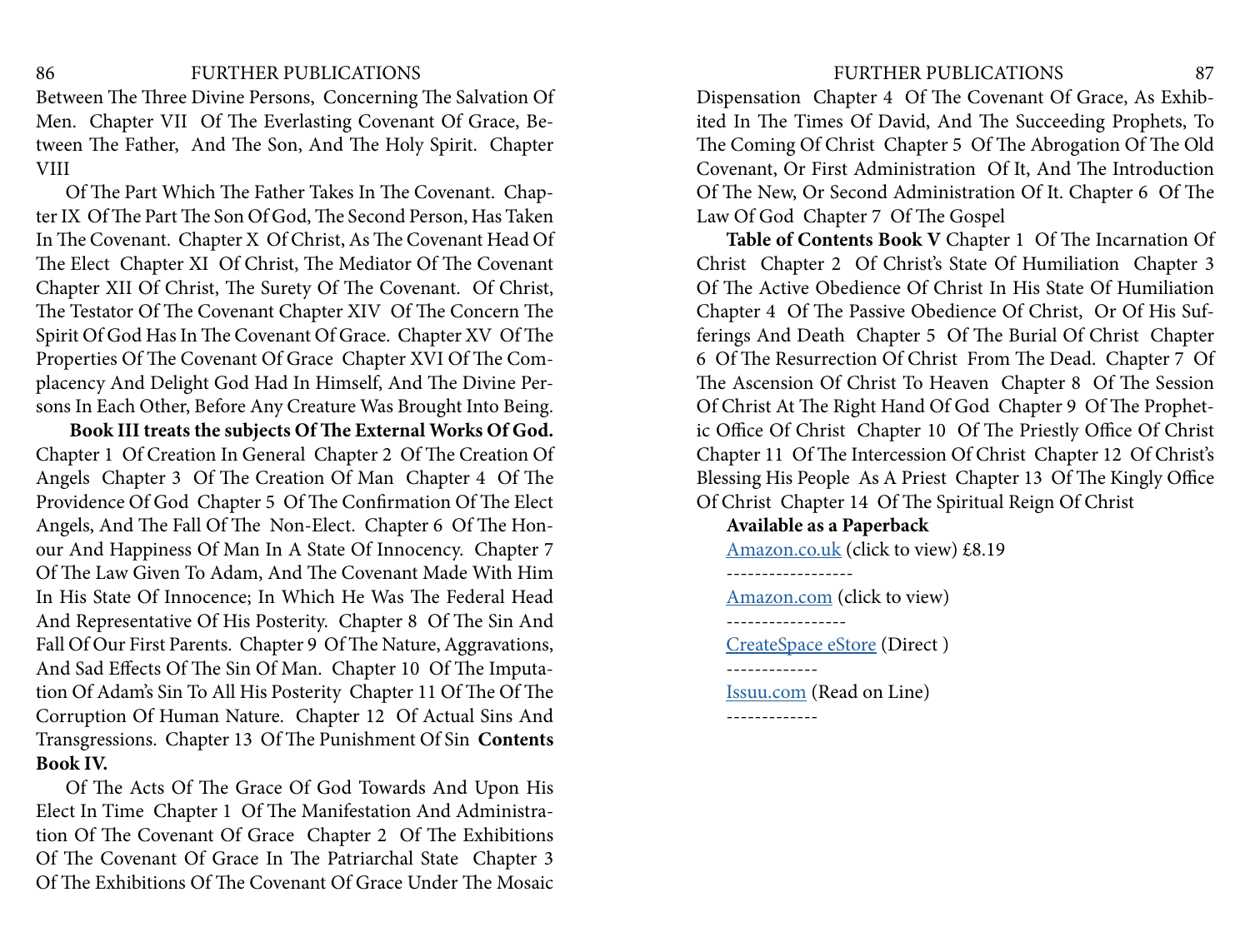# <span id="page-44-0"></span>88 FURTHER PUBLICATIONS FURTHER PUBLICATIONS 89 **A Body of Doctrinal Divinity, V, VI**

# A BODY OF DOCTRIANAL **DIVINITY, BOOKS VAND VI**

# Dr John Gill DD

# **A System OF Practical Truths Book V**

Of The Grace Of Christ In His State Of Humiliation And Exaltation, And In The Offices Exercised By Him In Them.

Chapter 1 Of The Incarnation Of Christ

Chapter 2 Of Christ's State Of Humiliation

Chapter 3 Of The Active Obedience Of Christ In His State Of Humiliation.

Chapter 4 Of The Passive Obedience Of Christ, Or Of His Sufferings And Death.

Chapter 5 Of The Burial Of Christ.

Chapter 6 Of The Resurrection Of Christ From The Dead.

Chapter 7 Of The Ascension Of Christ To Heaven.

Chapter 8 Of The Session Of Christ At The Right Hand Of God.

Chapter 9 Of The Prophetic Office Of Christ. Chapter 10 Of The Priestly Office Of Christ. Chapter 11 Of The Intercession Of Christ Chapter 12 Of Christ's Blessing His People As A Priest Chapter 13 Of The Kingly Office Of Christ Chapter 14 Of The Spiritual Reign Of Christ **Book VI** Chapter 1 Of Redemption By Christ Chapter 2 Of The Causes Of Redemption By Christ Chapter 3 Of The Objects Of Redemption By Christ Chapter 4 Of Those Texts Of Scripture Which Seem To Favour Universal Redemption Chapter 5 Of The Satisfaction Of Christ Chapter 6 Of Propitiation, Atonement, And Reconciliation, As Ascribed To Christ Chapter 7 Of The Pardon Of Sin Chapter 8 Of Justification Chapter 9 Of Adoption Chapter 10 Of The Liberty Of The Sons Of God Chapter 11 Of Regeneration Chapter 12 Of Effectual Calling Chapter 13 Of Conversion Chapter 14 Of Sanctification Chapter 15 Of The Perseverance Of The Saints Chapter 9 Of Adoption Of The Liberty Of The Sons Of God Chapter 11 Of Regeneration Chapter 12 Of Effectual Calling Chapter 14 Of Sanctification Chapter 15 of the perseverance of

Amazon.co.uk (click to view) £8.40

------------------

-----------------

the saints

Amazon.com (click to view) \$10.50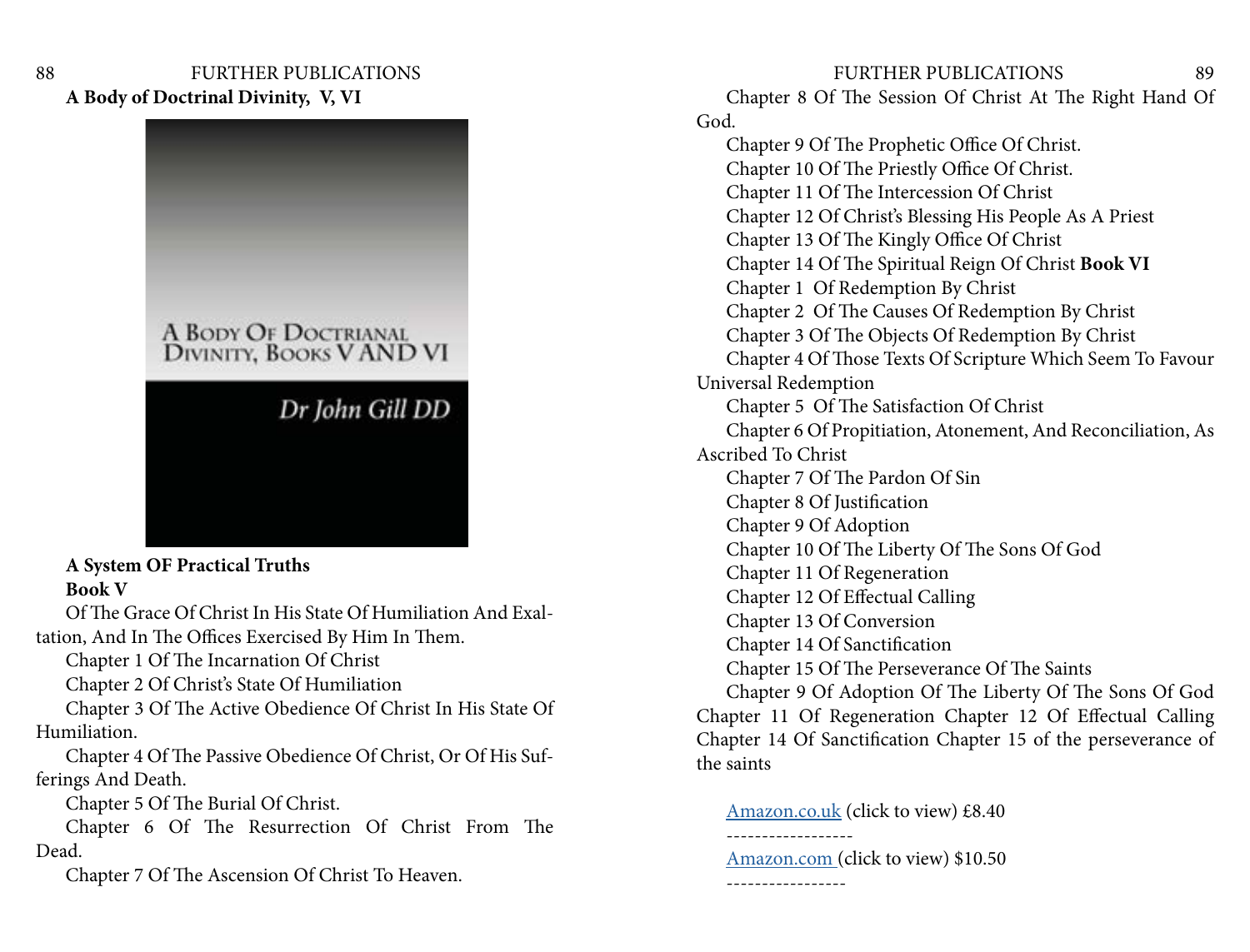# <span id="page-45-0"></span>90 FURTHER PUBLICATIONS FURTHER PUBLICATIONS 91 **A Body of Doctrinal Divinity, Book VII**

# A BODY OF DOCTRINAL **DIVINITY, BOOK VII**

# Dr John Gill DD

**A System Of Practical Truths** Authored by Dr John Gill DD, ISBN-13: 978-1544177342 (CreateSpace-Assigned) ISBN-10: 1544177348 BISAC: Religion / Christian Theology / Systematic

**Contents** Chapter 1 Of The Death Of The Body Chapter 2 Of The Immortality Of The Soul Chapter 3 Of The Separate State Of The Soul Until The Resurrection,And Its Employment In That State Chapter 4 Of The Resurrection Of The Body Chapter 5 Of The Second Coming Of Christ, And His Personal Appearance Chapter of Of The Conflagration Of The Universe Chapter 7 Of The New Heavens And Earth,And The Inhabitants Of Them. Chapter 8 Of

The Millennium Or Personal Reign Of Christ With The Saints On The New Earth A Thousand Years Chapter 9 Of The Last And General Judgment Chapter 10 Of The Final State Of The Wicked In Hell Chapter 11 Of The Final State Of The Saints In Heaven

Amazon.co.uk (click to view) £6.41

Amazon.com (click to view) \$7.99

------------------

-----------------

# **A Body Of Practical Divinity , Book I, II**



**A System of Practical Truths** Authored by Dr John Gill DD, ISBN-13: 978-1545542088 (CreateSpace-Assigned) ISBN-10: 1545542082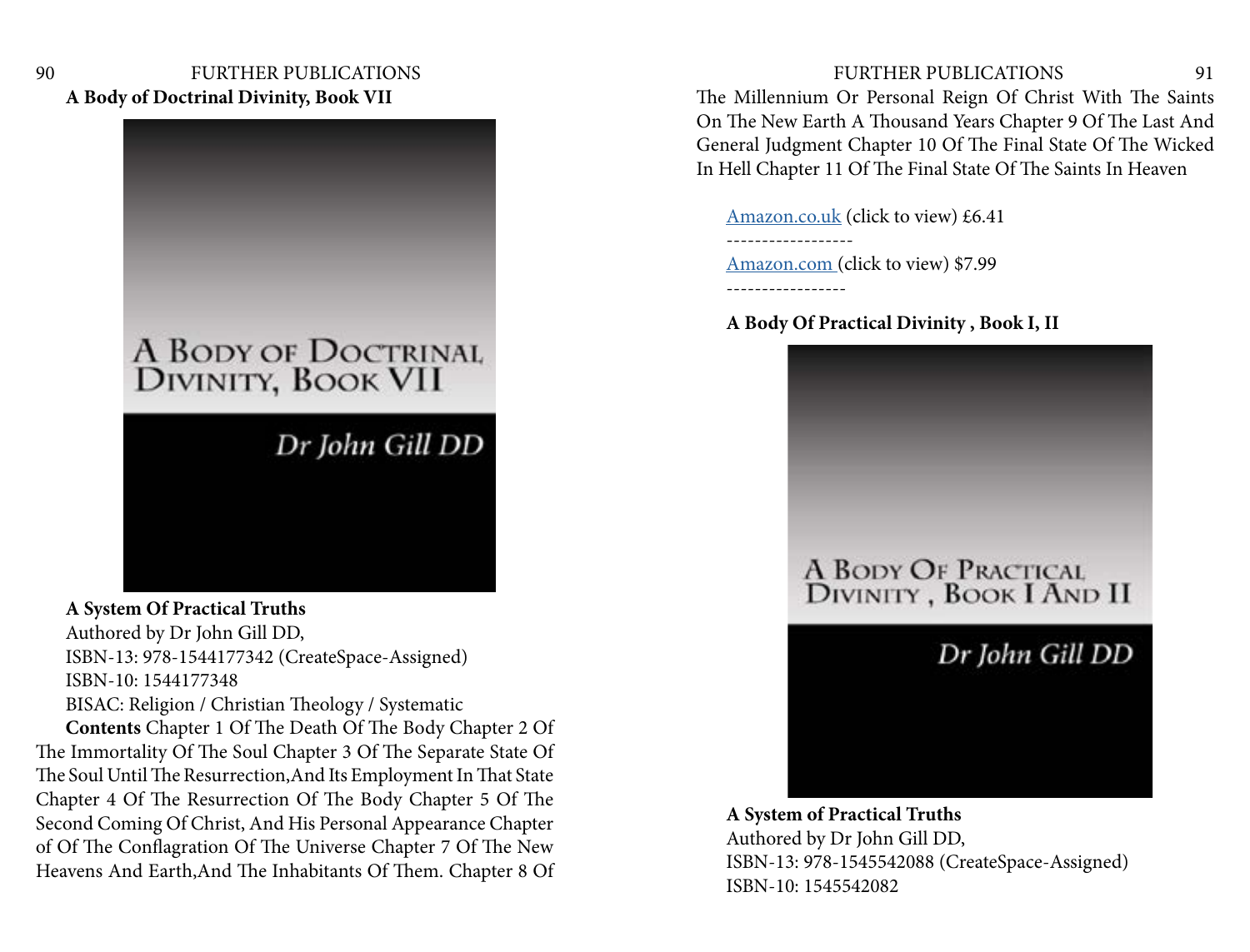BISAC: Religion / Christian Theology / Systematic

This reproduction of Dr John Gill's Body of Divinity is book I and II of Practical Divinity of total of IV books. **Contents** Book I Chapter I Of The Object Of Worship Chapter 2 Of Internal Worship; And Of Godliness The Groundwork Of It. Chapter 3 Of The Knowledge Of God Chapter 4 Of Repentance Towards God Chapter 5 Of The Fear Of God Chapter 6 Of Faith In God And In Christ Chapter 7 Of Trust And Confidence In God Chapter 8 Of The Grace Of Hope Chapter 9 Of The Grace Of Love Chapter 10 Of Spiritual Joy Chapter 11 Of Peace And Tranquility Of Mind Chapter 12 Of Contentment Of Mind Chapter 13 Of Thankfulness To God Chapter 14 Of Humility Chapter 15 Of Self-Denial Chapter 16 Of Resignation To The Will Of God Chapter 17 Of Patience Chapter 18 Of Christian Fortitude Chapter 19 Of Zeal Chapter 20 Of Wisdom Or Prudence Chapter 21 Of Godly Sincerity Chapter 22 Of Spiritual Mindedness Chapter 23 Of A Good Conscience Chapter 24 Of Communion With God **Book II Of External Worship, As Public** Chapter 1 Of The Nature Of A Gospel Church, The Seat Of Public Worship Chapter 2 Of The Duties Of The Member Of A Church To Each Other Chapter 3 Of The Officers Of A Church, Particularly Pastors Chapter 4 Of The Duties Of Members Of Churches To Their Pastors Chapter 5 Of The Office Of Deacons Chapter 6 Of The Discipline Of A Church Of Christ

Amazon.co.uk

------------------ Amazon.com

# <span id="page-46-0"></span>92 FURTHER PUBLICATIONS FURTHER PUBLICATIONS 93 **A Body of Practical Divinity , III, IV, V**



### **A System of Practical Truths**

Authored by Dr John Gill DD, ISBN-13: 978-1546846659 (CreateSpace-Assigned) ISBN-10: 1546846654 BISAC: Religion / Christian Theology / Systematic **Book III**

Of The Public Ordinances Of Divine Worship Chapter 1 Of Baptism Chapter 2 Of The Lord's Supper Chapter 3 Of The Public Ministry Of The Word Chapter 4 Of Public Hearing The Work Chapter 5 Of Public Prayer Chapter 6 Of The Lord's Prayer Chapter 7 Of Singing Psalms, As A Part Of Public Worship Chapter 8 Of The Circumstances Of Public Worship, As To Place And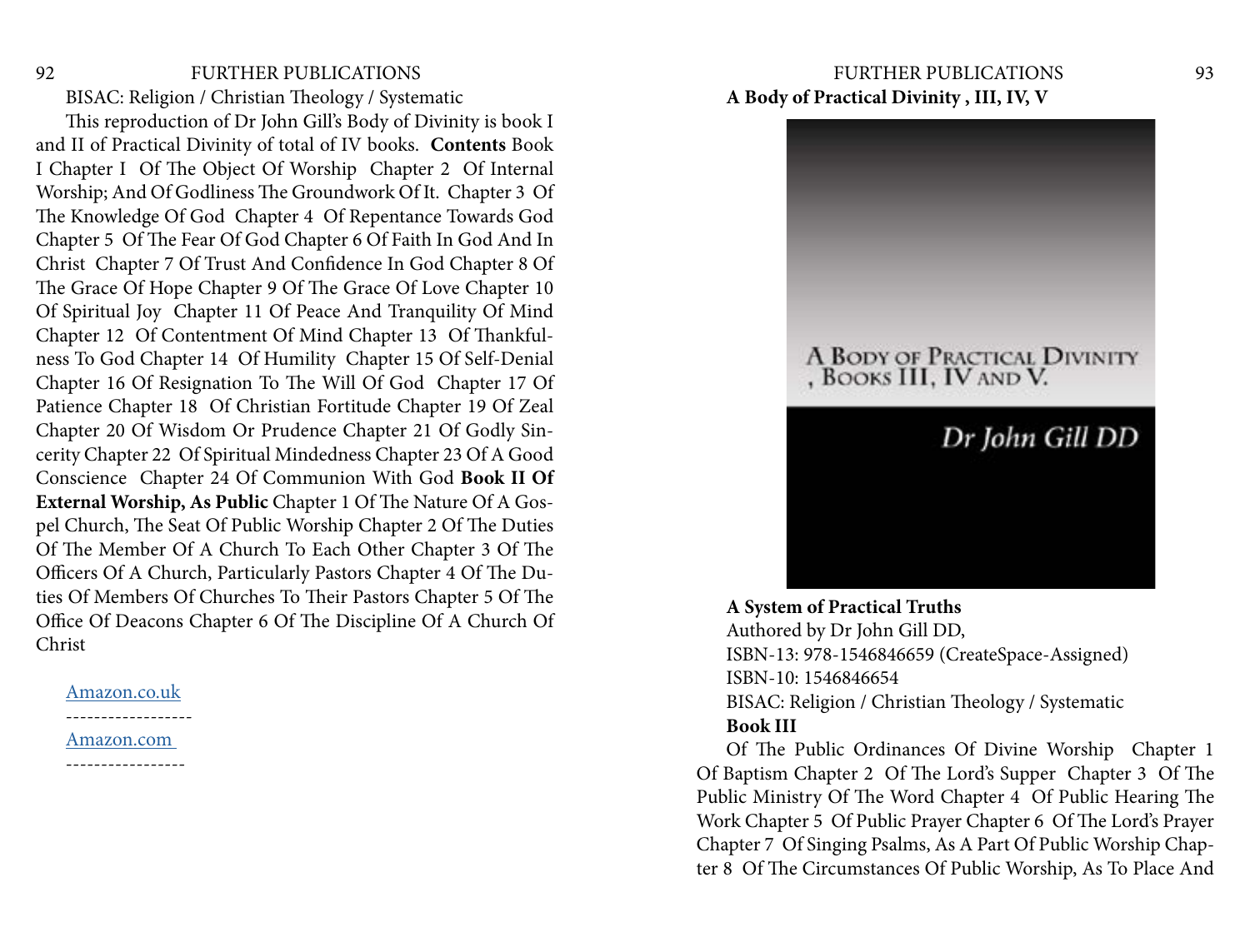Time Of Private Worship, Or Various Duties, Domestic, Civil, And Moral **Book IV**

Chapter 1 Of The Respective Duties Of Husband And Wife Chapter 2 Of The Respective Duties Of Parents And Children Chapter 3 Of The Respective Duties Of Masters And Servants. Chapter 4 Of The Respective Duties Of Magistrates And Subjects Chapter 5 Of Good Works In General Chapter 6 A Compendium Or Summary Of The Decalogue Or Ten Commands **Book V** A Dissertation Concerning The Baptism Of Jewish Proselytes. Chapter 1 A Dissertation Concerning The Baptism Of Jewish Proselytes Of The Various Sorts Of Proselytes Among The Jews Chapter 2 The Occasion Of This Dissertation Chapter 3 The Proof Of The Baptism Of Jewish Proselytes Inquired Into; Whether There Is Any Proof Of It Before, At, Or Quickly After The Times Of John And Christ. Chapter 4 The Proof Of This Custom Only From The Talmuds And Talmudical Writers Chapter 5 The Reasons Why Christian Baptism Is Not Founded On And Taken From, The Pretended Jewish Baptism Of Israelites And Proselytes

**Available as a Paperback**

Amazon.co.uk (click to view) £6.96

------------------

Amazon.com (click to view) \$9.00

-----------------

# <span id="page-47-0"></span>94 FURTHER PUBLICATIONS FURTHER PUBLICATIONS 95 **The Cause of God And Truth, Part 1**



Authored by Dr John Gill DD, ISBN-13: 978-1544094670 ISBN-10: 1544094671 BISAC: Religion / Christian Theology / Systematic

The following work was undertaken and begun about the year 1733 or 1734, at which time Dr. Whitby's Discourse on the Five Points was reprinting, judged to be a masterpiece on the subject, in the English tongue, and accounted an unanswerable one ; and it was almost in the mouth of every one, as an objection to the Calvinists, Why do not ye answer Dr. Whitby ? Induced hereby, I determined to give it another reading, and found myself inclined to answer it, and thought this was a very proper and seasonable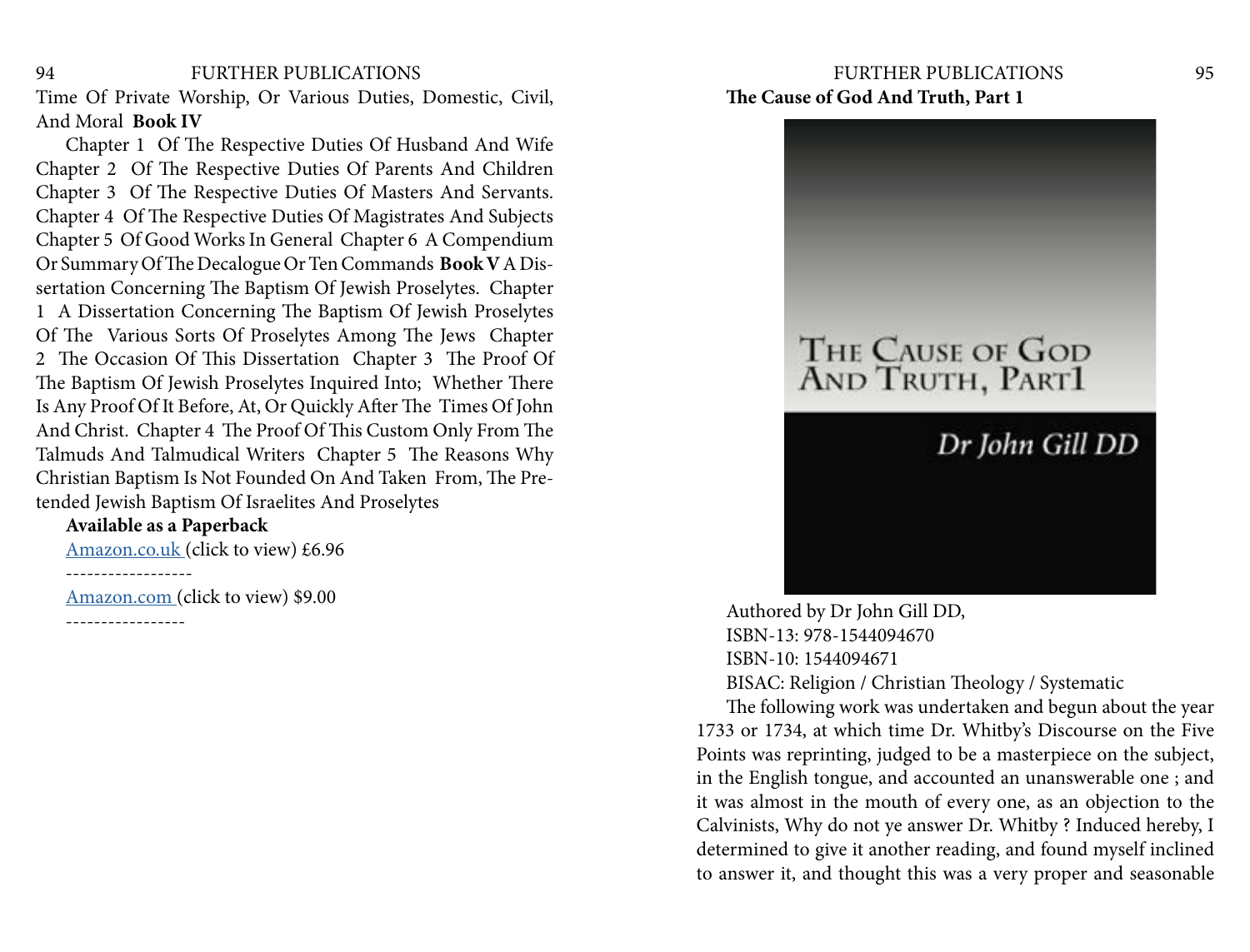time to engage in such a work. In the year 1735, the First Part of this work was published, in which are considered the several passages of Scripture made use of by Dr. Whitby and others in favour of the Universal Scheme, and against the Calvinistical Scheme, in which their arguments and objections are answered, and the several passages set in a just and proper light. These, and what are contained in the following Part in favour of the Particular Scheme, are extracted from Sermons delivered in a Wednesday evening's lecture. Contents Sections 1-60 Scriptural Passages Genesis 4:7 Genesis 6:3. Deuteronomy 5:29. Deuteronomy 8:2. Deuteronomy 30:19. Deuteronomy 32:29. Psalm 81:13, 14. Psalm 125:3. Psalm 145:9. Proverbs 1:22-30. Isaiah 1:16, 17. Isaiah 1:18, 19. Isaiah 5:4. Isaiah 30:15. Isaiah 55:1. Isaiah 55:6. Isaiah 55:7. Jeremiah 4:4. Ezekiel 18:24. Ezekiel 18:30. Ezekiel 18:31&32. Ezekiel 24:13. Matthew 5:13. Matthew 11:21, 23. Matthew 23:37. Matthew 25:14-30. Luke 19:41, 42. John 1:7. John 5:34. John 5:40. John 12:32. Acts 3:19. Acts 7:51. Romans 5:18. Romans 11:32. Romans 14:15. 1 Corinthians 8:11. 1 Corinthians 10:12. 2 Corinthians 5:14,15. 2 Corinthians 5:19. 2 Corinthians 6:1. 2 Corinthians 11:2, 3. Philippians 2:12. 1 Timothy 1:19, 20. 1 Timothy 2:4. 1 Timothy 4:19. Titus 2:11, 12. The Epistle to the Hebrews. Hebrews 2:9. Hebrews 6:4-6. Hebrews 10:26-29. Hebrews 10:38. 2 Peter 1:10. 2 Peter 2:1. 2 Peter 2:20-22. 2 Peter 3:9. 1 John 2:2. Jude 1:21. Revelation 2 and Revelation 3. Revelation 3:20.

Amazon.co.uk (click to view) £4.77

------------------

Amazon.com (click to view) £9.00

# <span id="page-48-0"></span>96 FURTHER PUBLICATIONS FURTHER PUBLICATIONS 97 **The Cause of God And Truth, Part II**



Authored by Dr John Gill DD, ISBN-13: 978-1544648729 (CreateSpace-Assigned) ISBN-10: 1544648723

BISAC: Religion / Christian Theology / Systematic

This is volume 2 of this 4 part series and it should be known that the following work was undertaken and begun about the year 1733 or 1734, at which time Dr. Whitby's Discourse on the Five Points was reprinting, judged to be a masterpiece on the subject, in the English tongue, and accounted an unanswerable one ; and it was almost in the mouth of every one, as an objection to the Calvinists, Why do not ye answer Dr. Whitby ? Induced hereby, I determined to give it another reading, and found myself inclined to answer it, and thought this was a very proper and seasonable time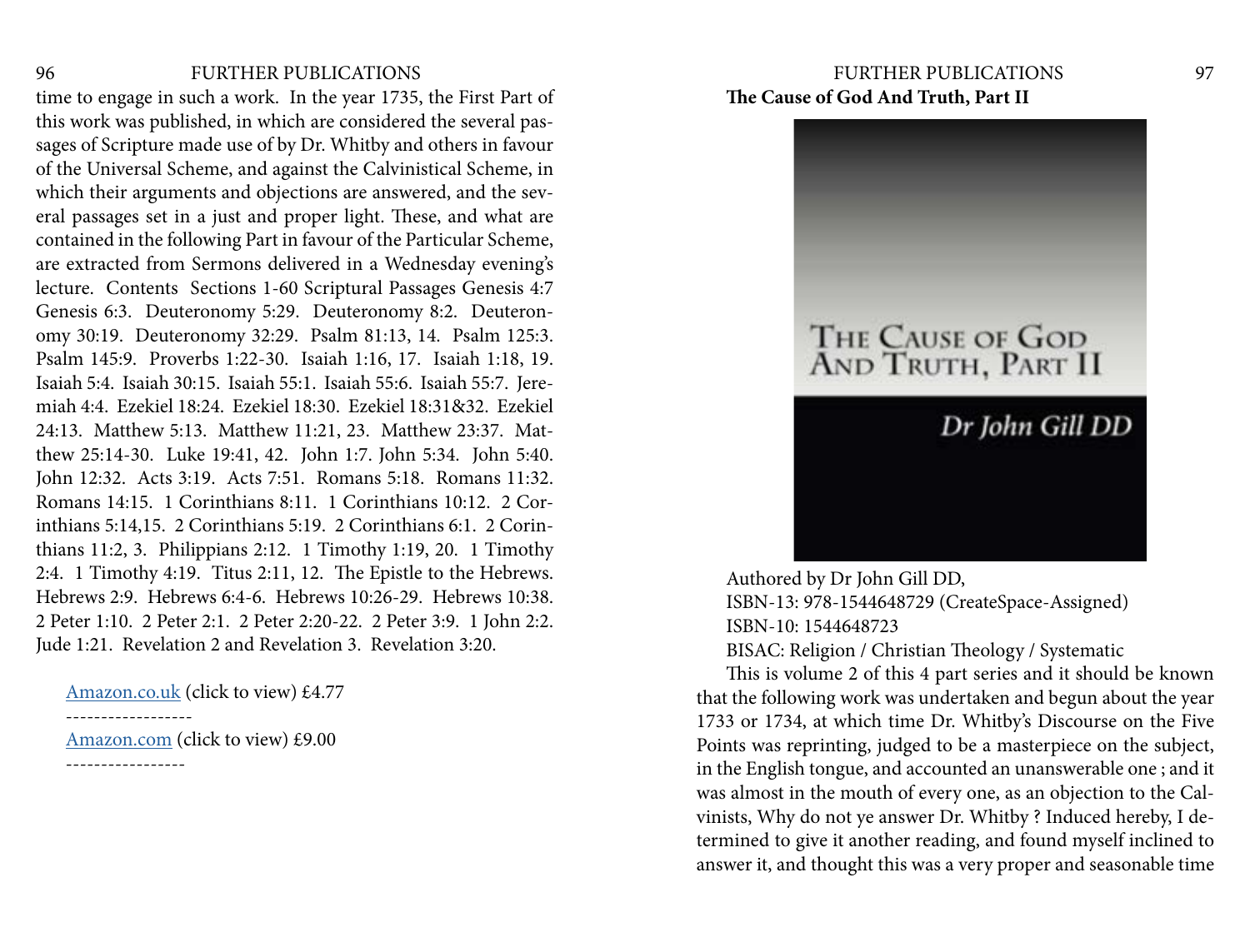#### <span id="page-49-0"></span>98 FURTHER PUBLICATIONS FURTHER PUBLICATIONS 99

to engage in such a work. In the year 1735, the First Part of this work was published, in which are considered the several passages of Scripture made use of by Dr. Whitby and others in favour of the Universal Scheme, and against the Calvinistical Scheme, in which their arguments and objections are answered, and the several passages set in a just and proper light. These, and what are contained in the following Part in favour of the Particular Scheme, are extracted from Sermons delivered in a Wednesday evening's lecture. The Second Part was published in the year 1736, in which the several passages of Scripture in favour of special and distinguishing grace, and the arguments from them, are vindicated from the exceptions of the Arminian, and particularly from Dr. Whitby, and a reply made to answers and objections to them. Contents Chapter 1 OF REPROBATION Proverbs 16:4. John 12:39, 40. 1 Peter 2:8. Jude 1:4. Revelation 13:8. Chapter 2 OF ELECTION 1 Peter 2:9. Romans 9:10-13. Colossians 3:12. Ephesians 1:4. Romans 8:28, 29. John 6:37. Acts 8:48. Romans 8:29, 30. 2 Timothy 2:19. Romans 5:19. Chapter 3 OF REDEMPTION Matthew 20:28. John 10:15. John 17:9. Romans 8:34. Romans 8:32. Romans 5:10. John 15:13. Chapter 4 OF EFFICACIOUS GRACE Ephesians 1:19, 20. 1 Corinthians 5:17. John 3:5. Ephesians 2:1. 1 Corinthians 2:14. 2 Corinthians 3:5. John 15:5. John 6:44. Acts 11:18. Acts 16:14. Jeremiah 31:18. Jeremiah 31:33. Ezekiel 11:36:26. Philippians 2:13. 1 Corinthians 4:7. Ephesians 2:8, 9. Chapter 5 OF THE CORRUPTION OF HUMAN NATURE John 14:4 Psalm 51:5. Genesis 6:5. John 3:6. Romans 7:18, 19. Romans 8:7, 8. Chapter 6 OF PERSEVERANCE John 13:1. John 17:12. Romans 11:29. Matthew 24:24. John 6:39, 40. Romans 11:2. Romans 8:38, 39. Ephesians 1:13, 14. 1 Peter 1:5. 1 John 2:19. 1 John 3:9. Isaiah 54:10. Isaiah 59:21. Hosea 2:19, 20. Jeremiah 32:40. John 14:16. John 10:28. 1 Corinthians 1:8, 9.

#### Amazon.co.uk

------------------

Amazon.com

### **The Cause of God and Truth Part III**



The Doctrines of Grace Authored by Dr John Gill DD, ISBN-13: 978-1544810591 (CreateSpace-Assigned) ISBN-10: 1544810598

BISAC: Religion / Christian Theology / Systematic

This book contains John Gill's answers to Dr Whitby objections to The Doctrines of Grace under the following heads. Chapter 1 OF REPROBATION Proverbs 16:4. John 12:39, 40. 1 Peter 2:8. 10 Jude 1:4. 1 Revelation 13:8. 1 Chapter 2 OF ELECTION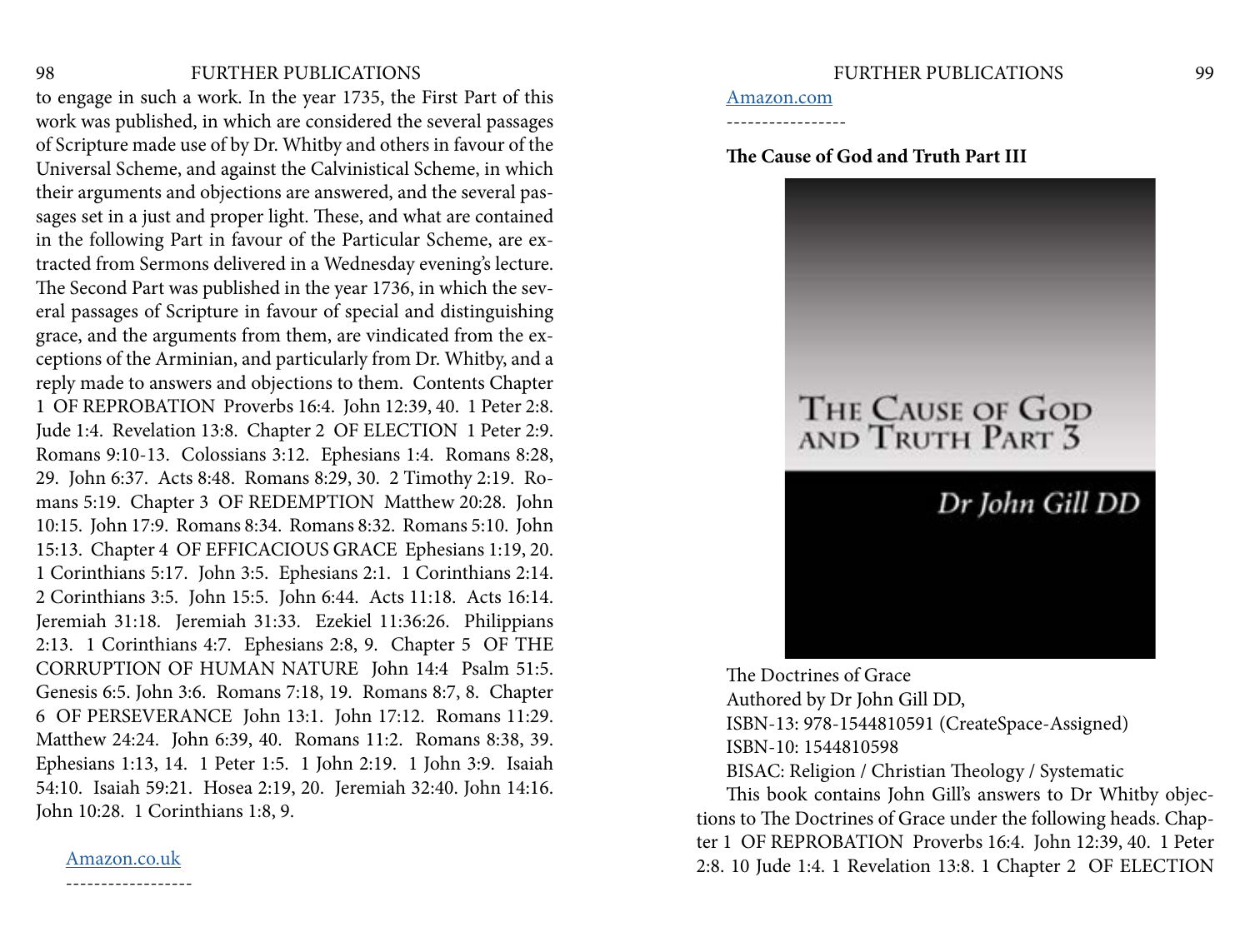1 Peter 2:9. 16 Romans 9:10-13. Colossians 3:12. Ephesians 1:4. Romans 8:28, 29. John 6:37. Acts 8:48. Romans 8:29, 30. 2 Timothy 2:19. Romans 5:19. Chapter 3 OF REDEMPTION Matthew 20:28. John 10:15. John 17:9. Romans 8:34. Romans 8:32. Romans 5:10. John 15:13. Chapter 4 OF EFFICACIOUS GRACE Ephesians 1:19, 20. 1 Corinthians 5:17. John 3:5. Ephesians 2:1. 1 Corinthians 2:14. 2 Corinthians 3:5. John 15:5. John 6:44. Acts 11:18. Acts 16:14. Jeremiah 31:18. Jeremiah 31:33. Ezekiel 11:36:26. Philippians 2:13. 1 Corinthians 4:7. Ephesians 2:8, 9. Chapter 5 OF THE CORRUPTION OF HUMAN NATURE John 14:4 Psalm 51:5. Genesis 6:5. John 3:6. Romans 7:18, 19. Romans 8:7, 8. Chapter 6 OF PERSEVERANCE John 13:1. John 17:12. Romans 11:29. Matthew 24:24. John 6:39, 40. Romans 11:2. Romans 8:38, 39. Ephesians 1:13, 14. 1 Peter 1:5. 1 John 2:19. 1 John 3:9. 87 Isaiah 54:10. Isaiah 59:21. Hosea 2:19, 20. Jeremiah 32:40. John 14:16. John 10:28. 1 Corinthians 1:8, 9. The following work was undertaken and begun about the year 1733 or 1734, at which time Dr. Whitby's Discourse on the Five Points was reprinting, judged to be a masterpiece on the subject, in the English tongue, and accounted an unanswerable one ; and it was almost in the mouth of every one, as an objection to the Calvinists, Why do not ye answer Dr. Whitby ? Induced hereby, I determined to give it another reading, and found myself inclined to answer it, and thought this was a very proper and seasonable time toy engage in such a work. In the year 1735, the First Part of this work was published, in which are considered the several passages of Scripture made use of by Dr. Whitby and others in favour of the Universal Scheme, and against the Calvinistical Scheme, in which their arguments and objections are answered, and the several passages set in a just and proper light. These, and what are contained in the following Part in favour of the Particular Scheme, are extracted from Sermons delivered in a Wednesday evening's lecture. The Second Part was published in the year 1736, in which the several passages of Scripture in favour of special and distinguishing grace,

<span id="page-50-0"></span>100 101 and the arguments from them, are vindicated from the exceptions of the Arminians, and particularly from Dr. Whitby, and a reply made to answers and objections to them. The Third Part was published in 1737.

> Amazon.co.uk ------------------ Amazon.com -----------------

#### **The Cause Of God And Truth, Part IV**



Authored by Dr John Gill DD, ISBN-13: 978-1544848709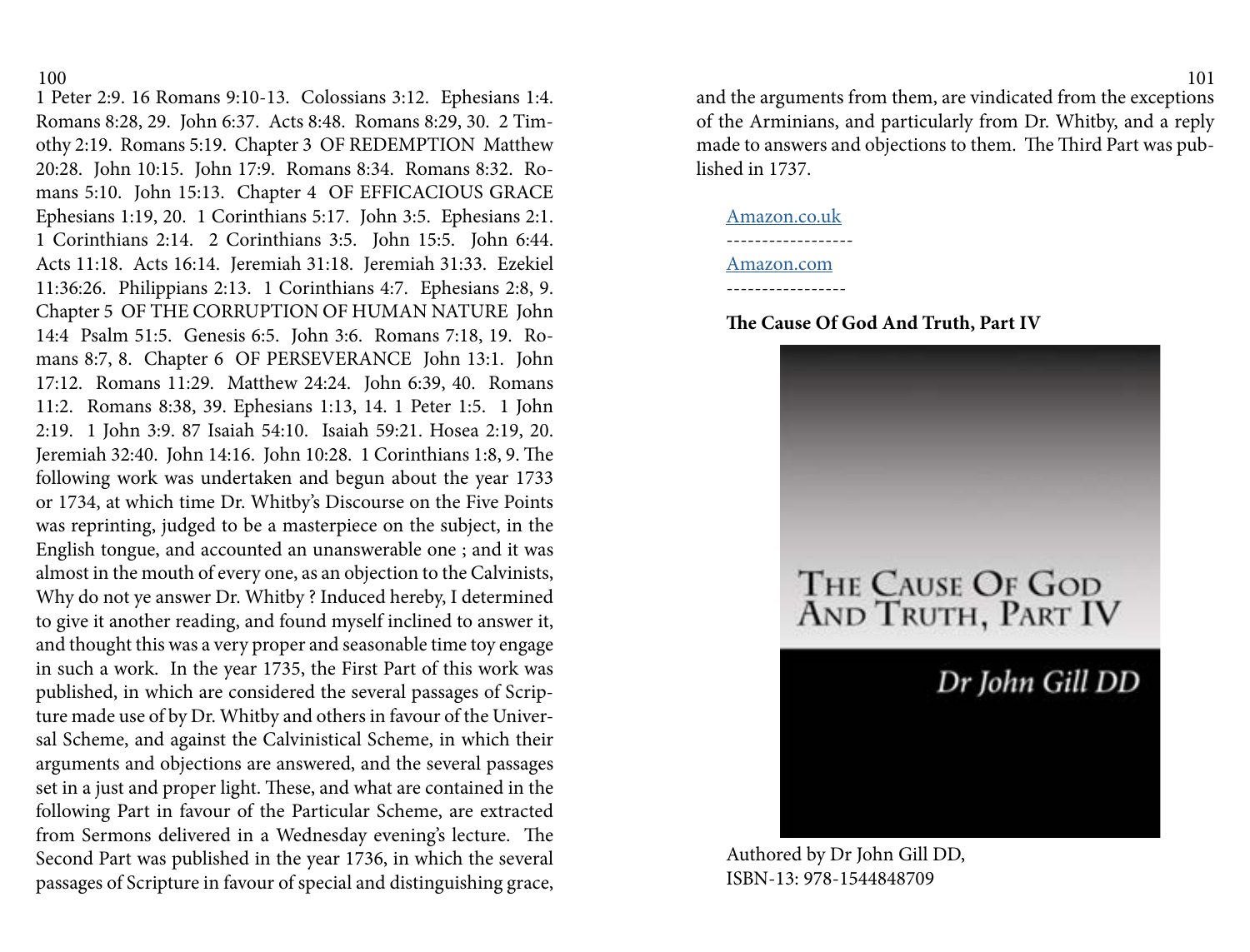ISBN-10: 1544848706

BISAC: Religion / Christian Theology / Systematic

It should be known by the reader, that the following work was undertaken and begun about the year 1733 or 1734, at which time Dr. Whitby's Discourse on the Five Points was reprinting, judged to be a masterpiece on the subject, in the English tongue, and accounted an unanswerable one ; and it was almost in the mouth of every one, as an objection to the Calvinists, Why do not ye answer Dr. Whitby ? Induced hereby, I determined to give it another reading, and found myself inclined to answer it, and thought this was a very proper and seasonable time to engage in such a work. In the year 1735, the First Part of this work was published, in which are considered the several passages of Scripture made use of by Dr. Whitby and others in favour of the Universal Scheme, and against the Calvinistic Scheme, in which their arguments and objections are answered, and the several passages set in a just and proper light. These, and what are contained in the following Part in favour of the Particular Scheme, are extracted from Sermons delivered in a Wednesday evening's lecture. The Second Part was published in the year 1736, in which the several passages of Scripture in favour of special and distinguishing grace, and the arguments from them, are vindicated from the exceptions of the Arminian, and particularly from Dr. Whitby, and a reply made to answers and objections to them. The Third Part was published in 1737, and is a confutation of the arguments from reason used by the Arminians, and particularly by Dr. Whitby, against the above doctrines ; and a vindication of such as proceed on rational accounts in favour of them, in which it appears that they are no more disagreeable to right reason than to divine revelation ; to the latter of which the greatest deference should be paid, though the Rationalists of our age too much neglect it, and have almost quitted it ; but to the law and to the testimony, if they speak not according to this word it is because there is no light in them. In this part of the work is considered the agreement of the sentiments of Mr. Hobbes and the Stoic

philosophers with those of the Calvinists, in which the difference between them is observed, and the calumny removed ; to which is added, a Defence of the Objections to the Universal Scheme, taken from the prescience and the providence of God, and the case of the Heathens. The Fourth Part was published in 1738, in which the sense of the ancient writers of the Christian Church, before the times of Austin, is given ; the importance and consequence of which is shown, and that the Arminians have very little reason to triumph on that account. This work was published at a time when the nation was greatly alarmed with the growth of Popery, and several learned gentlemen were employed in preaching against some particular points of it ; but the author of this work was of opinion, that the increase of Popery was greatly owing to the Pelagianism, Arminianism, and other supposed rational schemes men run into, contrary to divine revelation, This was the sense of our fathers in the last century, and therefore joined these and Popery together in their religious grievances they were desirous of having redressed ; and indeed, instead of lopping off the branches of Popery, the axe should be laid to the root of the tree, Arminianism and Pelagianism, the very life and soul of Popery. This is Part 4 of 4 parts, and a new edition, with some alterations and improvements, is now published by request. This work contains: Chapter 1 Of Predestination Chapter 2 Of Redemption Chapter 3 Or Original Sin Chapter 4 Of Efficacious Grace Chapter 5 Of Perseverance Chapter 6 Of The Heathens A Vindication of The Cause of God and Truth This work contains: Chapter 1 Of Predestination Chapter 2 Of Redemption Chapter 3 Or Original Sin Chapter 4 Of Efficacious Grace Chapter 5 Of Perseverance Chapter 6 Of The Heathens A Vindication of The Cause of God and Truth

### **Available as a Paperback**

Amazon.co.uk ------------------

Amazon.com -----------------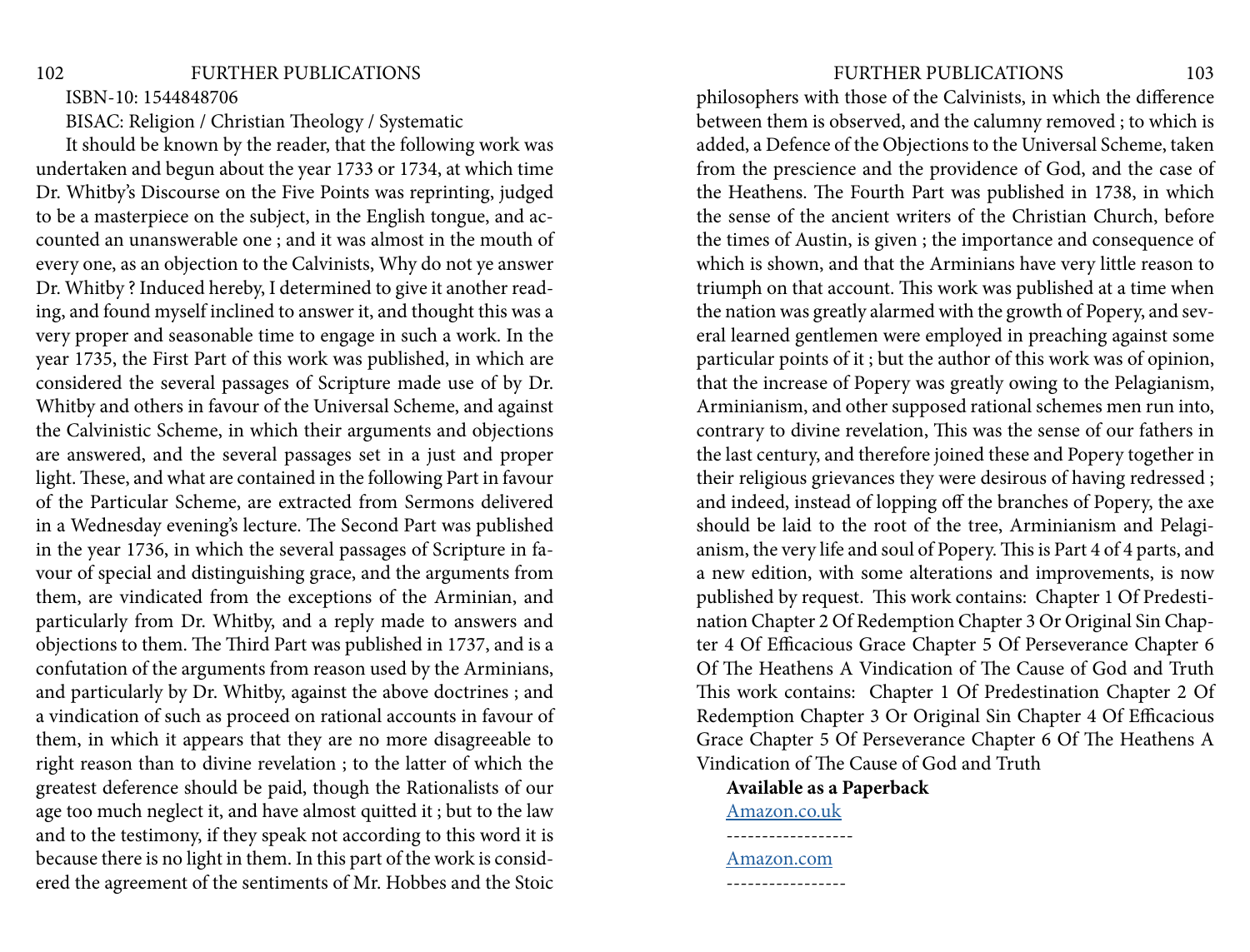# <span id="page-52-0"></span>104 FURTHER PUBLICATIONS FURTHER PUBLICATIONS 105 **The Certain Efficacy of The Death Of Christ, Asserted**

# THE CERTAIN EFFICACY OF THE **DEATH OF CHRIST, ASSURTED**

# John Brine

### **Authored by John Brine**

ISBN-13: 978-1973922254 (CreateSpace-Assigned) ISBN-10: 1973922258

BISAC: Religion / Christian Theology / Soteriology

This work declares the Glory of God in all his Perfections, the Honour of Christ, and the eternal Happiness of his People, all of which are intimately concerned in them. This is treated in four parts: In the First John Brine endeavours to prove the limited Extent of the Death of CHRIST, and the certain Salvation of all those for whom he died. In the Second, the Objections which are usually urged by the Arminians, and others, will be answered. In the

Third shall attempt to prove the Impossibility of the Salvation of the Non-Elect, upon the Supposition of no other than a conditional Provision of Salvation being made for them. In the Fourth Part shall attend to what he delivers on the Subjects of the Imputation of original Sin to Men, the Charge of Sin on CHRIST, and the Imputation of his Righteousness to his People. This has been republished by Bierton Particular Baptists to further the cause of God and truth, it opposes Arminianism, Islam, and duty faith.

#### Amazon.co.uk

#### **The Death Of Death In The Death OF Christ**



**John Owen** ISBN-13: 978-1544793733 (CreateSpace-Assigned) ISBN-10: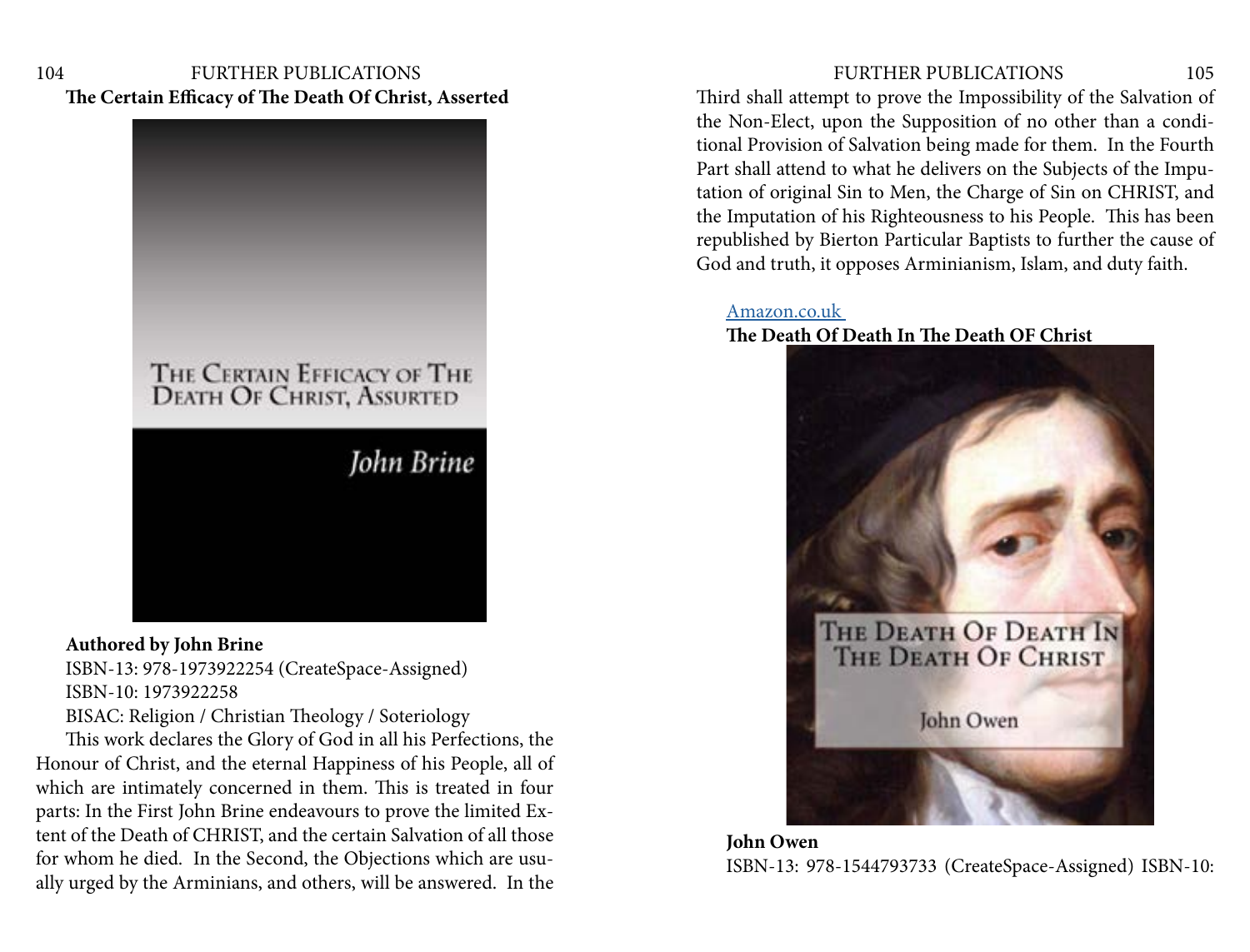#### 106 FURTHER PUBLICATIONS FURTHER PUBLICATIONS 107

1544793731 BISAC: Religion / Christian Theology / Soteriology

The Death of Death in the Death of Christ is a polemical work, designed to show, among other things, that the doctrine of universal redemption is unscriptural and destructive of the gospel. There are many, therefore, to whom it is not likely to be of interest. Those who see no need for doctrinal exactness and have no time for theological debates which show up divisions between so-called Evangelicals may well regret its reappearance. Some may find the very sound of Owen's thesis so shocking that they will refuse to read his book at all; so passionate a thing is prejudice, and so proud are we of our theological shibboleths. But it is hoped that this reprint will find itself readers of a different spirit. There are signs today of a new upsurge of interest in the theology of the Bible: a new readiness to test traditions, to search the Scriptures and to think through the faith. It is to those who share this readiness that Owen's treatise is offered, in the belief that it will help us in one of the most urgent tasks facing Evangelical Christendom today—the recovery of the gospel.

This last remark may cause some raising of eyebrows, but it seems to be warranted by the facts. There is no doubt that Evangelicalism today is in a state of perplexity and unsettlement. In such matters as the practice of evangelism, the teaching of holiness, the building up of local church life, the pastor's dealing with souls and the exercise of discipline, there is evidence of widespread dissatisfaction with things as they are and of equally widespread uncertainty as to the road ahead. This is a complex phenomenon, to which many factors have contributed; but, if we go to the root of the matter, we shall find that these perplexities are all ultimately due to our having lost our grip on the biblical gospel. Without realising it, we have during the past century bartered that gospel for a substitute product which, though it looks similar enough in points of detail, is as a whole a decidedly different thing. Hence our troubles; for the substitute product does not answer the ends for which the authentic gospel has in past days proved itself so

mighty. The new gospel conspicuously fails to produce deep reverence, deep repentance, deep humility, a spirit of worship, a concern for the church. Why? We would suggest that the reason lies in its own character and content. It fails to make men God-centred in their thoughts and God-fearing in their hearts because this is not primarily what it is trying to do. One way of stating the difference between it and the old gospel is to say that it is too exclusively concerned to be "helpful" to man—to bring peace, comfort, happiness, satisfaction—and too little concerned to glorify God. The old gospel was "helpful," too—more so, indeed, than is the new but (so to speak) incidentally, for its first concern was always to give glory to God. It was always and essentially a proclamation of Divine sovereignty in mercy and judgment, a summons to bow down and worship the mighty Lord on whom man depends for all good, both in nature and in grace. Its centre of reference was unambiguously God. But in the new gospel the centre of reference is man. This is just to say that the old gospel was religious in a way that the new gospel is not. Whereas the chief aim of the old was to teach men to worship God, the concern of the new seems limited to making them feel better. The subject of the old gospel was God and His ways with men; the subject of the new is man and the help God gives him. There is a world of difference. The whole perspective and emphasis of gospel preaching has changed.

Amazon.co.uk (click to view)

------------------

-----------------

Amazon.com (click to view) \$9.99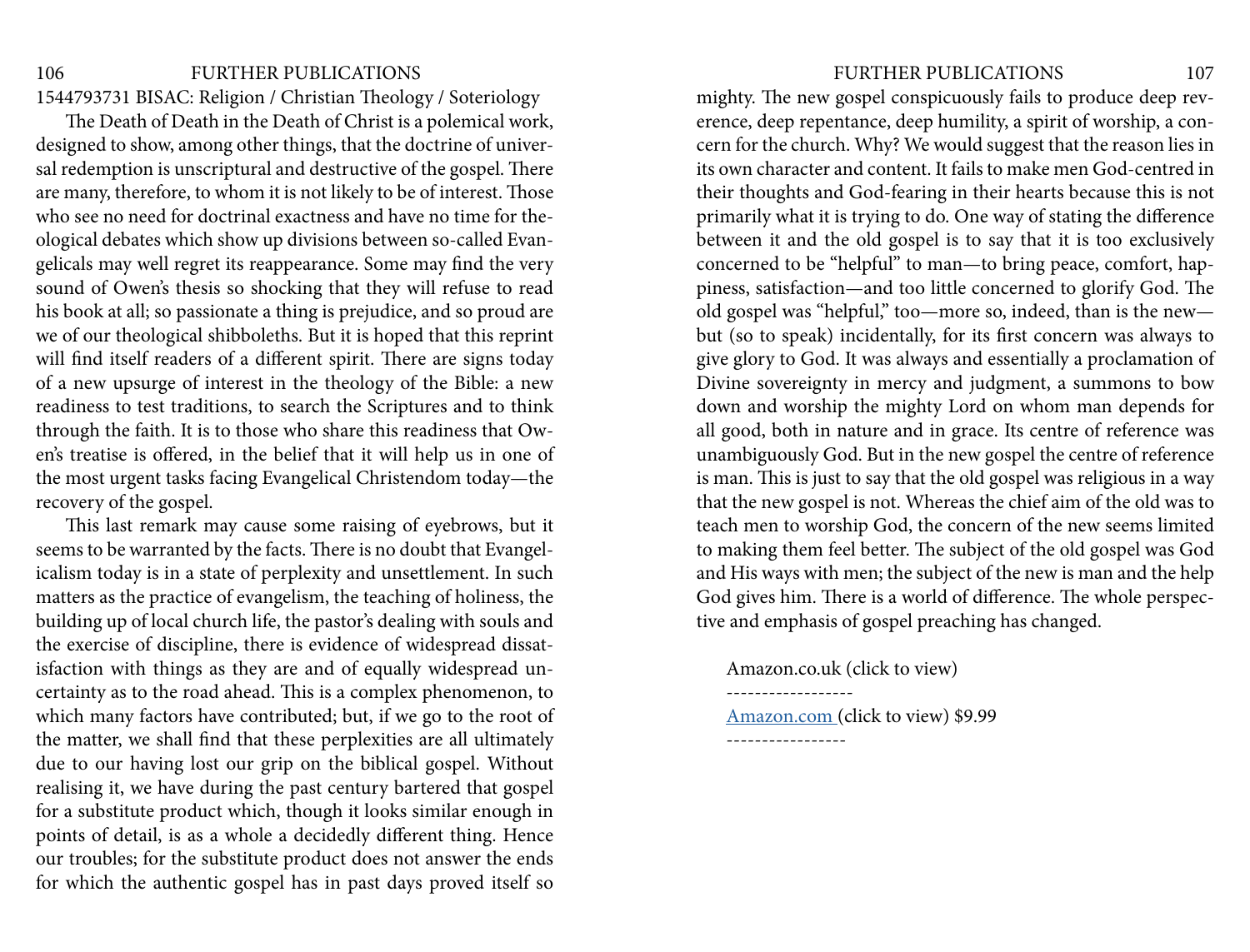## <span id="page-54-0"></span>108 FURTHER PUBLICATIONS FURTHER PUBLICATIONS 109 **The West And The Quran**



### **Translation of The Quran**

Authored by David Clarke, Authored with Abdullah Yusuf Ali

# ISBN-13: 978-1548914042 (CreateSpace-Assigned) ISBN-10: 1548914045

BISAC: Religion / Biblical Criticism & Interpretation / General This Publication treats the subject of the Quran and the reason for presenting this is due to a rise in Islamic terrorism which has caused great concern to many in the West. So with the current massive influx of Muslim's migrating from the various parts of the world into Europe, Great Britain and the USA, it seems reasonable to discover the roots of Islam in order to deal with the prob-

lems that have occurred. Our Politicians seem clueless on how to deal with this enemy and when they are questioned they appear to know relatively little about Muhammad and his teaching. One of our greatest Prime-ministers in Britain William Gladstone declared the Quran an "Accursed book" and once held a copy of Muhammad's Quran up in Parliament, declaring: "So long as there is this book there will be no peace in the world". Winston Churchill was one of the greatest leaders of the 20th Century, who served as Prime Minister of the United Kingdom during World War II and again from 1951 to 1955. As an officer of the British Army in 1897 and 1898, he fought against a Pashtun tribe in the north west frontier of British India and also at the Battle of Omdurman in Sudan. In both of those conflicts, he had eye-opening encounters with Muslims. These incidents allowed his keen powers of observation and always-fluid pen to weigh in on the subject of Islamic society. While these words were written when he was only 25-years-old (in 1899), they serve as a prophetic warning to Western civilisation today. "How dreadful are the curses which Mohammedanism (Islam) lays on its votaries! Besides the fanatical frenzy, which is as dangerous in a man as hydrophobia in a dog, there is this fearful fatalistic apathy." Churchill apparently witnessed the same phenomenon in several places he visited. "The effects are apparent in many countries: improvident habits, slovenly systems of agriculture, sluggish methods of commerce and insecurity of property exist wherever the followers of the Prophet rule or live." He saw the temporal and the eternal tainted by their belief system. "A degraded sensualism deprives this life of its grace and refinement, the next of its dignity and sanctity," he wrote. The second-class status of women also grated at the young officer. "The fact that in Mohammedan law every woman must belong to some man as his absolute property, either as a child, a wife, or a concubine, must delay the final extinction of slavery until the faith of Islam has ceased to be a great power among men," he noted. "Individual Muslims may show splendid qualities, but the influence of the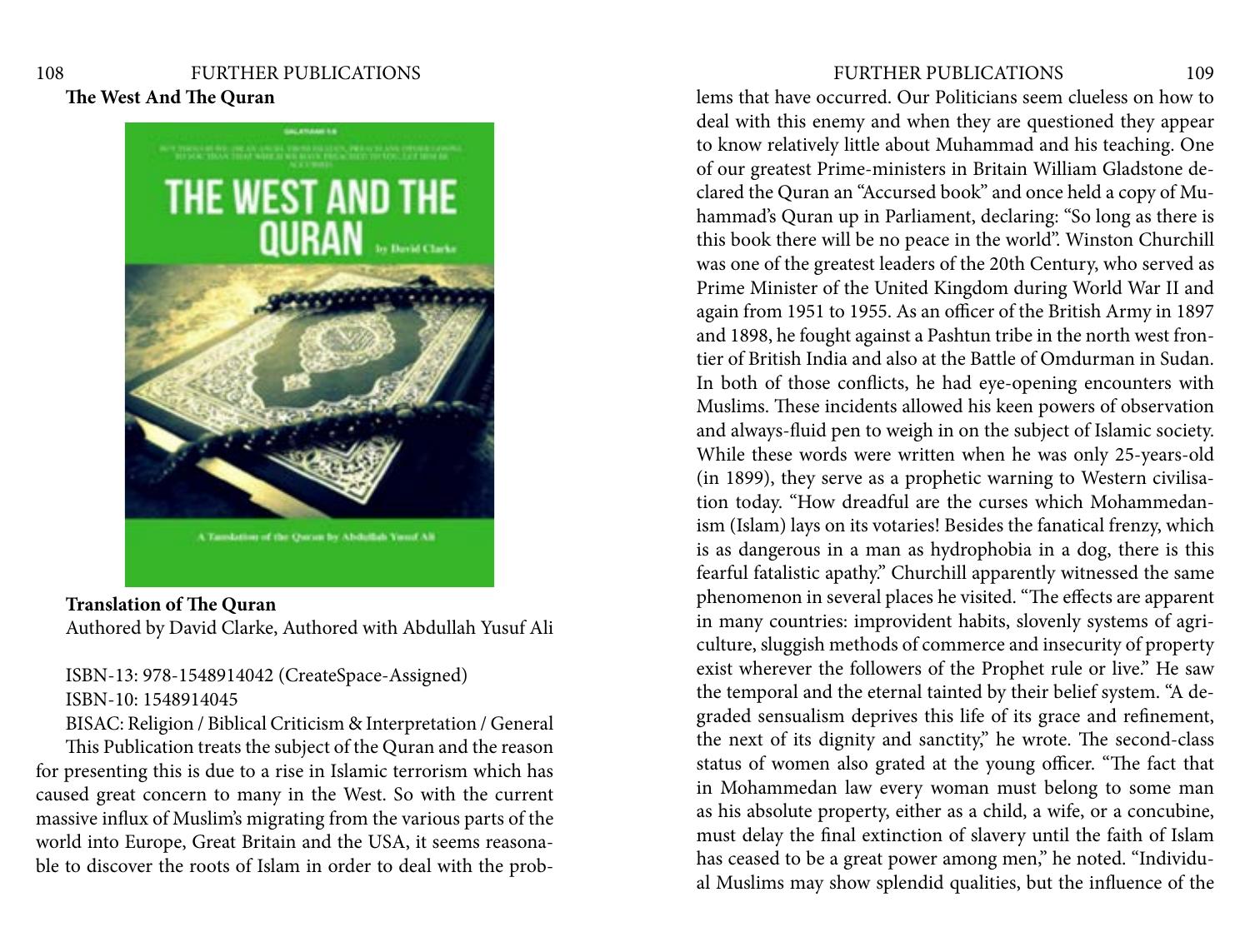religion paralyses the social development of those who follow it. No stronger retrograde force exists in the world." Well before the birth of modern Israel, its terror tactics and drive for world domination were felt. "Far from being moribund, Mohammedanism is a militant and proselytising faith. It has already spread throughout Central Africa, raising fearless warriors at every step, and were it not that Christianity is sheltered in the strong arms of science, the science against which it (Islam) has vainly struggled, the civilisation of modern Europe might fall, as fell the civilisation of ancient Rome." With the influx of Muslim people from the various parts of the continent along with their culture all of which is shaped by the teachings of Muhammad in the Quran. Some objections and Observations are as follows: Islam means submission Islam does not mean peace Multiculturalism is a failure. Islam denies the natural rights of women An Objection Halal Meat An Objection To Shariah Law Objects to Female Genital Mutilation (FGM) An objection to Jihad which seeks over throw Western culture through education, Social activity, political activation and Law. For this reason, this publication is made available for education purposes. With this prayer that God may grant us all wisdom as to how we may respond to the rise and threat of Islam.

Amazon.co.uk (click to view)

------------------

Amazon.com (click to view)

<span id="page-55-0"></span>110 FURTHER PUBLICATIONS FURTHER PUBLICATIONS 111 **Bierton Strict and Particular Baptists Including The Bierton** 

**Crisis**



### By David Clarke (Author)

This book tells the story and life of David Clarke in the form of an autobiography. It is no ordinary book in that David and his brother were both notorious criminals in the 60's, living in Aylesbury, Buckinghamshire, where they were MODs and were both sent to prison for and malicious wounding and carrying a fire arm without a license . They were however both converted from crime to Christ and turned their lives around. This story tells of David's conversion to Christianity in 1970 and that of Michael's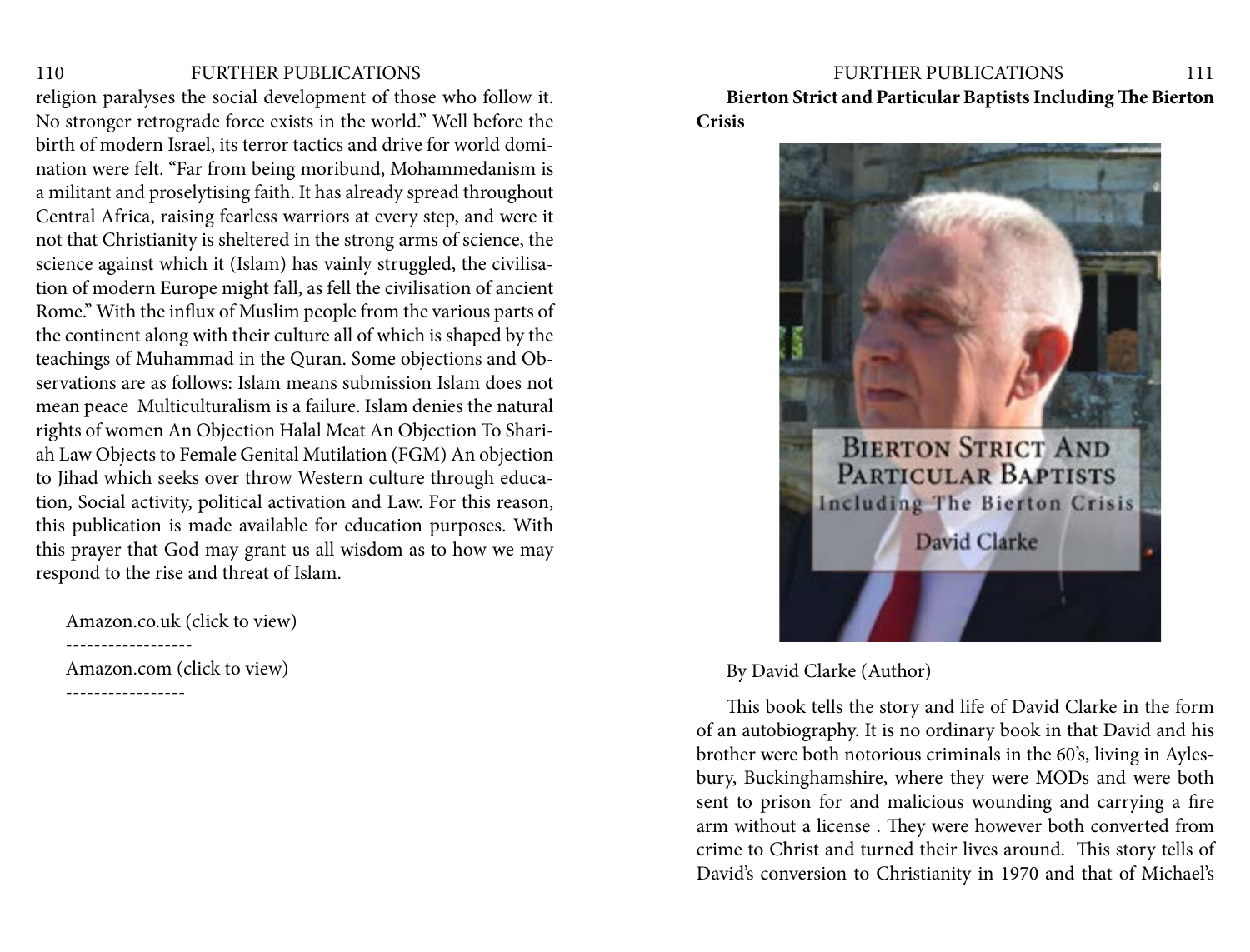112 FURTHER PUBLICATIONS FURTHER PUBLICATIONS 113

conversion, 1999 some 30 years later. It tells of their time in HMP Canterbury Prison and David's time in HMP Wormwood Scrubs and Dover Borstal. It also tells of David's criminal activity and the crimes he committed before his miraculous conversion from crime to Christ, during a bad experience on LSD, in 1970. It tells how he became a Christian over night and how he learned to read in order to come to a fuller knowledge of the gospel. He learned to read through reading the bible and classical Christian literature. David tells of the events that led to him making a confession to the police about 24 crimes he had committed since leaving Dover Borstal in 1968 and of the court case where he was not sentenced. It tells how David's educated himself and went on to Higher education, and graduated with a Certificate in Education and how he went on to teach Electronics, for over 20 years, in colleges of Higher and Further Education. The Bierton Crisis is the personal story of David Clarke a member of the Bierton Strict and Particular Baptist church. He was also the church secretary and minister sent by the church to preach the gospel in 1982. The Bierton Church was formed in 1831 and was a Gospel Standard cause who's rules of membership are such that only the church can terminate ones membership. This tells of a crisis that took place in the church in 1984, which led to some members withdrawing support. David, the author, was one of the members who withdrew but the church did not terminate his membership as they wished him return. This story tells in detail about those errors in doctrine and practices that had crept into the Bierton church and of the lengths taken to put matters right. David maintained and taught Particular Redemption and that the gospel was the rule of life for the believer and not the law of Moses as some church members maintained. This story tells of the closure of the Bierton chapel when David was on mission work in the Philippines in December 2002 and when the remaining church members died. It tells how David was encouraged by the church overseer to return to Bierton and re-open the chapel. On David's return to the UK he learned

a newly unelected set of trustees had take over the responsibility for the chapel and were seeking to sell it. The story tells how he was refused permission to re open or use the chapel and they sold it as a domestic dwelling, in 2006. These trustees held doctrinal views that opposed the Bierton church and they denied David's continued membership of the church in order to lay claim too and sell the chapel, using the money from the sale of the chapel for their own purposes. David hopes that his testimony will promote the gospel of the Lord Jesus Christ, as set out in the doctrines of grace, especially Particular Redemption and the rule of life for the believer being the gospel of Christ, the royal law of liberty, and not the law of Moses as some reformed Calvinists teach, will be realized by the reader. His desire is that any who are called to preach the gospel should examine their own standing and ensure that they can derive from scripture the doctrines and practices they teach and advance and that they can derived the truths they teach from scripture alone and not from the traditions of men or their opinions however well they may be thought of.

**Available as a Paperback** Amazon.co.uk (click to view)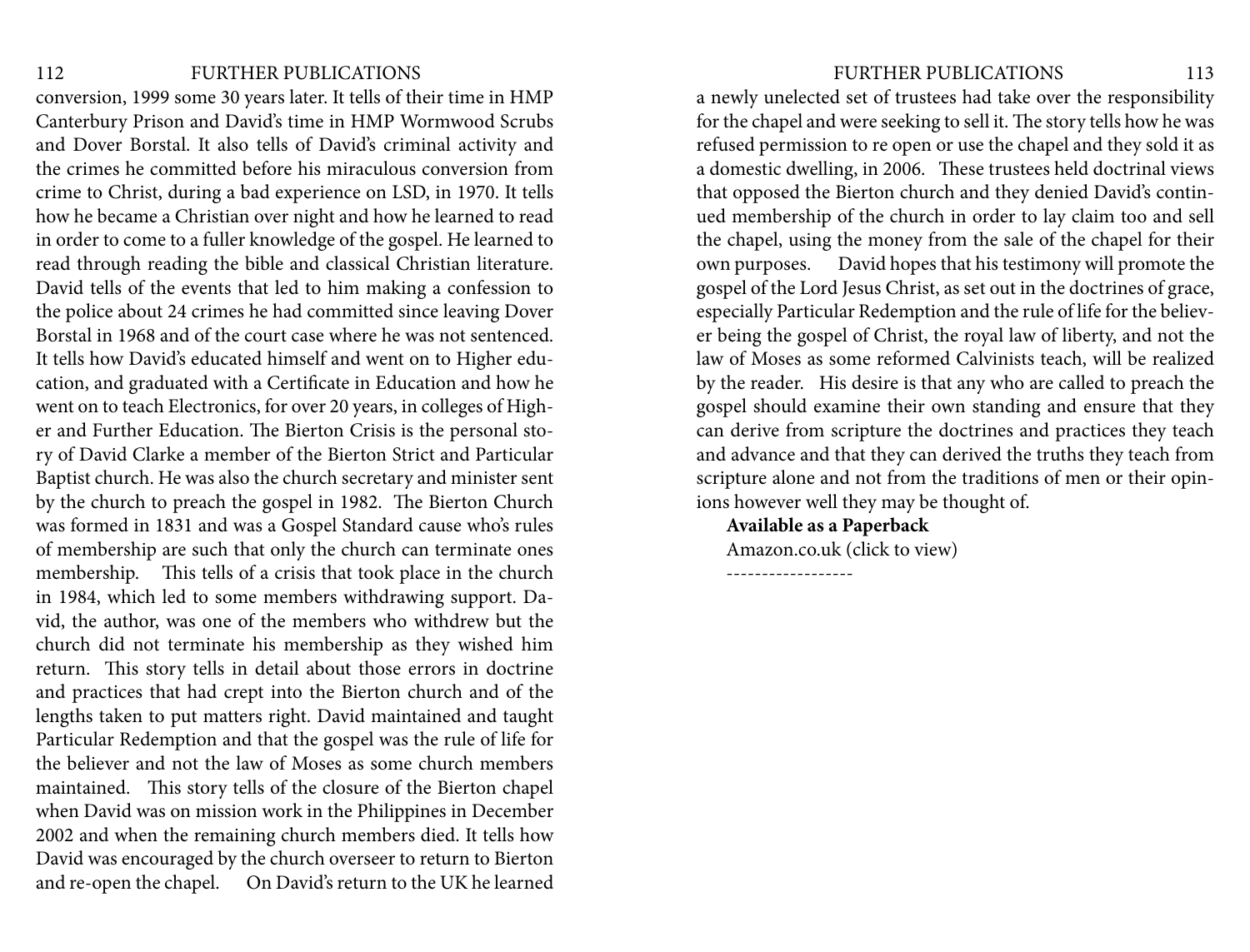## <span id="page-57-0"></span>114 FURTHER PUBLICATIONS FURTHER PUBLICATIONS 115 **Mary, Mary Quite Contrary**



Second Edition: Does The Lord Jesus Want Women To Rule As Elders In His Church ? ?

# ISBN-13: 978-1514206812 (CreateSpace-Assigned) ISBN-10: 1514206811

# BISAC: Religion / Christian Theology / General

When treating the subject of women elders in the church we are not dealing with the affairs of a secular society and so it has nothing to do with women's rights, equality of sex or race in the world. This matter only relates to men and women in a Christian church. It is about the rules of the house of God, which is the

church of the living God and rules for those who are members of the body of Christ and members of an heavenly county. The Suffragettes Emmeline Pankhurst 1858 -1928) was a Suffragette and worked very hard to bring equal rights for women to vote as men. In the year of her death all women over 21 gained the right to vote. The Suffragette movement brought about many changes for the better in a secular society but not so for women seeking to follow Christian principles. One of her famous quotes was, "Trust in God She shall provide". Terms which do not reflect Christian beliefs. We know God will provide and He is not a she. In the USA and the UK, women's political rights were brought into general political consciousness by the suffragettes and since then there have been legal rights granted to the Lesbian, gay, bisexual and transgender groups, same sex marriages, along with the development of the feminist movement and the appointment of persons from the LBGT community to responsible positions in the Church of England. All of this has caused conflict in the Christian community due to differences beliefs of right and wrong. This book seeks to show what the bible has to say about the role of women in the church and family. Since these rules are taught by the Apostles of Christ they are the word of God to us and we should obey. The secular world may differ and turn from the narrow path taught in scripture but we should follow the word of God, this is our wisdom.

Amazon.co.uk (click to view)

Amazon.com (click to view)

------------------

-----------------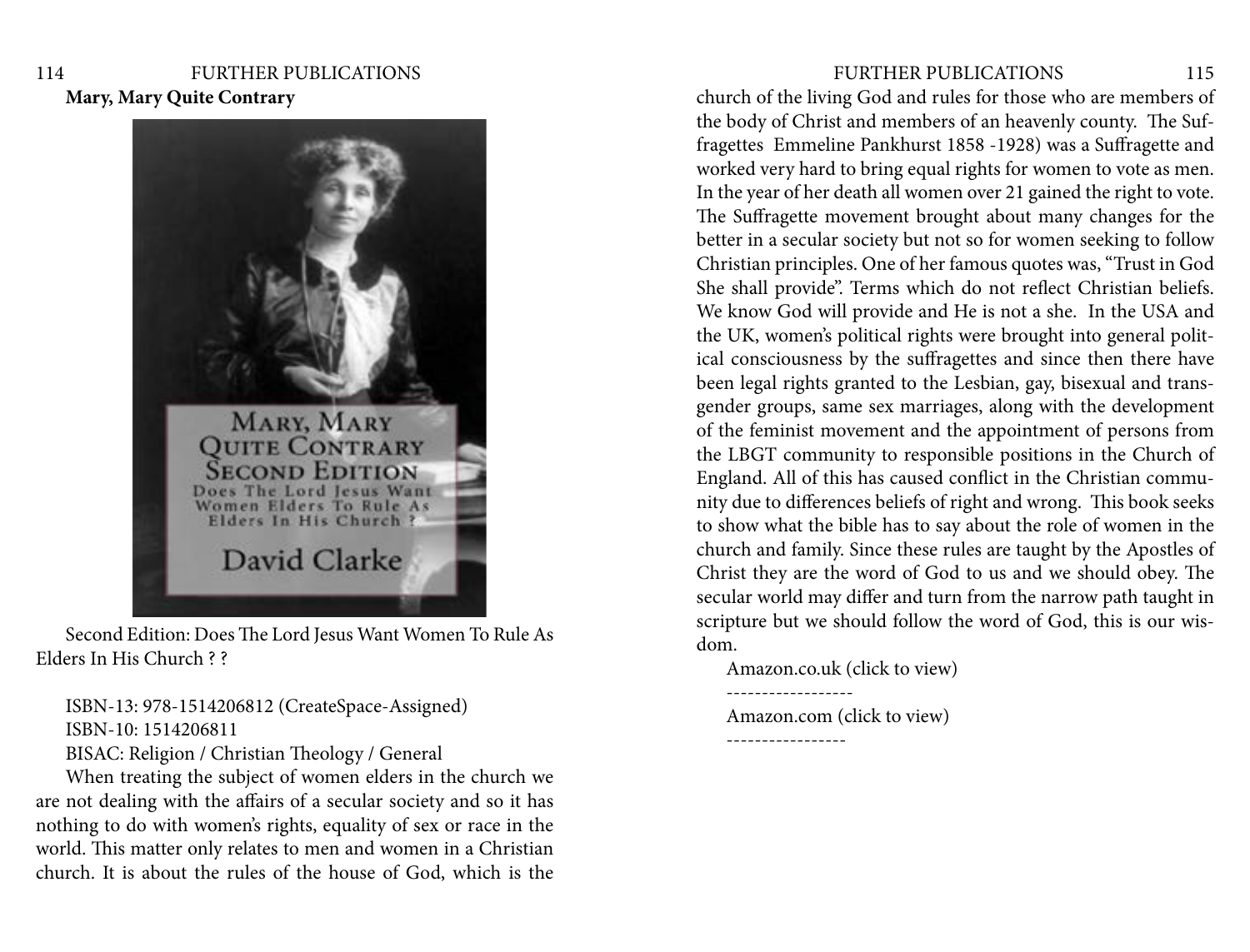<span id="page-58-0"></span>**Trojan Warriors**



Setting Captives Free Authored by Mr David Clarke CertEd, Authored by Mr Michael J Clarke

ISBN-13: 978-1508574989 (CreateSpace-Assigned) ISBN-10: 1508574987 BISAC: Religion / Christian Life / General

Trojan Warriors is a true story of two brothers, Michael and David Clarke, who are brought up in Aylesbury, Buckinghamshire, England. They became criminals in the 60's and were sent to prison for malicious wounding and carrying a fire arm without a license, in 1967. They both turned from their lives of crimes in remarkable ways but some 25 years apart, and then they worked together helping other prison inmates, on their own roads of ref-

ormation. David the younger brother became a Christian, after a bad experience on LSD, in 1970, and then went on to educate himself and then on to Higher Education. He became a baptist minister and taught electronics for over 20 years, in colleges of Higher and Further Education. Michael however remained untouched and continued his flamboyant life style ending up serving a 16 year prison sentence, in the Philippines, in 1996, where he died of tuberculosis in 2005. When David heard the news of his brothers arrest on an ITN television news bulletin he felt compelled to wrote their story. And then when he heard of his own brothers conversion from crime to Christ, after serving 5 year of his sentence, he published their story in his book, "Converted on LS Trip", and directed a mission of help to the Philippines to assist his brother. This book tells the story of this mission. They then worked together with many former notorious criminals, who were inmates in New Bilibid Prison, who too had become Christians and turned their lives around. This help was to train them to become preachers of the gospel of Jesus Christ . This book contains the 66 testimonies of some of these men who convicted former criminals, incarcerated in New Bilibid Prison. They are the, "Trojan Warriors", who had turned their lives around and from crime to Christ. Twenty two of these testimonies are men who are on Death Row scheduled to be executed by lethal injection. Revelation 12 verse 11: And they overcame him by the blood of the lamb and the word of their testimony and they loved not their lives unto the death.

Amazon.co.uk (click to view)

Amazon.com (click to view)

------------------

-----------------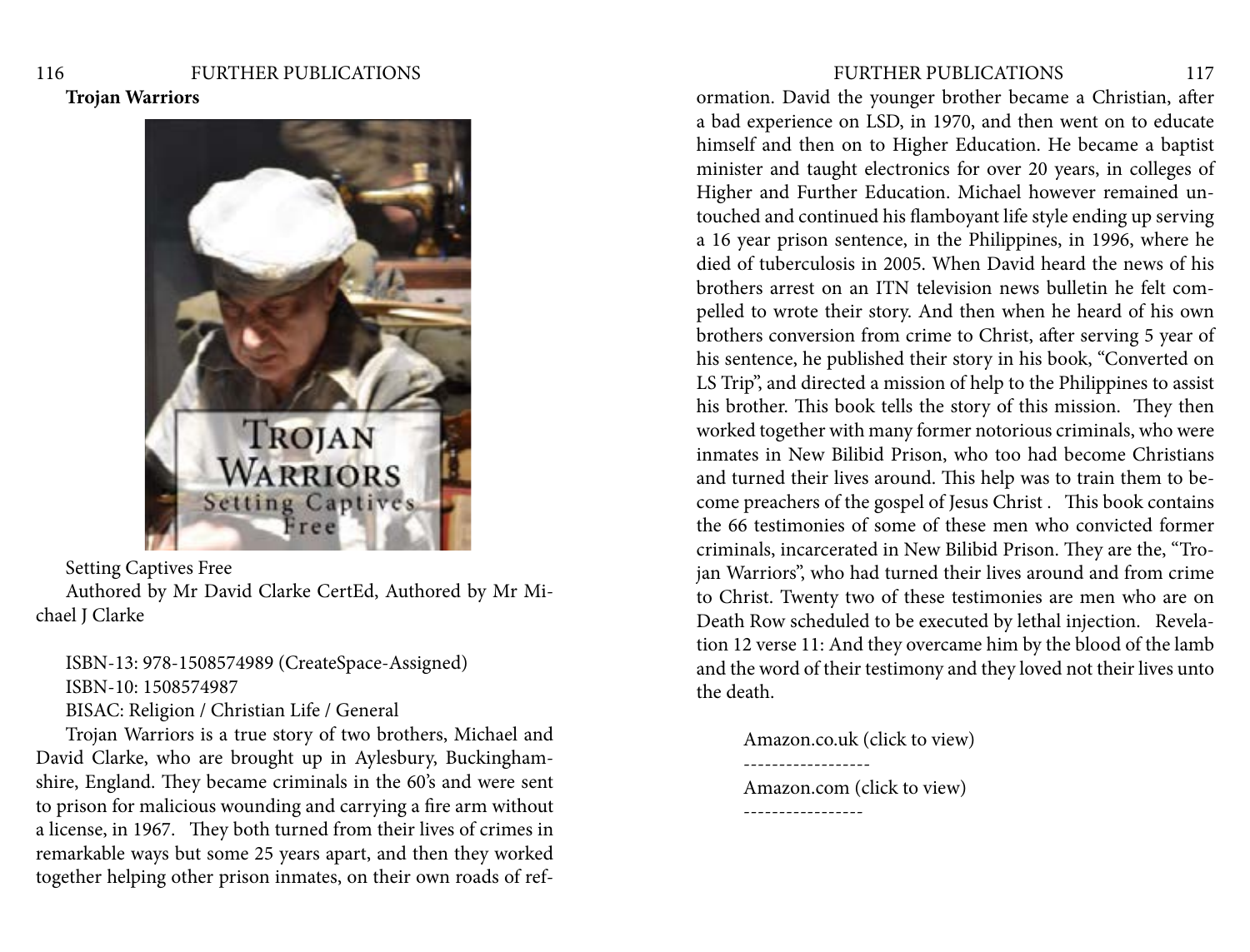<span id="page-59-0"></span>118 FURTHER PUBLICATIONS FURTHER PUBLICATIONS 119 **Difficulties Associated with Articles of Religion**

### **Among Particular Baptists**



Articles of Religion are important when dealing with matters of the Christian Religion, however problems occur when churches fail to recognize there is a growth in grace and knowledge of the Lord Jesus Christ in any believer. When a person first believes in the Lord Jesus Christ they cannot possibly have a comprehensive knowledge of a churches constitution or its articles of religion, before solemnly subscribing to them. The author David Clarke has introduced the Doctrines of Grace to Bierton Particular Baptists Pakistan, situated in Rahim Yar Khan, Pakistan and bearing in mind his own experience with articles of religion he has compiled Bierton Particular Baptists Pakistan articles of religion from the first Bierton Particular Baptists of 1831,of which he is the sole surviving member, the First London Baptist Confession, 2nd edition 1646, and those of Dr John Gill, in order to avoid some of the

difficulties encounter by Particular Baptist during the later part of the 19 century and since. This booklet highlights the problem and suggests the Bierton Particular Baptists Pakistan is as step in the right direction.

**Isaiah 52:8 Thy watchmen shall lift up the voice; with the voice together shall they sing: for they shall see eye to eye, when the LORD shall bring again Zion.**

**The City Of God:** 



Augustine of Hippo Authored by Saint Augustine. ISBN-13: 978-1547278985 (CreateSpace-Assigned) ISBN-10: 1547278986 BISAC: Religion / Christian Theology / Soteriology The City of God, is a book of Christian philosophy written in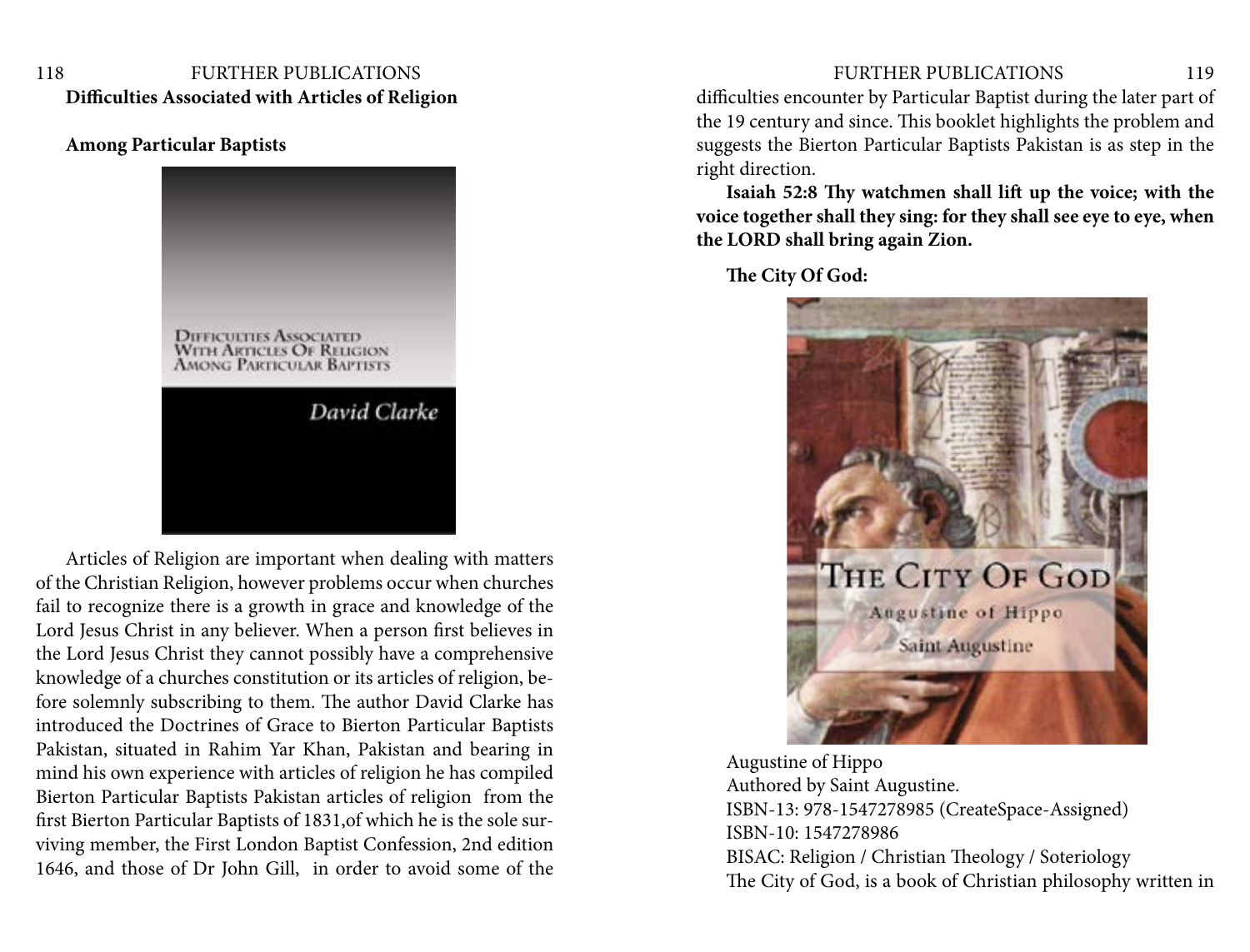Latin by Augustine of Hippo in the early 5th century AD. The book was in response to allegations that Christianity brought about the decline of Rome and is considered one of Augustine's most important works. The City of God is a cornerstone of Western thought, expounding on many profound questions of theology, such as the suffering of the righteous, the existence of evil, the conflict between free will and divine omniscience, and the doctrine of original sin. Augustine is recognized as a saint in the Catholic Church, the Eastern Christian Church, and the Anglican Communion and as a preeminent Doctor of the Church. Many Protestants, especially Calvinists and Lutherans, consider him to be one of the theological fathers of the Protestant Reformation due to his teachings on salvation and divine grace. Lutherans, and Martin Luther in particular, have held Augustine in preeminence (after the Bible and St. Paul). Luther himself was a member of the Order of the Augustinian Eremites (1505–1521).

Amazon.co.uk (click to view)

------------------

Amazon.com

# <span id="page-60-0"></span>120 FURTHER PUBLICATIONS FURTHER PUBLICATIONS 121 **The Confessions Of St. Augustine**



by St. Augustine Of Hippo (Author)

This is an autobiography, a work, consisting of 13 books, by Saint Augustine of Hippo, written in Latin between AD 397 and 400. The work outlines Saint Augustine's sinful youth and his conversion to Christianity. Its original title was Confessions in Thirteen Books, and it was composed to be read out loud with each book being a complete unit. Confessions is generally considered one of Augustine's most important texts. It is widely seen as the first Western autobiography ever written, and was an influential model for Christian writers throughout the Middle Ages. Professor Henry Chadwick wrote that Confessions will "always rank among the great masterpieces of western literature". Written after the legalization of Christianity, Confessions dated from an era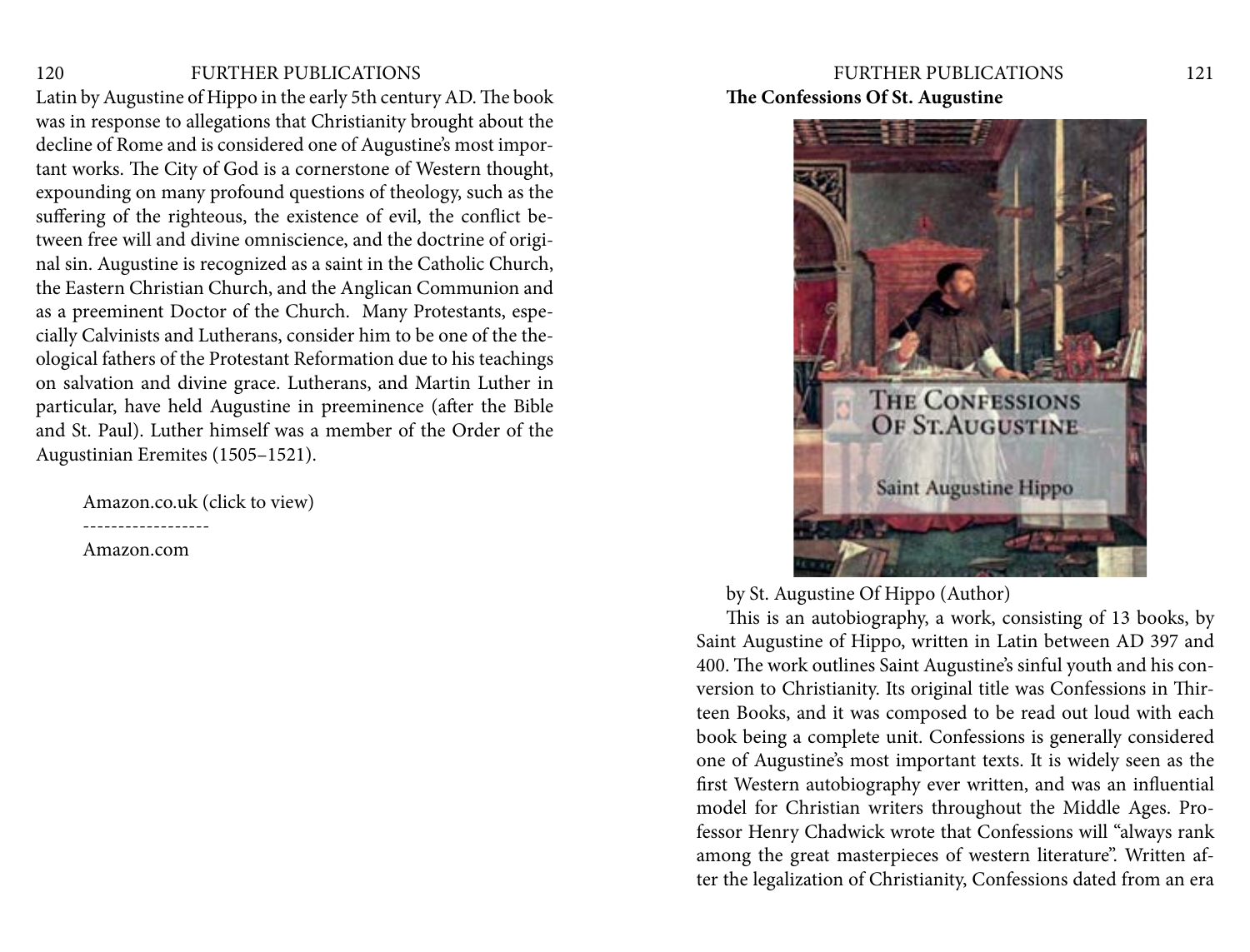# 122 FURTHER PUBLICATIONS FURTHER PUBLICATIONS 123

where martyrdom was no longer a threat to most Christians as was the case two centuries earlier. Instead, a Christian's struggles were usually internal. Confessions was written between AD 397–398, suggesting self-justification as a possible motivation for the work. With the words "I wish to act in truth, making my confession both in my heart before you and in this book before the many who will read it" in Book X Chapter 1 Augustine both confesses his sins and glorifies God through humility in His grace, the two meanings that define "confessions," in order to reconcile his imperfections not onlyThis is an autobiography, a work, consisting of 13 books, by Saint Augustine of Hippo, written in Latin between AD 397 and 400. The work outlines Sais composed to be read out loud with each book being a complete unit. Confessions is generally considered one of Augustine's most important texts. It is widely seen as the first Western autobiography ever written, and was an influential model for Christian writers throughout the Middle Ages. Professor Henry Chadwick wrote that Confessions will "always rank among the great masterpieces of western literature". Written after the legalization of Christianity, Confessions dated from an era where martyrdom was no longer a threat to most Christians as was the case two centuries earlier. Instead, a Christian's struggles were usually internal. Confessions was written between AD 397–398, suggesting self-justification as a possible motivation for the work. With the words "I wish to act in truth, making my confession both in my heart before you and in this book before the many who will read it" in Book X Chapter 1 Augustine both confesses his sins and glorifies God through humility in His grace, the two meanings that define "confessions," in order to reconcile his imperfections not only to his critics but also to God. Pelagius, a British monk, took exception to Augustines prayer "Grant what Thou commandest, and command what Thou dost desire." Pelagius recoiled in horror at the idea that a divine gift (grace) is necessary to perform what God commands. For Pelagius and his followers responsibility always implies ability. If man has the

moral responsibility to obey the law of God, he must also have the moral ability to do it. Augustine took up the cause of God clearly demonstrating the the fall of man and the inability of man to do good and defended the truth of original sin.

**The Parousia 3nd Edition**



A General enquiry into The Second Coming Of Our Lord Authored by James Stuart Russell, Preface by Ed Stevens, , Dr Don K Preston DD

James Stuart Russell's, 'High Praise For The Parousia', is an excellent work that looks at the New Testament teaching of the second coming of Jesus Christ, and the book of Revelation tells of those events leading up to and including his coming.

Luke 23, verse 28. But Jesus turning into them said. 'Daughters of Jerusalem weep not for me, but weep for your selves and for your children. 29. For behold, the days are coming, in the which